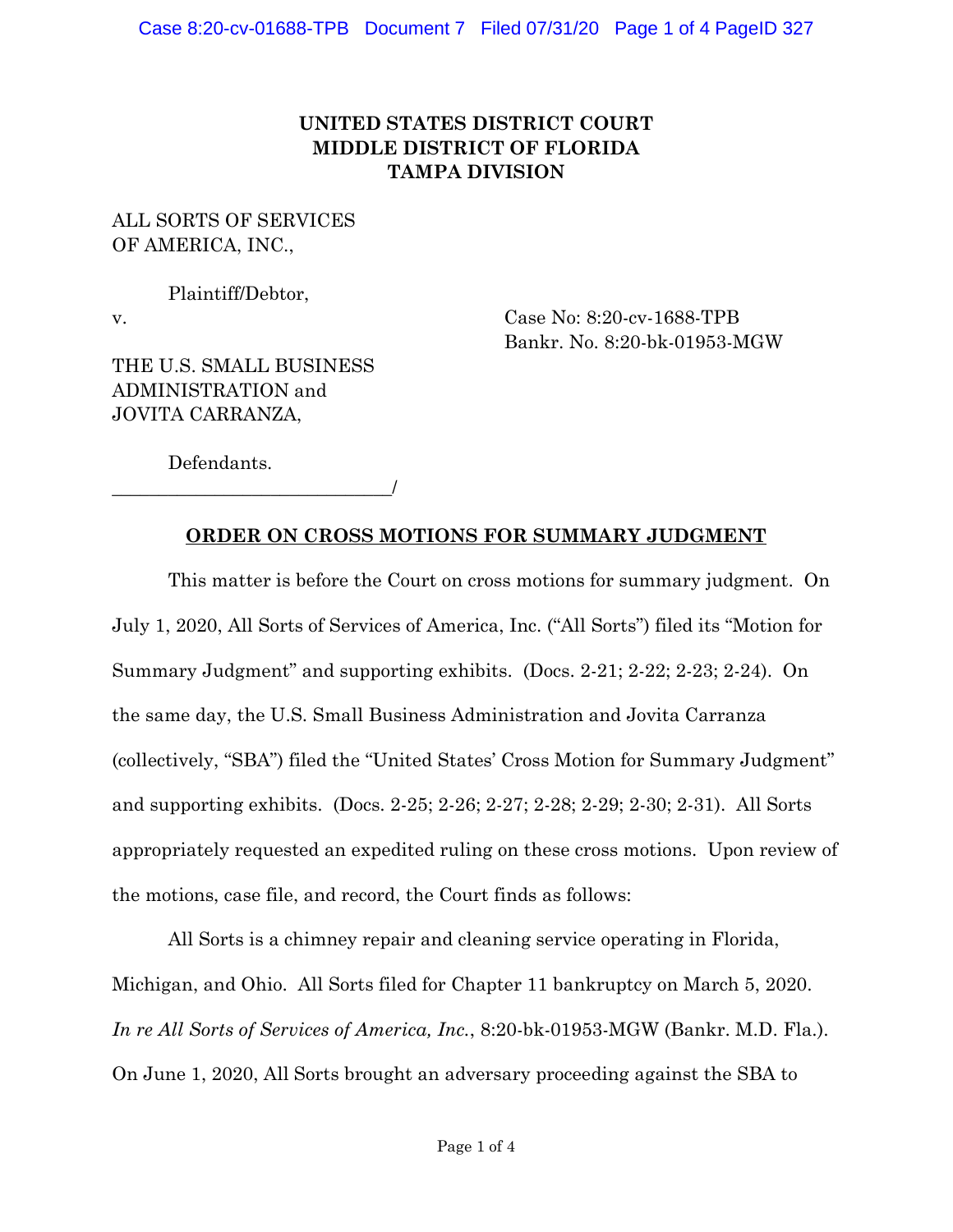challenge its decision to exclude bankrupt entities – such as All Sorts – from participating in the Paycheck Protection Program ("PPP"), a multi-billion dollar loan guarantee program created under the Coronavirus Aid, Relief, and Economic Stimulus ("CARES") Act that, among many other things, offers "federally guaranteed loans [to small businesses] to cover payroll" and other expenses. *All Sorts of Services of America, Inc. v. U.S. Small Business Administration*, Adv. No. 20-ap-00333-MGW (Bankr. M.D. Fla.). Judge Mary S. Scriven granted the SBA's motion for mandatory withdrawal of the reference, directing that the case be transferred to the district court and opened as a civil case. *All Sorts of Services of America, Inc. v. Small Business Administration*, 8:20-cv-1552-MSS (M.D. Fla.).

In its motion for summary judgment, All Sorts argues that by excluding bankrupt entities from participating in the PPP, the SBA exceeded its statutory authority under the CARES Act and acted arbitrarily or capriciously in violation of the Administrative Procedure Act ("APA") by excluding debtors in bankruptcy from eligibility for PPP loans. All Sorts seeks, among other things, an injunction barring the SBA from excluding it from the PPP program based on its status as a chapter 11 debtor. In its cross motion for summary judgment, the SBA contends that the Court lacks subject matter jurisdiction over All Sorts' injunctive action because 15 U.S.C. § 634(b)(1) prohibits injunctions against the Administrator. The SBA also moves for summary judgment arguing, *inter alia*, that it did not violate the APA or the Bankruptcy Code by disqualifying All Sorts from PPP eligibility based on its bankruptcy status.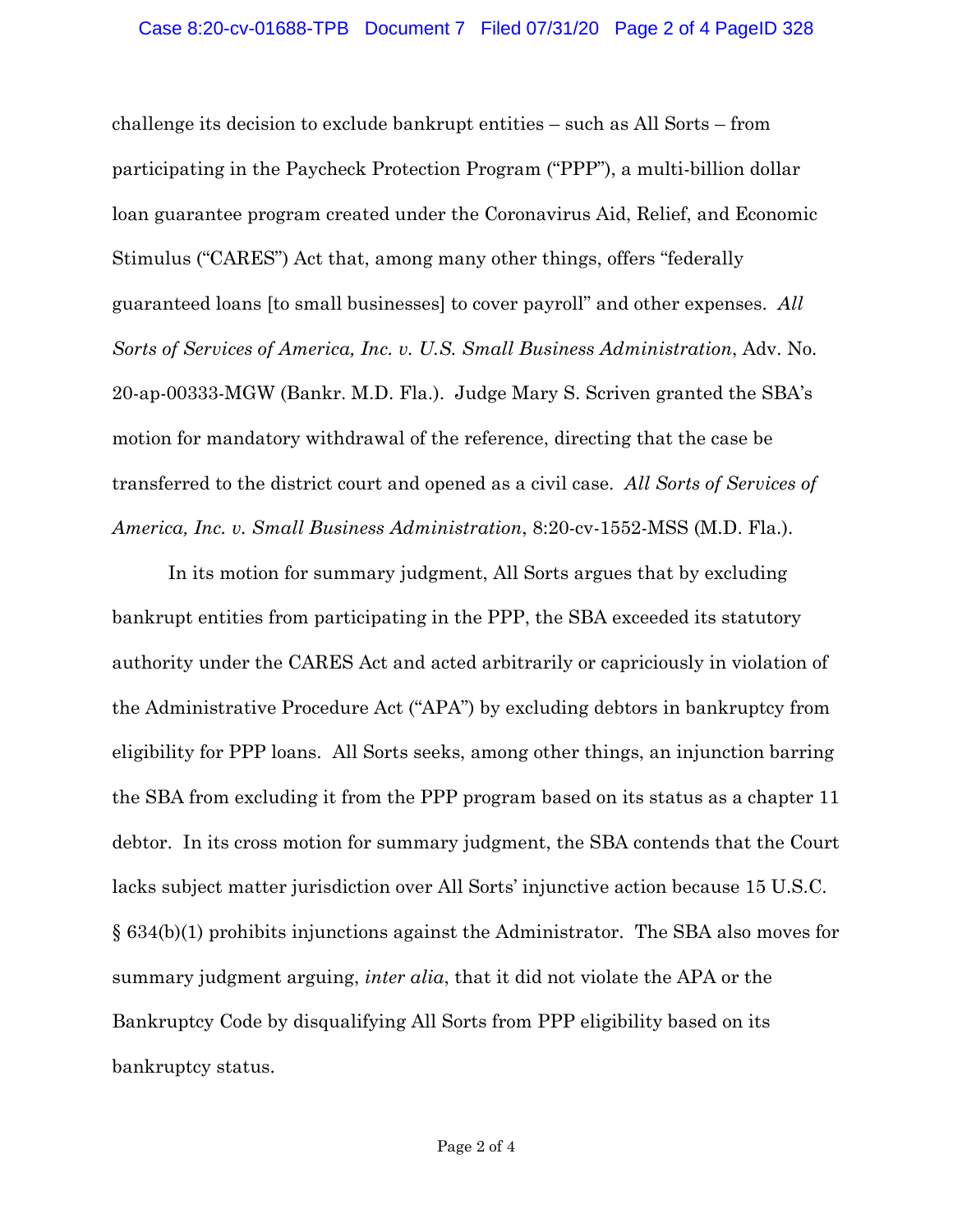#### Case 8:20-cv-01688-TPB Document 7 Filed 07/31/20 Page 3 of 4 PageID 329

It should be noted that this action is not the only case pending in the Middle District of Florida involving this legal issue. Bankruptcy Judge Michael G. Williamson addressed the identical legal issue in *In re: Gateway Radiology Consultants, P.A.*, No. 8:19-bk-04971 (Bankr. M.D. Fla.) and authored a lengthy and well-reasoned Memorandum Opinion dated June 8, 2020.1

This Court has fully reviewed the pleadings and carefully considered the issues presented in the cross motions for summary judgment in this matter. The Court is also aware that the issues presented here are novel and of great importance, and they will ultimately be determined by the Eleventh Circuit Court of Appeal. After careful consideration, the Court finds that the very thorough and well-reasoned Memorandum Opinion entered by Judge Williamson on June 8, 2020, a copy of which is attached and incorporated herein by reference, accurately analyzes the issues and reaches the correct result in all respects.2 Accordingly, this

<sup>1</sup> Due to the time-sensitive nature of these cases, Judge Williamson also entered a "Certification of Direct Appeal to the United States Court of Appeals for the Eleventh Circuit" on July 1, 2020. The Eleventh Circuit has not yet determined whether it will hear this appeal.

<sup>2</sup> This Court agrees with the reasoning and result expressed in Judge Williamson's Order in all respects except the citation to legislative history in footnote 13. This Court is inclined to rely on statutory text as opposed to legislative history. That slight quibble does not, of course, alter the correctness of Judge Williamson's ruling in the slightest. Moreover, this Court would note that the APA may not be superseded or modified, except to the extent that a statute "does so expressly." 5 U.S.C. § 559. Therefore, the APA's mandate that courts hold unlawful and set aside certain agency action overrides § 634(b)(1) under circumstances such as those presented here. *See* 5 U.S.C. § 706(2). For this and other reasons, injunctive relief – even in consideration of § 634(b)(1) – is available to plaintiffs that "seek only to set aside unlawful agency action." *See DV Diamond Club of Flint, LLC v. U.S. Small Bus. Admin.*, No. 20-cv-10899, 2020 WL 2315880, at \*8 (E.D. Mich. May 11, 2020) (quoting *Camelot Banquet Rooms, Inc. v. U.S. Small Bus. Admin.*, No. 20-C-0601, 2020 WL 2088637, at \*4 (E.D. Wisc. May 1, 2020)).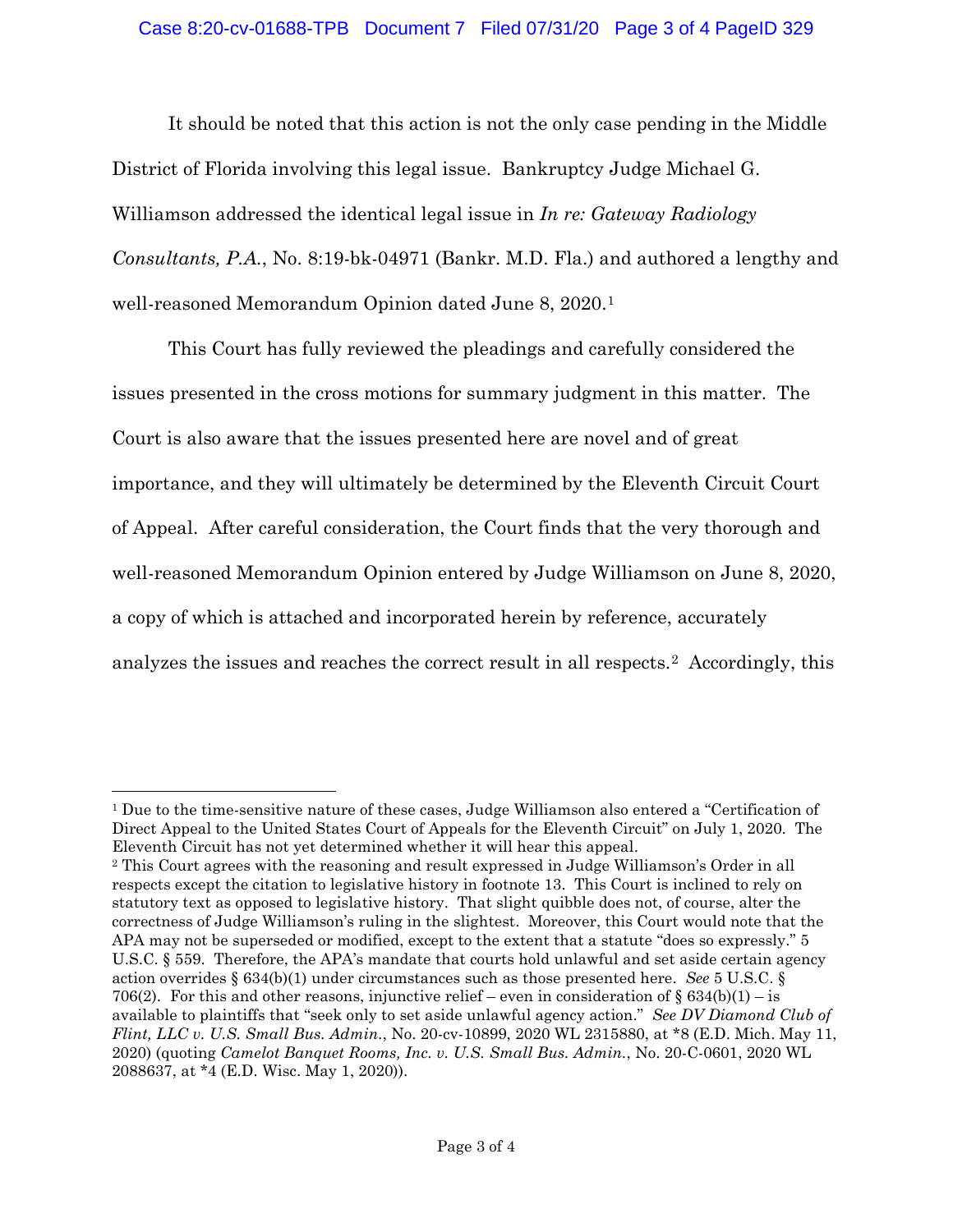Court adopts the reasoning therein as its own and grants All Sorts' motion for summary judgment.

Accordingly, it is

### **ORDERED, ADJUDGED** and **DECREED**:

- 1. All Sorts' "Motion for Summary Judgment" (Doc. 2-21) is **GRANTED**.
- 2. The "United States' Cross Motion for Summary Judgment" (Doc. 2-25) is **DENIED**.
- 3. The parties are directed to confer and submit a proposed judgement by 5:00 p.m. on Monday August 3, 2020. If, after conferring, they cannot agree on a proposed judgment, each party may submit a separate proposal.

**DONE** and **ORDERED** in Chambers in Tampa, Florida, this 31st day of July, 2020.

 $\lfloor f \rfloor / 84$ 

**TOM BARBER UNITED STATES DISTRICT JUDGE**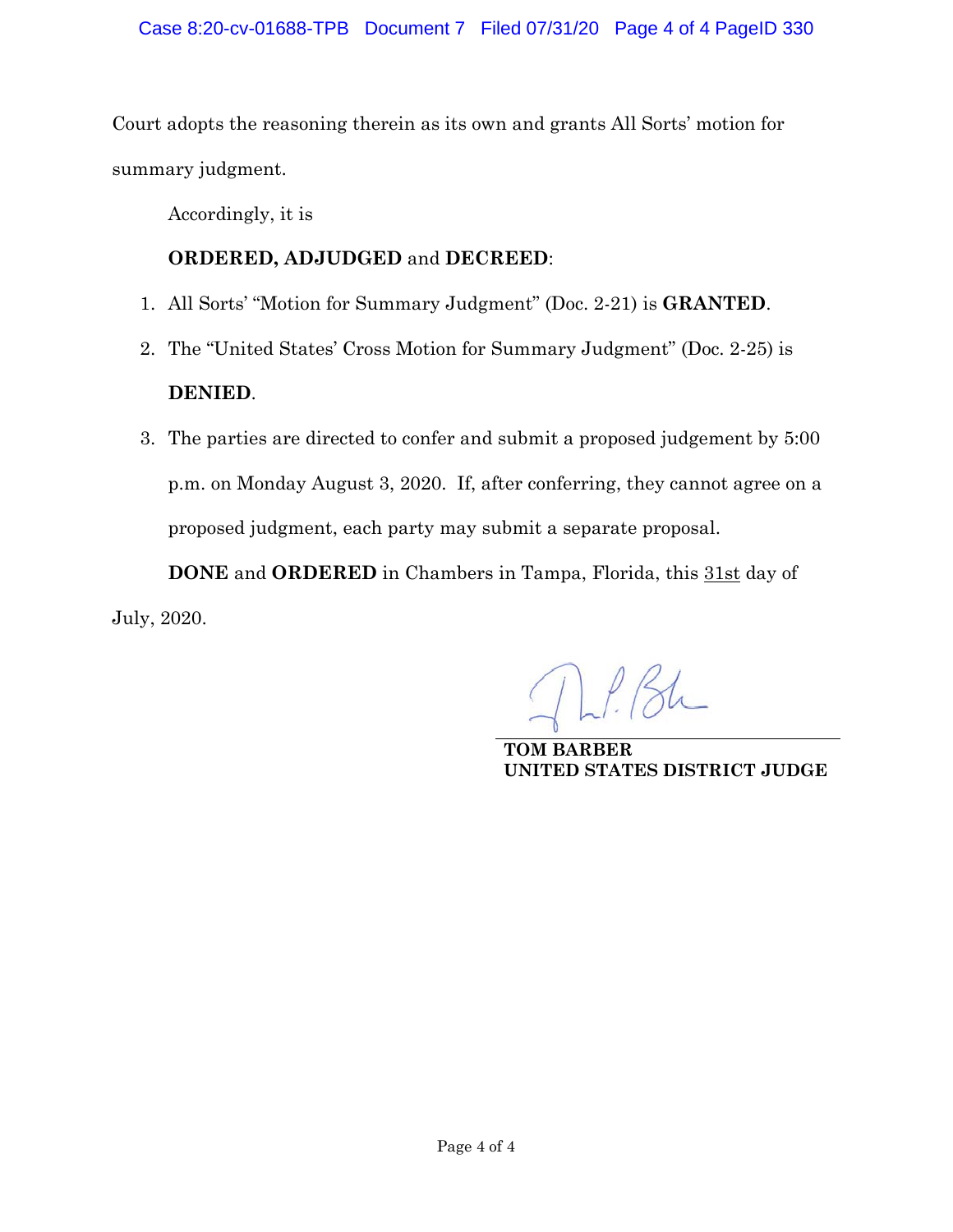Case 8:20-cv-01688-TPB Document 7-1 Filed 07/31/20 Page 1 of 46 PageID 331

ORDERED.

**Dated: June 08, 2020**

alithamson

Michael G. Williamson **United States Bankruptcy Judge** 

### UNITED STATES BANKRUPTCY COURT MIDDLE DISTRICT OF FLORIDA TAMPA DIVISION www.flmb.uscourts.gov

In re: Case No. 8:19-bk-04971-MGW Chapter 11

Gateway Radiology Consultants, P.A.,

Debtor.

\_\_\_\_\_\_\_\_\_\_\_\_\_\_\_\_\_\_\_\_\_\_\_\_\_\_\_\_\_\_\_\_\_\_\_/

Gateway Radiology Consultants, P.A., Adv. No. 8:20-ap-00330-MGW

Plaintiff,

v.

Jovita Carranza, in her capacity as Administrator for the U.S. Small Business Administration, et al.,

Defendants.

\_\_\_\_\_\_\_\_\_\_\_\_\_\_\_\_\_\_\_\_\_\_\_\_\_\_\_\_\_\_\_\_\_\_\_/

# MEMORANDUM OPINION ON CHAPTER 11 DEBTOR'S ELIGIBLITY FOR PAYCHECK PROTECTION PROGRAM LOANS

Because of the economic uncertainty caused by COVID-19, more than 20

million Americans have lost their jobs. To keep American workers employed, and to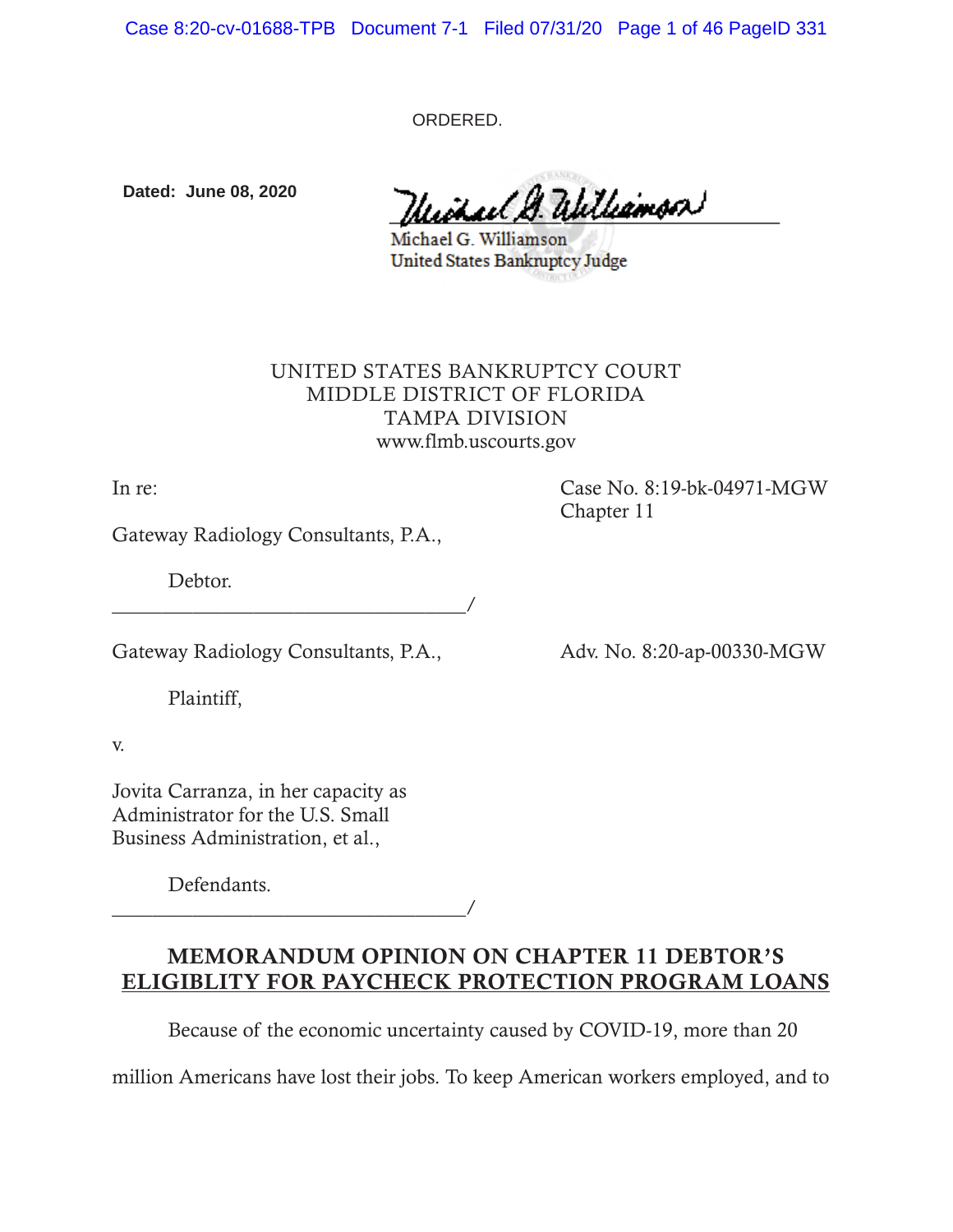make sure they get paid, Congress passed the CARES Act, the largest stimulus package in history. At the heart of the CARES Act is the Paycheck Protection Program, which provides hundreds of billions of dollars in funding to small businesses to cover payroll, mortgage interest, rent, and utility costs.

Although referred to as PPP "loans," the Paycheck Protection Program functions like a grant. So long as a PPP borrower uses the "loan" for covered expenses (payroll, mortgage interest, rent, and utilities) the entire "loan" is forgiven. Because the loans are designed to be forgiven, both Congress and the SBA Administrator have dispensed with the underwriting typically required for SBA loans.

Even so, the SBA has promulgated a rule disqualifying debtors from participating in the Paycheck Protection Program because they supposedly pose an unacceptably high risk of using PPP "loans" for noncovered expenses, as well as an unacceptably high risk of not repaying any unforgiven amounts. Gateway Radiology Consultants, P.A., a chapter 11 debtor, asks the Court to enjoin the SBA Administrator from disqualifying it from participating in the Paycheck Protection Program.

The Court concludes that the SBA Administrator exceeded her authority when she promulgated the rule disqualifying Gateway Radiology from the Paycheck Protection Program. In order for a borrower to be eligible for a PPP Loan, Congress could have required borrowers to certify that they are not in bankruptcy. But Congress chose not to. By engrafting onto the Paycheck Protection Program a

2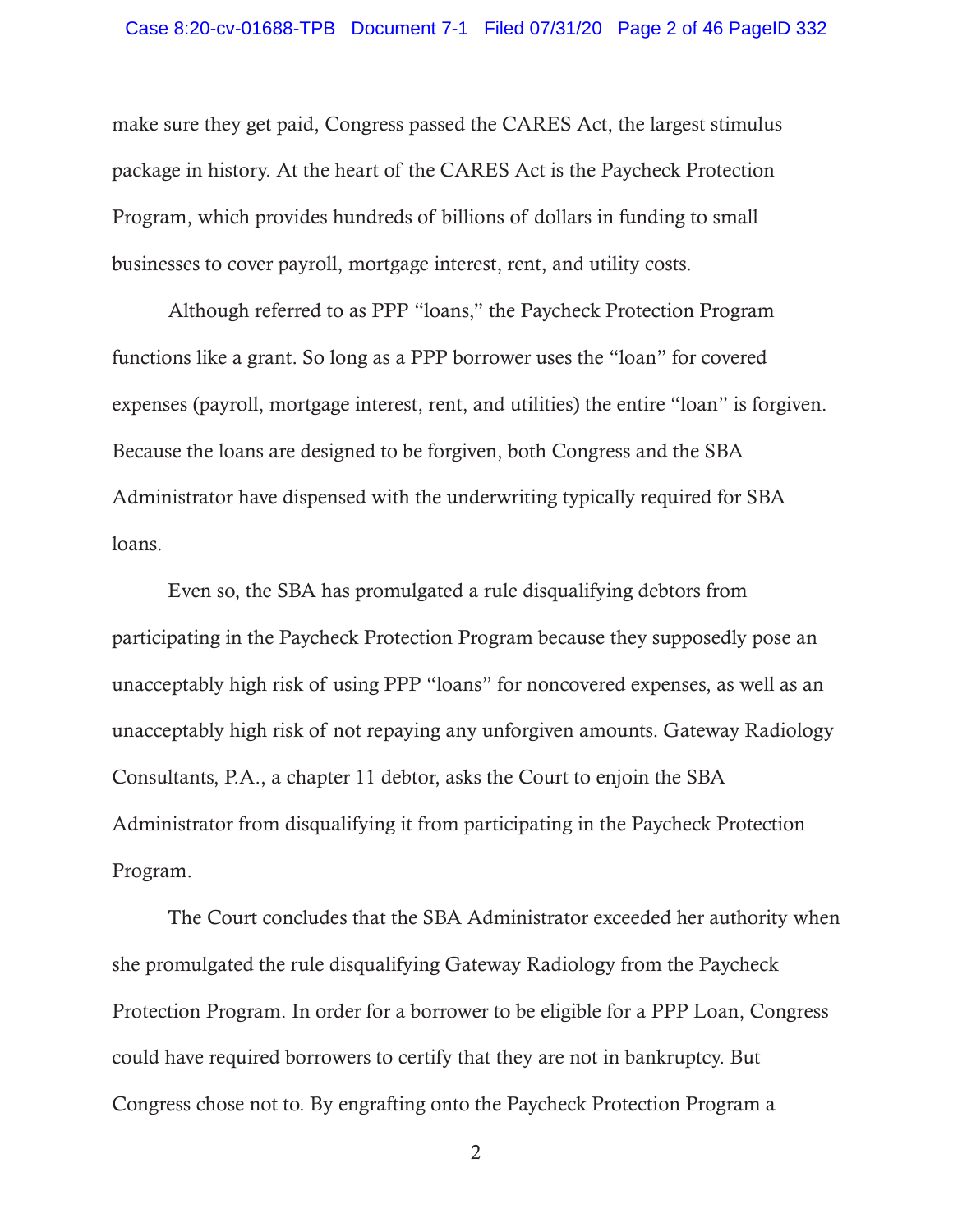requirement that Congress chose not to insist on, the SBA Administrator exceeded her statutory authority.

Even if the SBA Administrator had not exceeded her authority, the rule disqualifying Gateway Radiology from participating in the Paycheck Protection Program is arbitrary and capricious because:

- the SBA Administrator considered factors Congress did not intend her to consider (i.e., collectability);
- the SBA Administrator failed to consider an important aspect of the problem (i.e., how the bankruptcy process promotes the same public policy as the CARES Act and how it makes it unlikely a chapter 11 debtor will use a PPP "loan" for noncovered expenses); and
- the SBA Administrator's explanation for her rule is contrary to the evidence before her (i.e., chapter 11 debtors are less likely to use PPP "loans" for noncovered expenses and more likely to repay PPP "loans").

The Court will therefore enjoin the SBA Administrator from disqualifying Gateway

Radiology from participating in the Payroll Protection Program.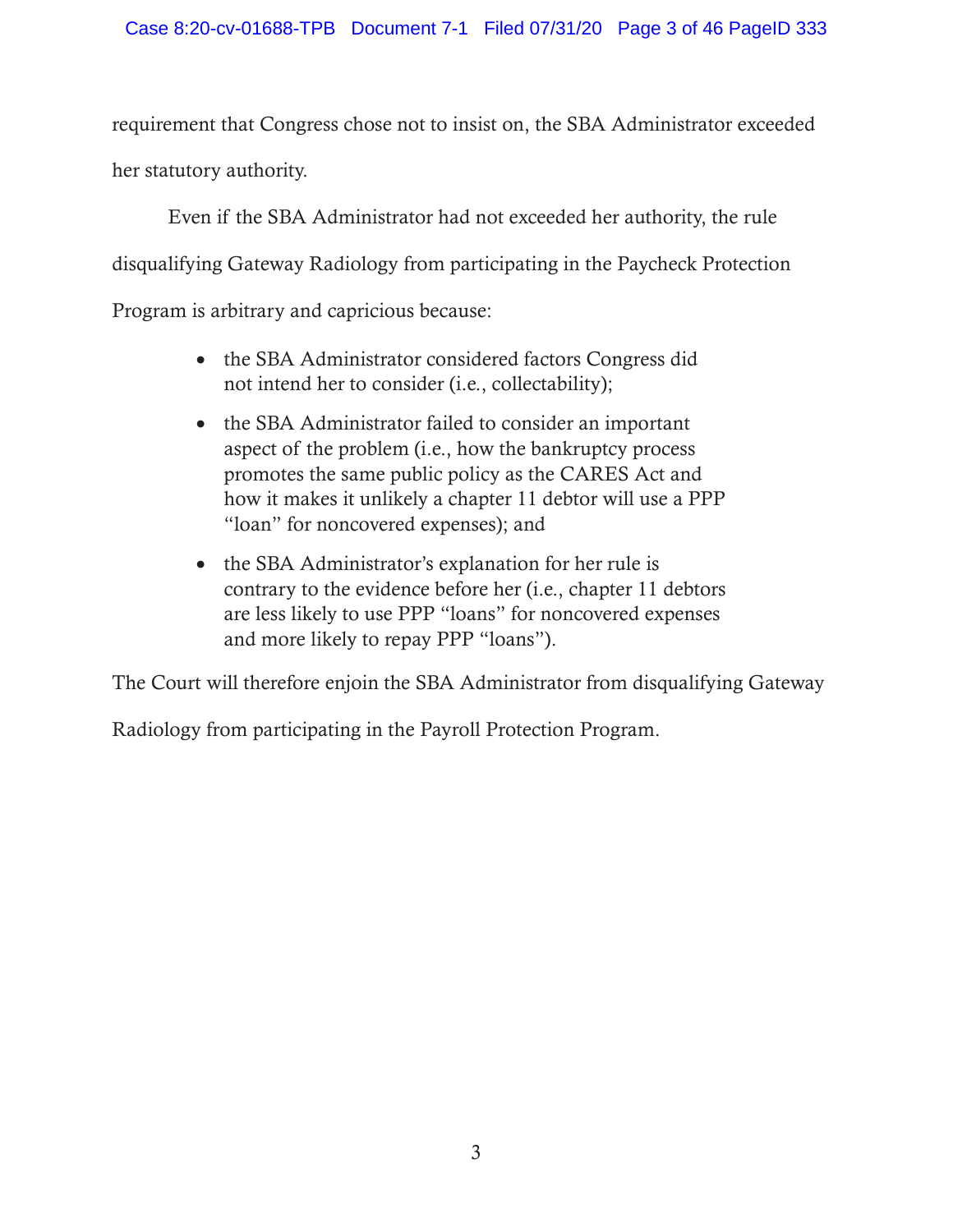# I. BACKGROUND<sup>1</sup>

# A. COVID-19 caused the loss of more than 20 million jobs and threatened the loss of millions more.

On March 13, 2020, the President declared a national emergency.<sup>2</sup> Just three months earlier, Chinese officials detected an outbreak of a novel strain of coronavirus (known as COVID-19) in Wuhan, China.<sup>3</sup> The disease quickly spread to the United States and other countries. By mid-March, when the President declared a national emergency, the United States had almost 2,000 confirmed COVID-19 cases,<sup>4</sup> and the disease's rapid spread—thousands of new cases were being reported each day—was threatening to strain the nation's healthcare system.<sup>5</sup>

<sup>&</sup>lt;sup>1</sup> The background section of this opinion recounts the fallout from the COVID-19 pandemic. Under Federal Rule of Evidence 201, the Court may, on its own, take judicial notice of facts that are generally known within its territorial jurisdiction or facts that can accurately and readily be determined from sources whose accuracy cannot reasonably be questioned. Fed. R. Evid. 201(b), (c). That includes publicly available data, such as labor statistics. *Tuttle v. Educ. Credit Mgmt. Corp. (In re Tuttle)*, 600 B.R. 783, 806 (E.D. Wis. 2019). It can also include other statistics compiled by government agencies, such as the number of COVID-19 cases when the parties don't dispute the number (or, if they do, the existence of publications containing the number of cases) and public statements about COVID-19, such as the President's declaration of a national emergency. *McGhee v. City of Flagstaff*, 2020 WL 2309881, at \*3 – 4 (D. Ariz. May 8, 2020).

<sup>2</sup> https://www.whitehouse.gov/presidential-actions/proclamation-declaring-national-emergencyconcerning-novel-coronavirus-disease-covid-19-outbreak/.

<sup>&</sup>lt;sup>3</sup> https://www.who.int/emergencies/diseases/novel-coronavirus-2019/question-and-answers-hub/qa-detail/q-a-coronaviruses.

<sup>4</sup> https://www.cdc.gov/coronavirus/2019-ncov/cases-updates/cases-in-us.html.

<sup>&</sup>lt;sup>5</sup> https://www.whitehouse.gov/presidential-actions/proclamation-declaring-national-emergencyconcerning-novel-coronavirus-disease-covid-19-outbreak/.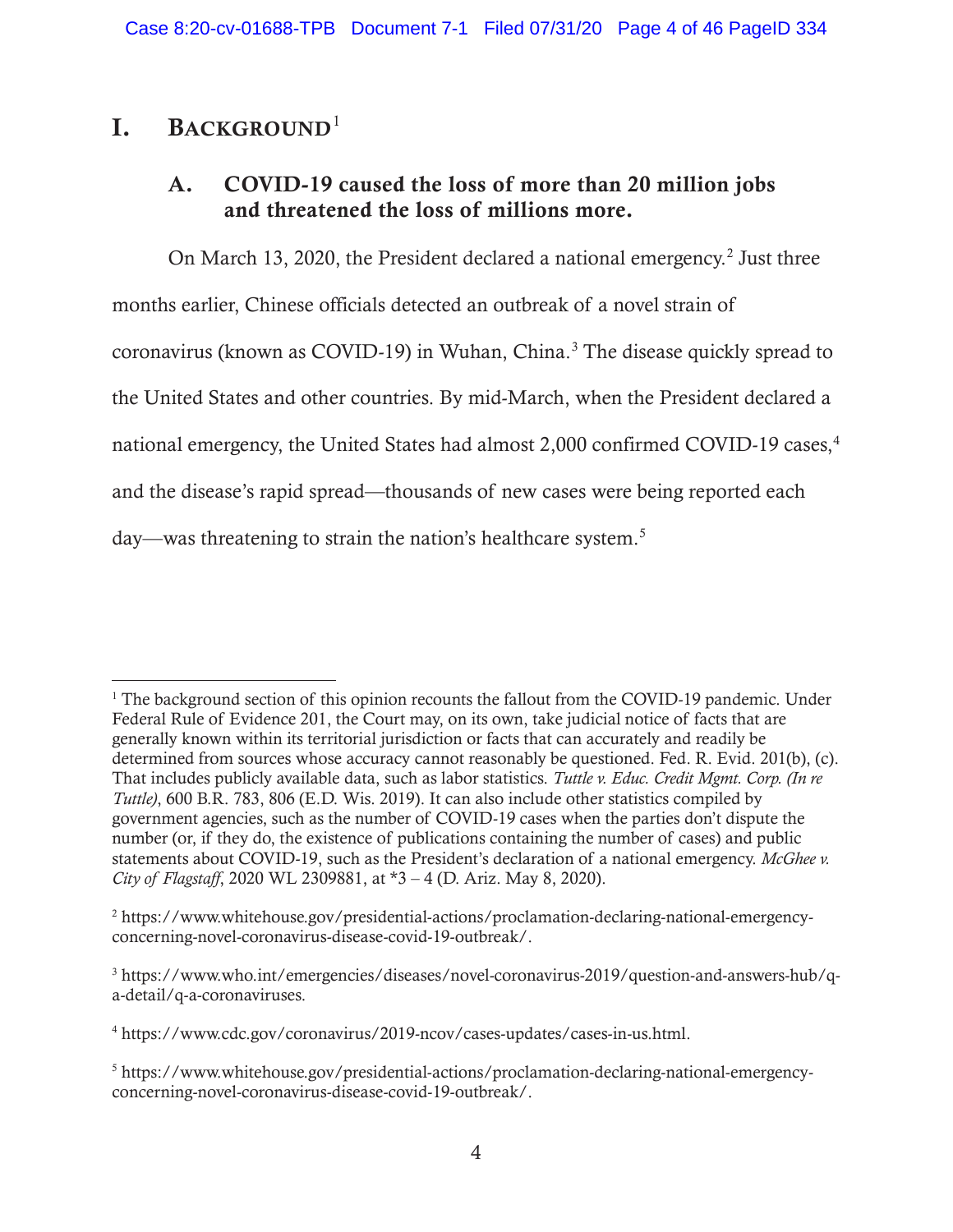To keep our country's healthcare system from being overwhelmed, and to stem the tide of what had become a global pandemic, the United States started implementing social distancing measures. Those measures included statewide Stayat-Home orders; closing schools; closing non-essential businesses; banning large gatherings; and limiting restaurants to takeout or delivery.<sup>6</sup> While necessary to "flatten the curve,"<sup>7</sup> the social distancing measures came with a cost.

Personal consumption in March 2020 fell by 7.5%—the largest recorded drop in history.8 And nonfarm employment dropped by almost 900,000 jobs, before plummeting by more than 20 million jobs in April.<sup>9</sup> Those job losses were widespread: the leisure and hospitality industry lost 7.7 million jobs (almost half the industry), while the education and health services industry; the professional and business services industry; and the retail trade industry each lost more than 2 million

<sup>6</sup> https://www.kff.org/health-costs/issue-brief/state-data-and-policy-actions-to-addresscoronavirus/.

 $7$  "The term "flatten the curve," originating from the Centers for Disease Control and Prevention, has been used widely to describe the effects of social distancing interventions." Laura Matrajt & Tiffany Leung, *Evaluating the Effectiveness of Social Distancing Interventions to Delay or Flatten the Epidemic Curve of Coronavirus Disease*, Emerging Infectious Diseases, August 2020, *available at*  https://wwwnc.cdc.gov/eid/article/26/8/20-1093\_article#r26.

<sup>8</sup> https://www.bea.gov/news/2020/personal-income-and-outlays-march-2020; *see also* Carlie Porterfield, *U.S. Consumer Spending Sees Sharpest Monthly Drop Ever Recorded*, Forbes, Apr. 30, 2020, *available at https://www.forbes.com/sites/carlieporterfield/2020/04/30/us-consumer-spending-sees-sharpestmonthly-drop-ever-recorded/#469a619420da* ("Consumer spending—which drives around 70% of the U.S. economy—dropped by 7.5% in March, the steepest drop in history since records began being kept in 1959 according to the U.S. Commerce Department, as businesses close, layoffs abound and Americans shelter-in-place during the coronavirus pandemic").

<sup>9</sup> https://www.bls.gov/news.release/empsit.nr0.htm.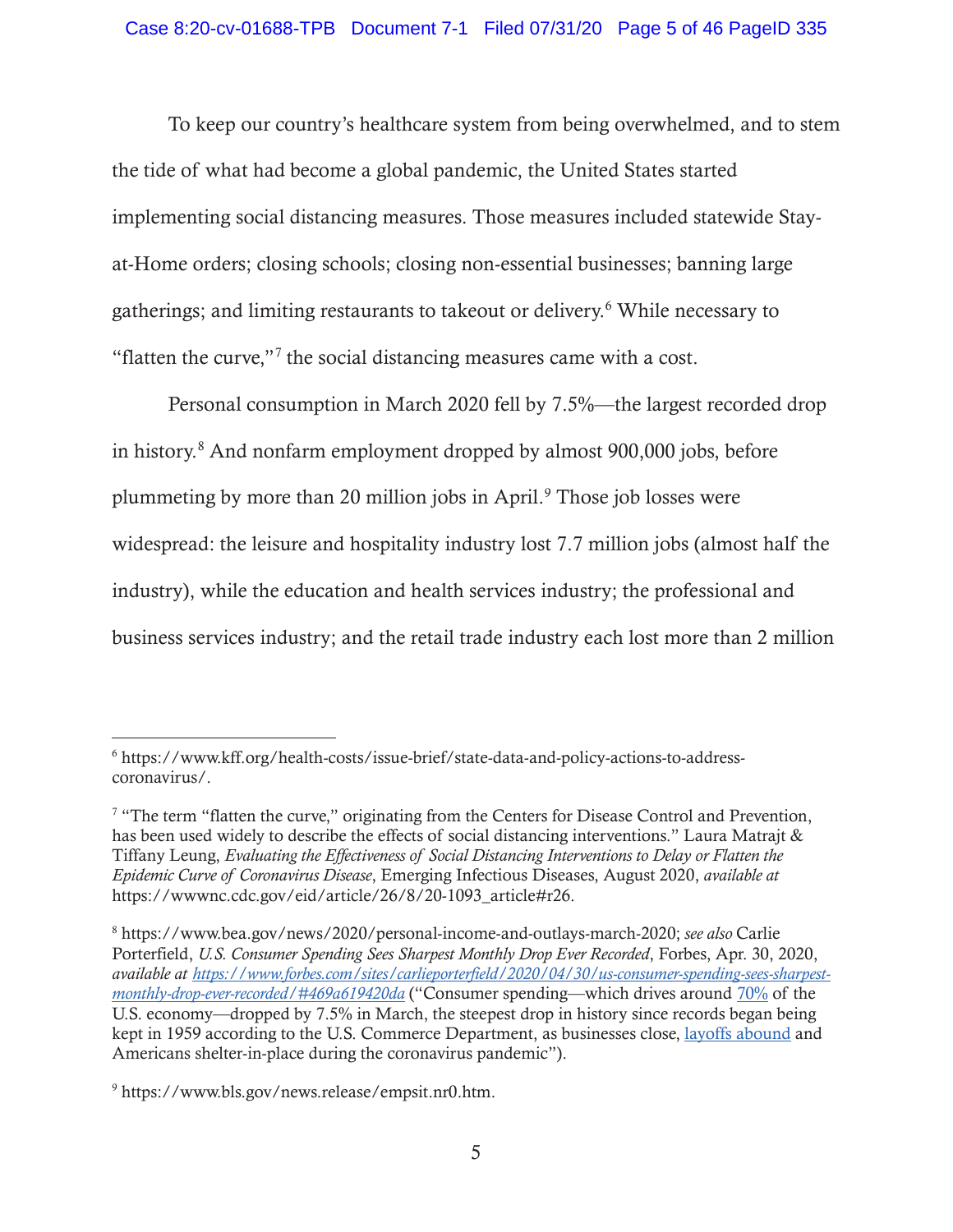jobs.10 As a result, the unemployment rate skyrocketed from 4.4% to 14.7%—the largest single-month increase in history.<sup>11</sup>

# B. Congress provided nearly \$350 billion in funding for forgivable loans so small businesses could make payroll.

To provide emergency relief to American workers and small businesses, Congress passed the Coronavirus Aid, Relief, and Economic Security Act ("CARES Act").<sup>12</sup> Although the CARES Act was intended, in part, to help American workers who had already lost their job, much of the \$2 trillion in relief provided for under the CARES Act was intended to preserve American jobs.13 Two of the ways it did so are relevant here.

First, as part of a \$454 billion relief package, Congress directed the Treasury Department to provide financing to lenders who make direct loans to mid-size businesses (businesses with between 500 and 10,000 employees).<sup>14</sup> In exchange for

<sup>10</sup> https://www.bls.gov/news.release/empsit.nr0.htm.

<sup>11</sup> https://www.bls.gov/news.release/empsit.nr0.htm.

<sup>&</sup>lt;sup>12</sup> Coronavirus Aid, Relief, and Economic Security Act, Pub. L. No. 116-136, 134 Stat. 281 (2020).

<sup>13</sup> *Id.* at §§ 1102, 4003; *see also* 166 Cong. Rec. E349-04 (daily ed. Mar. 27, 2020) (speech of Rep. McHenry) ("My ultimate goal for this legislation is to keep Americans employed. Specifically, this bill will provide relief to our small businesses to help them keep employees on payroll and prepare those businesses to be up and running as soon as America is open for business again"); 166 Cong. Rec. E339-01 (daily ed. Mar. 27, 2020) (speech of Rep. Jayapal) ("One of the most important things I heard from my district was the pain and suffering of small business owners and non-profits of all sizes. The CARES Act creates a Payment Protection Program that helps businesses keep workers on payroll, through \$350 billion in forgivable loans that can also be used for payroll, rent, utilities, and other necessary costs that will help small businesses weather the crisis.").

<sup>14</sup> CARES Act, Pub. L. No. 116-136, § 4003(b)(4), 134 Stat. 281 (2020) (to be codified at 15 U.S.C. § 9042).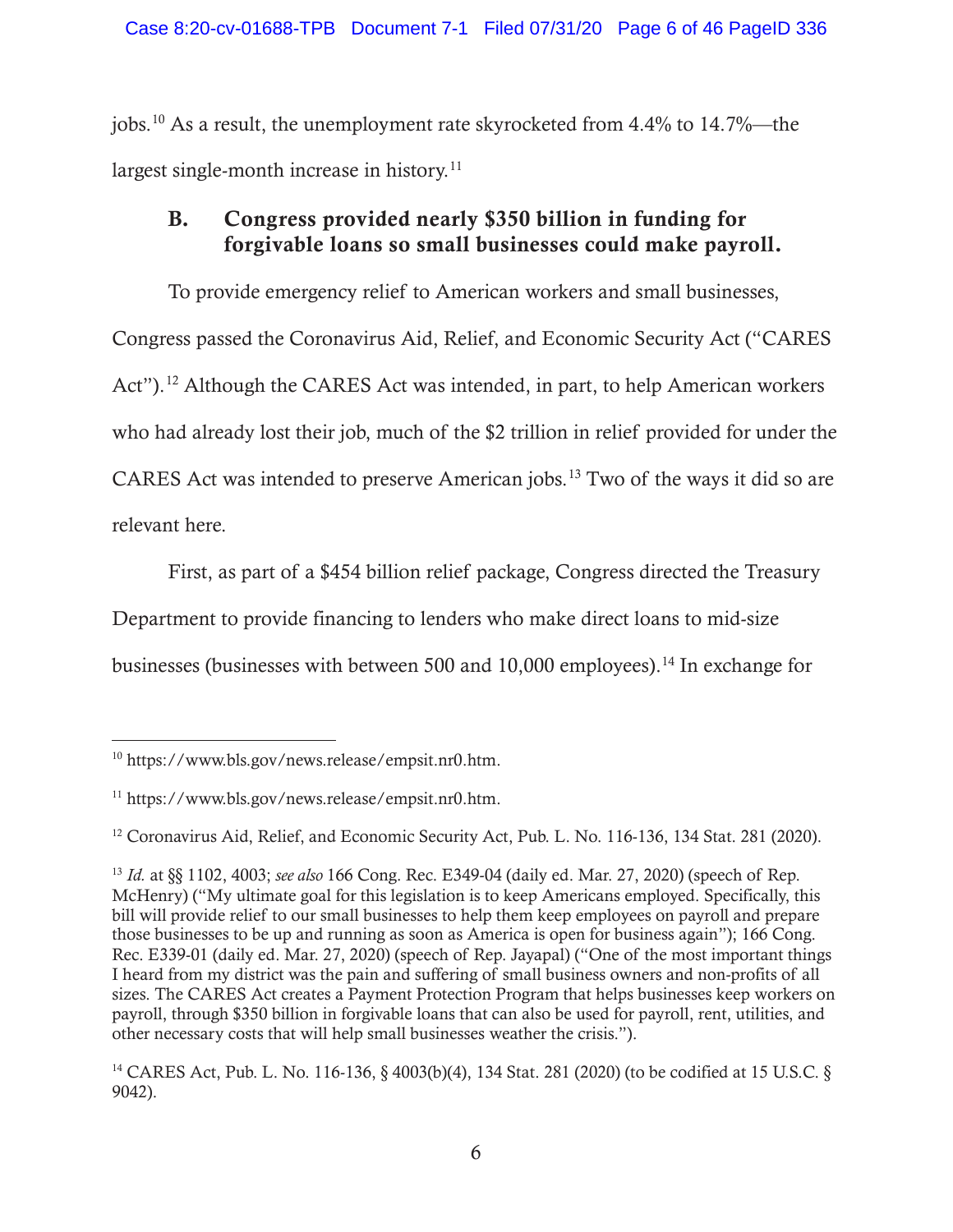favorable repayment terms, borrowers have to agree to retain or restore 90% of their workforce.<sup>15</sup> To be eligible for the mid-size loan program, a borrower has to certify (among other things) that it is not a debtor in bankruptcy.16

Second, for small businesses (those with 500 employees or fewer), Congress initially provided \$349 billion in funding for the Paycheck Protection Program.<sup>17</sup> Under the Paycheck Protection Program, eligible small businesses can borrow up to two and a half times their average monthly payroll.<sup>18</sup> The loan proceeds can be used to pay:

- payroll costs;
- group health benefits and insurance premiums; and
- mortgage interest, rent, and utilities. $19$

Although the Paycheck Protection Program refers to the financing as a "loan," in all respects it operates as a grant. That's because the Paycheck Protection Program provides generous loan forgiveness: if the borrower uses the loan proceeds for payroll

 $18$  15 U.S.C. § 636(a)(36)(E).

 $^{19}$  15 U.S.C. § 636(a)(36)(F)(i). The proceeds can also be used to pay interest on certain debt obligations incurred before February 15, 2020. *Id.* 

<sup>&</sup>lt;sup>15</sup> *Id.* at § 4003(c)(3)(D).

<sup>&</sup>lt;sup>16</sup> *Id.* at § 4003(c)(3)(D)(i)(V).

<sup>17</sup> *Id.* at §§ 1102, 1107; *see also DV Diamond Club of Flint, LLC v. U.S. SBA*, 2020 WL 2315880, at \*3 (E.D. Mich. May 11, 2020) ("The SBA quickly exhausted the initial \$349 billion in loan guarantees, and Congress then appropriated an additional \$310 billion for loan guarantees under the PPP.") (citing The Paycheck Protection and Health Care Enhancement Act, Pub. L. No. 116-139, 134 Stat. 620, § 101(a)(1)." *Id.*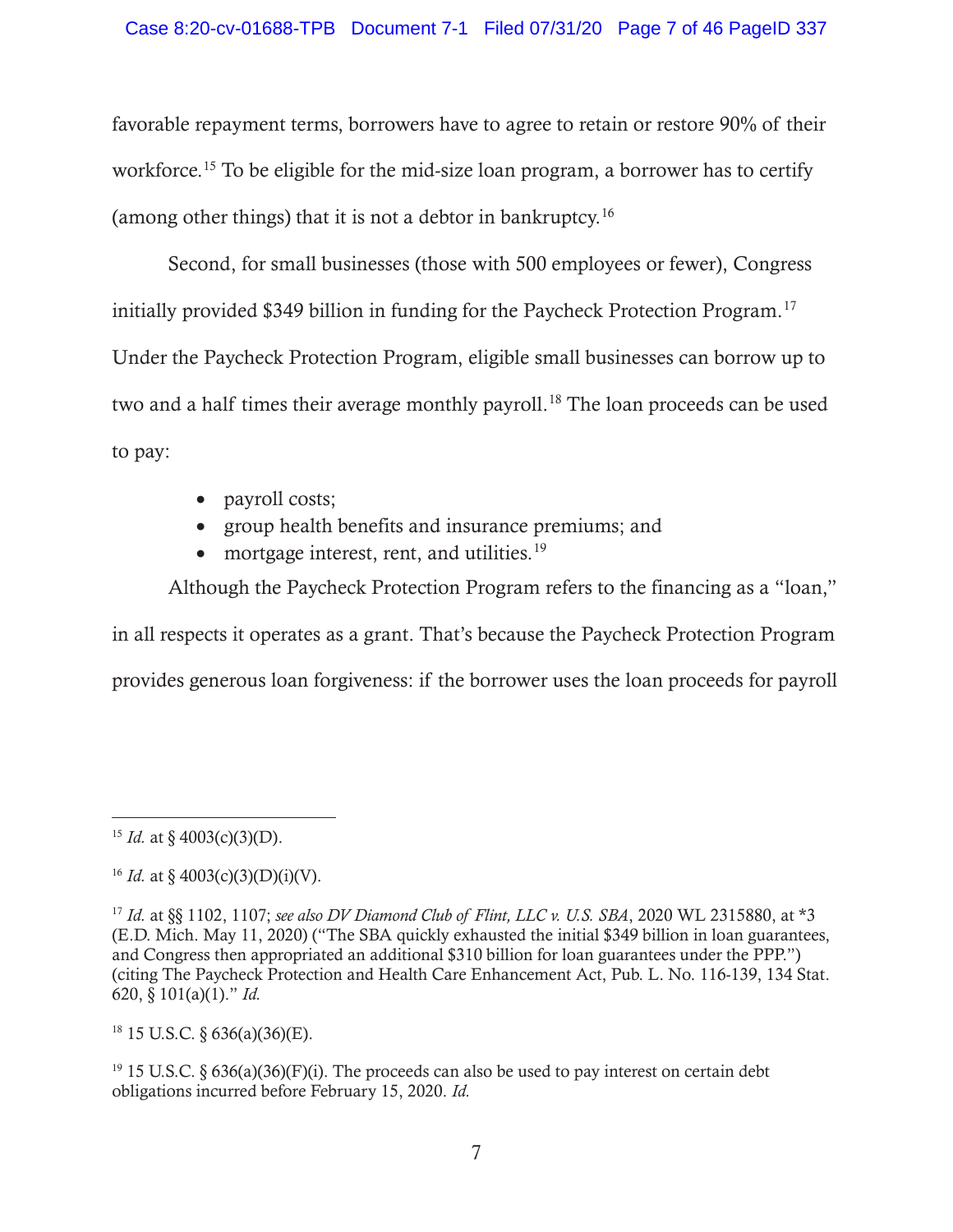and other approved expenses (referred to as "covered expenses"), the entire loan will be forgiven.<sup>20</sup>

Congress imposed few requirements on borrowers and lenders participating in the Paycheck Protection Program. To be eligible for a PPP Loan, a borrower need only be a small business concern or a nonprofit organization, veterans organization, or Tribal business concern with fewer than 500 employees.<sup>21</sup> When applying for a PPP Loan, a borrower must also certify that:

- because of the economic uncertainty caused by COVID-19, the business needs the PPP Loan for its ongoing operations;
- the business will use the PPP Loan proceeds to retain workers and maintain payroll or make mortgage interest, lease, and utility payments; and
- between February 15, 2020 and December 31, 2020, the business has not and will not receive another PPP Loan.<sup>22</sup>

Unlike it does for the mid-size loan program, the CARES Act does not require a

small business applying for a PPP Loan to certify that it is not a debtor in

bankruptcy.

In deciding whether to approve a PPP Loan, SBA lenders need only consider two criteria: (1) Was the borrower operating on February 15, 2020?; and (2) Did the employer have employees for whom it paid salaries and payroll taxes (or did it have

<sup>20</sup> CARES Act, Pub. L. No. 116-136, § 1106, 134 Stat. 281 (2020) (to be codified at 15 U.S.C. § 9005). The bulk of the loan proceeds, though, must be used for payroll: no more than 25% of the amount forgiven may be for non-payroll expenses.

 $21$  15 U.S.C. § 636(D).

<sup>&</sup>lt;sup>22</sup> 15 U.S.C. § 636(G)(i)(I) – (IV).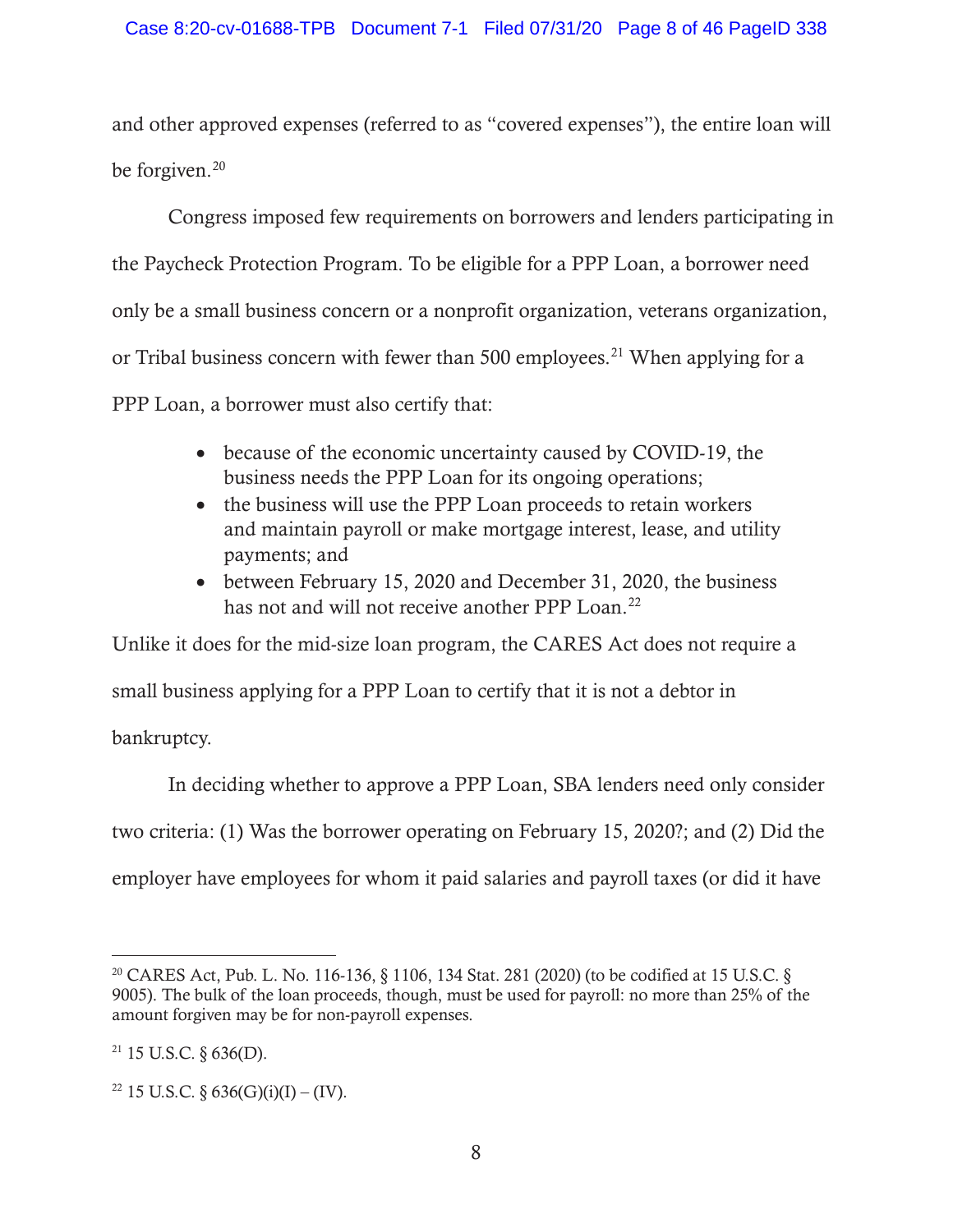paid independent contractors)?<sup>23</sup> Congress did not direct SBA lenders, to whom Congress delegated the SBA Administrator's authority to make and approve PPP Loans, to consider whether a borrower was in bankruptcy. $^{24}$ 

# C. Congress authorizes the Small Business Administration to implement the Paycheck Protection Program.

More than 65 years ago, Congress created the Small Business Administration to aid, assist, and protect the interests of small businesses.25 Because the country's security and economic well-being hinges on maximizing the potential of small businesses,26 Congress has committed to using all reasonable means to create and sustain programs that promote investment in small businesses—including investments that expand employment opportunities.<sup>27</sup>

This is mainly accomplished by the SBA providing financial assistance to small businesses—in the form of direct loans, joint loans with a lender, or loan guarantees—under § 7(a) of the Small Business Act. Under § 7(a), loans must be of "such sound value or so secured as reasonably to assure repayment."28

<sup>24</sup> *Id.*

<sup>26</sup> *Id.*

 $27$  15 U.S.C. § 631a(b).

 $28$  15 U.S.C. § 636(a)(6).

<sup>&</sup>lt;sup>23</sup> 15 U.S.C. §  $636(F)(ii)(II)$ .

<sup>25 15</sup> U.S.C. § 631(a) (declaring that "[i]t is the declared policy of the Congress that the Government should aid, counsel, assist, and protect, insofar as is possible, the interests of small-business concerns in order to preserve free competitive enterprise").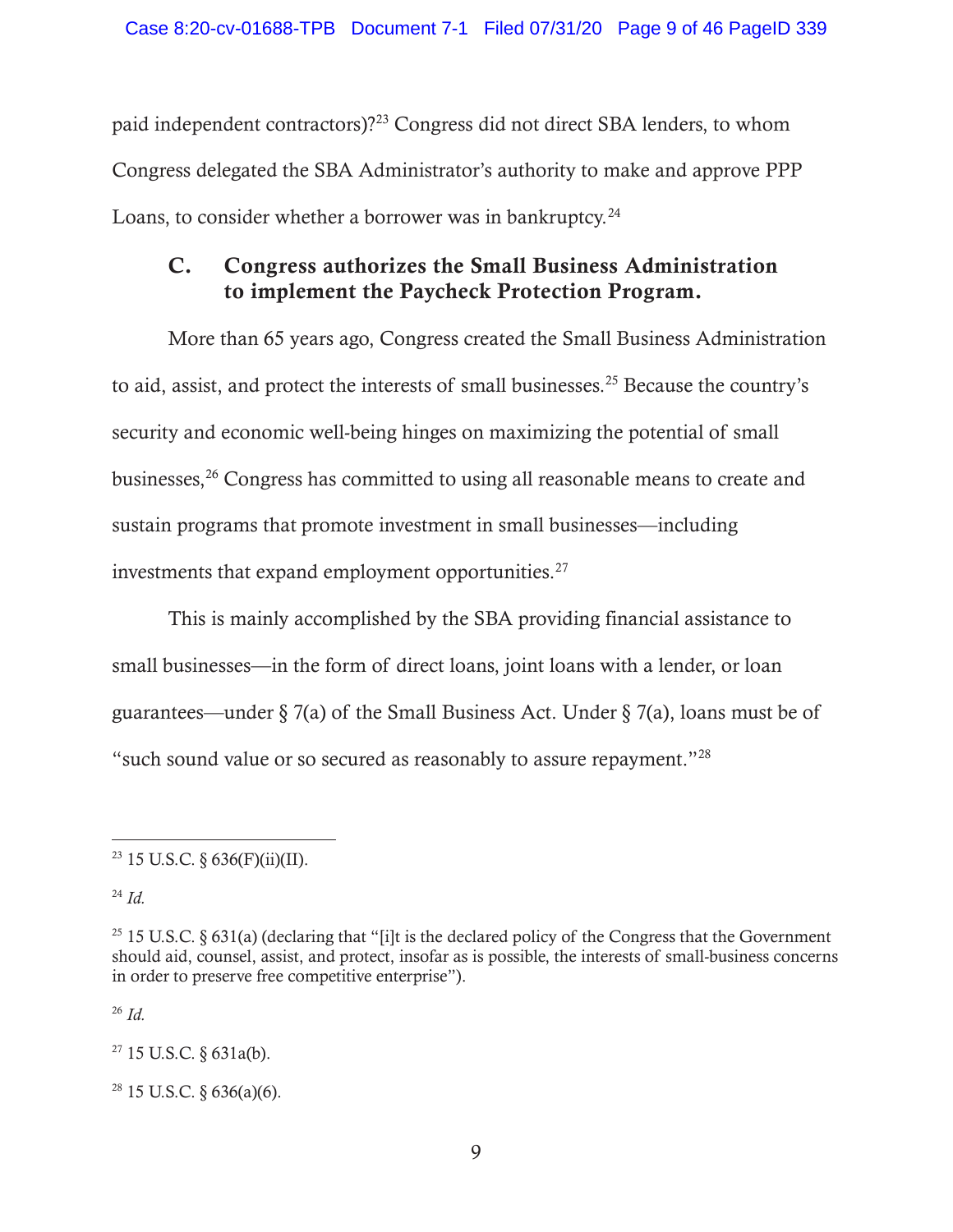To determine whether a loan is sound, the SBA ordinarily considers the following criteria set forth in 13 C.F.R. § 120.150: the applicant's character, reputation, and credit history; the experience and depth of management; the strength of the business; past earnings, projected cash flow, and future prospects; the ability to repay the loan with business earnings; whether the business has sufficient equity to operate on a sound basis; the potential for long-term success; and the nature and value of collateral securing the loan.<sup>29</sup>

When Congress passed the CARES Act, it placed the Paycheck Protection Program under § 7(a) of the Small Business Act and authorized the Administrator to issue regulations to carry out the Paycheck Protection Program.30

# D. The SBA Administrator's interim final rule clarified that PPP Loans do not require underwriting.

On April 15, 2020, the Administrator promulgated an interim final rule for the Paycheck Protection Program. As you might expect in the case in which a loan is designed to be forgiven, the SBA's interim final rule clarified that its normal underwriting guidelines have gone by the wayside for PPP Loans:

> [F]or loans made under the PPP, SBA will not require the lenders to comply with section 120.150.<sup>31</sup>

<sup>29 13</sup> C.F.R. § 120.150.

<sup>30</sup> CARES Act, Pub. L. No. 116-136, § 1102(a), 134 Stat. 281 (2020).

<sup>&</sup>lt;sup>31</sup> Business Loan Program Temporary Changes; Paycheck Protection Program, 85 Fed. Reg. 20,811, 20,812 (Apr. 15, 2020) (to be codified at 13 C.F.R. pt. 120).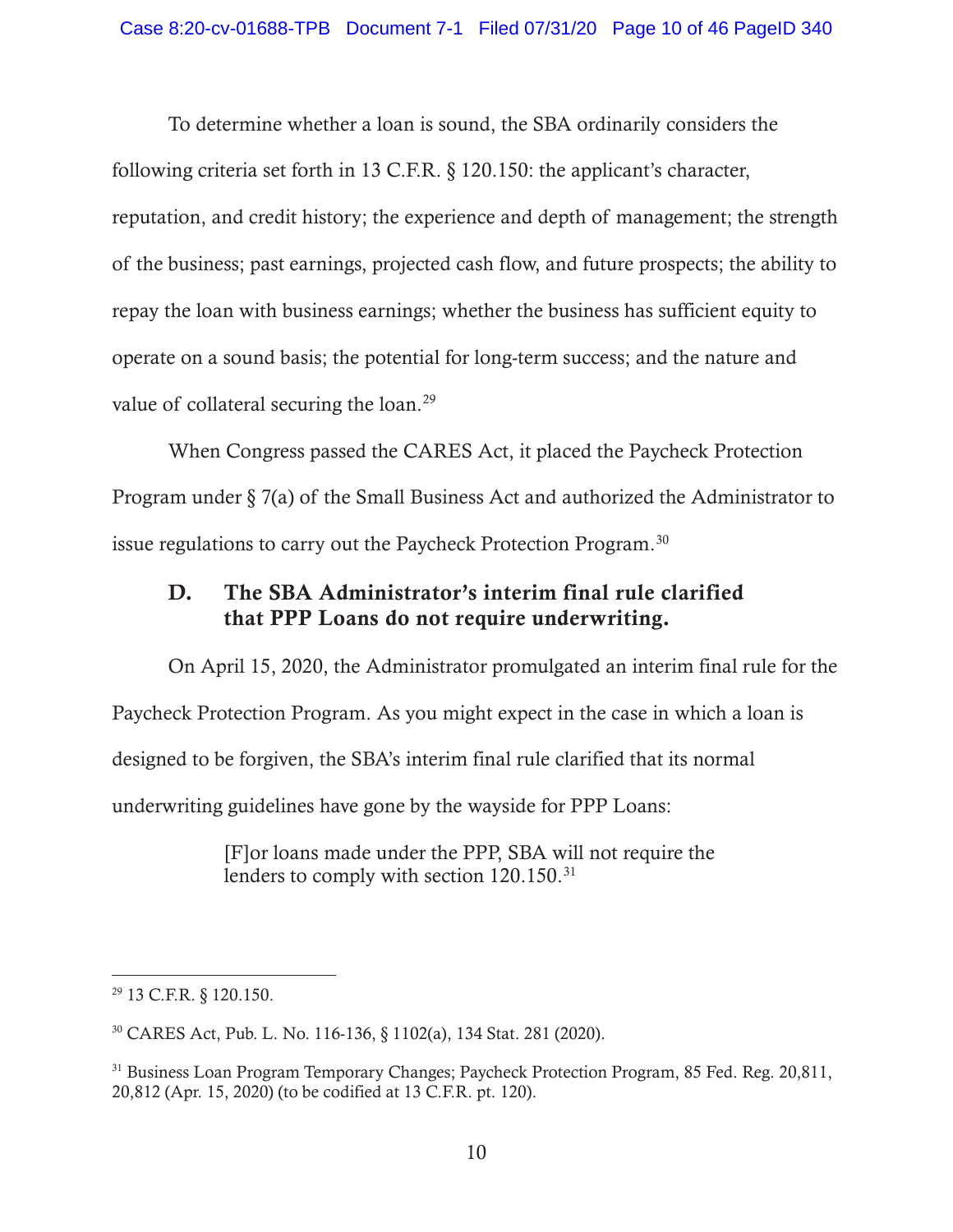Under the SBA's interim final rule, lenders need only do five things to underwrite a PPP Loan: (1) confirm receipt of the borrower's certifications; (2) confirm receipt of information showing that a borrower had employees for whom the employer paid salaries and payroll taxes; (3) confirm the dollar amount of the business' average monthly payroll costs; (4) follow Bank Secrecy Act requirements; and (5) review the "Paycheck Protection Application Form."32 That's it.

The interim final rule also confirmed the CARES Act's minimal certification requirements for PPP Loans. Like the CARES Act, the SBA's interim rule did not require borrowers to certify that they were not involved in a bankruptcy case.

### E. The SBA decides that debtors are ineligible for PPP Loans.

On April 28, 2020, the SBA issued another interim final rule supplementing its previous one ("Supplemental Rule"). In the Supplemental Rule, the SBA declared for the first time that debtors in bankruptcy are ineligible for PPP Loans.<sup>33</sup> The SBA's meager justification for the Supplemental Rule's new eligibility requirement was that debtors are more likely to use a PPP Loan for noncovered expenses and less likely to be able to repay an unforgiven loan:

> The Administrator, in consultation with the Secretary, determined that providing PPP loans to debtors in bankruptcy would present an unacceptably high risk of an unauthorized use of funds or non-repayment of unforgiven

<sup>32</sup> *Id.* at 20,815.

<sup>&</sup>lt;sup>33</sup> Business Loan Program Temporary Changes; Paycheck Protection Program—Requirements— Promissory Notes, Authorization, Affiliation, and Eligibility, 85 Fed. Reg. 23450, 23,451 (Apr. 28, 2020) (to be codified at 13 C.F.R. pts. 120 and 121).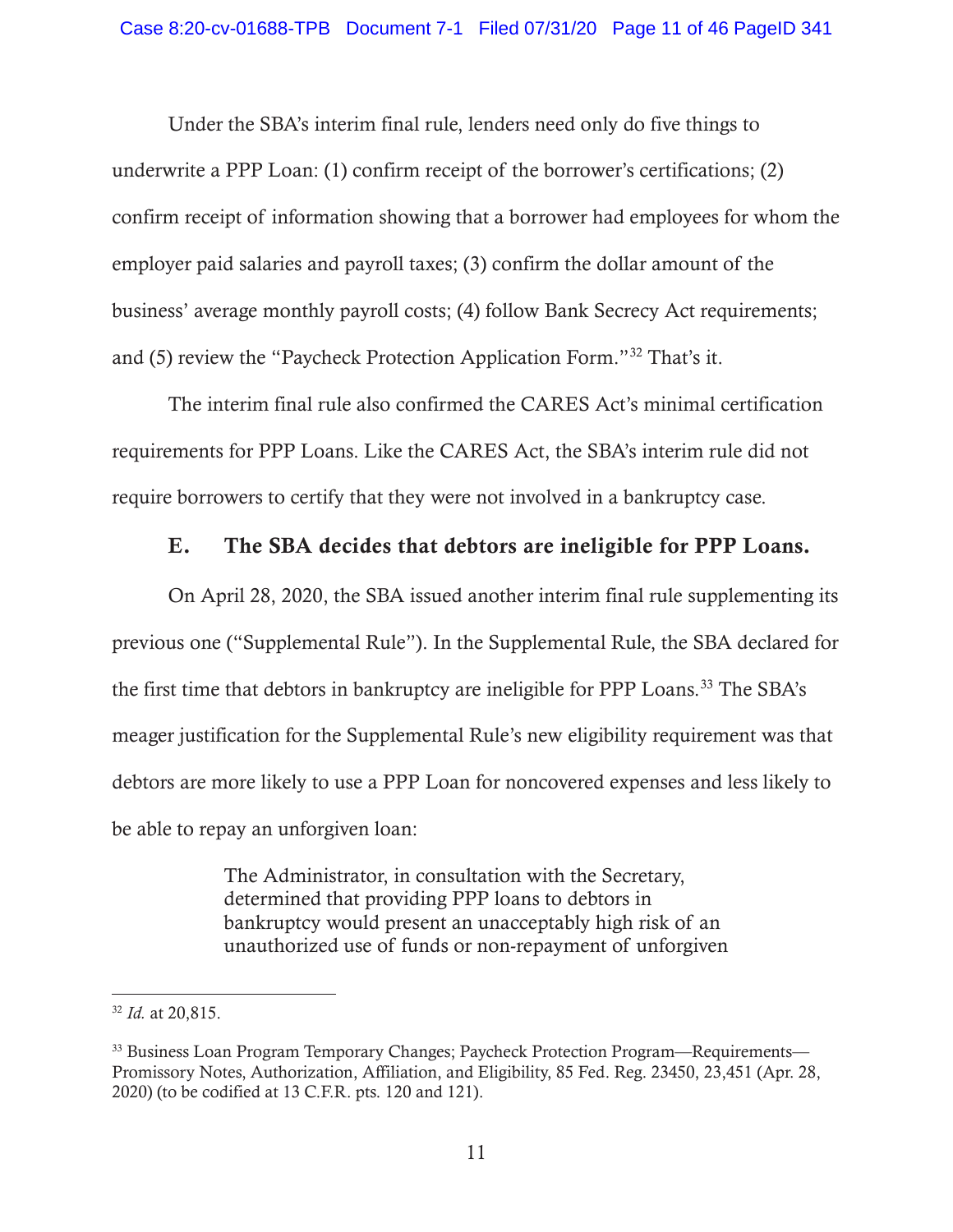loans. In addition, the Bankruptcy Code does not require any person to make a loan or a financial accommodation to a debtor in bankruptcy.  $\ldots$ <sup>34</sup>

# F. Even though Gateway Radiology is in bankruptcy, its PPP Loan Application was approved.

Gateway Radiology Consultants operates an outpatient imaging, diagnostic, and interventional radiology center in St. Petersburg, Florida.<sup>35</sup> In May 2019, Gateway Radiology was forced into chapter 11 bankruptcy because of a failed expansion in Lake Wales, which snowballed into litigation with its medical equipment supplier, as well as its primary lender. A year after filing for bankruptcy, Gateway Radiology applied online for a PPP Loan through USF Federal Credit Union.

The first question on the PPP Loan application asked whether Gateway Radiology was in bankruptcy. Gateway Radiology claims it answered "yes." But Gateway Radiology says when it received a hard copy of its PPP Loan application to sign, it discovered the answer to the first question had been changed to "no." It says the Credit Union admitted that one of its employees had to "upload the application," with the implication being a Credit Union employee changed the answer to Question No. 1. For its part, the Credit Union provided an audit summary that appears to

<sup>34</sup> *Id.*

 $35$  Doc. No. 2 at  $1 - 2$ .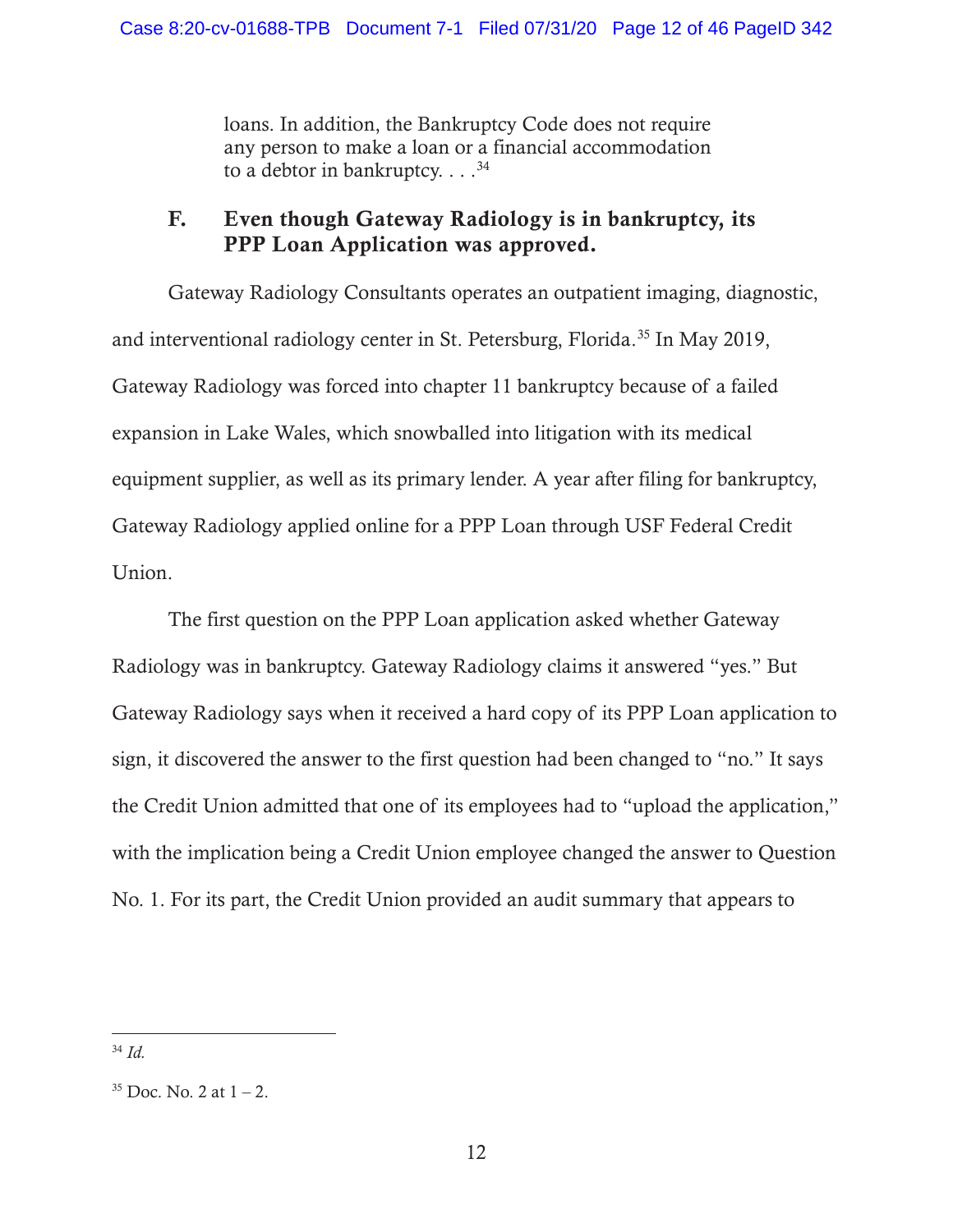show that Gateway Radiology incorrectly answered that it was not involved in a bankruptcy proceeding.<sup>36</sup>

The Court need not decide whether Gateway Radiology truthfully answered Question No. 1. It's irrelevant to the ultimate issue this Court must decide. Suffice it to say the Credit Union approved Gateway Radiology's PPP Loan application in the amount of \$527,710 based on its mistaken understanding that Gateway Radiology was not in bankruptcy.

### G. The SBA objects to Gateway Radiology's PPP Loan.

Two weeks later, Gateway Radiology asked the Court to approve the PPP Loan under Bankruptcy Code § 364, which requires a debtor to obtain court approval of postpetition financing outside the ordinary course of business.<sup>37</sup> In its postpetition financing motion, Gateway Radiology explained that it needs the PPP Loan proceeds to fund its operations. Gateway Radiology represented that it intended to use the loan proceeds for covered—i.e., forgivable—expenses.<sup>38</sup>

Although the SBA did not object to Gateway Radiology applying for a PPP Loan or otherwise obtaining postpetition financing, it did object to the entry of any order finding that Gateway Radiology is eligible to participate in the Paycheck Protection Program, that the loan approved by the Credit Union is entitled to loan

<sup>36</sup> Adv. Doc. No. 9-1.

<sup>37 11</sup> U.S.C. § 364.

<sup>38</sup> Doc. No. 238 at ¶ 9.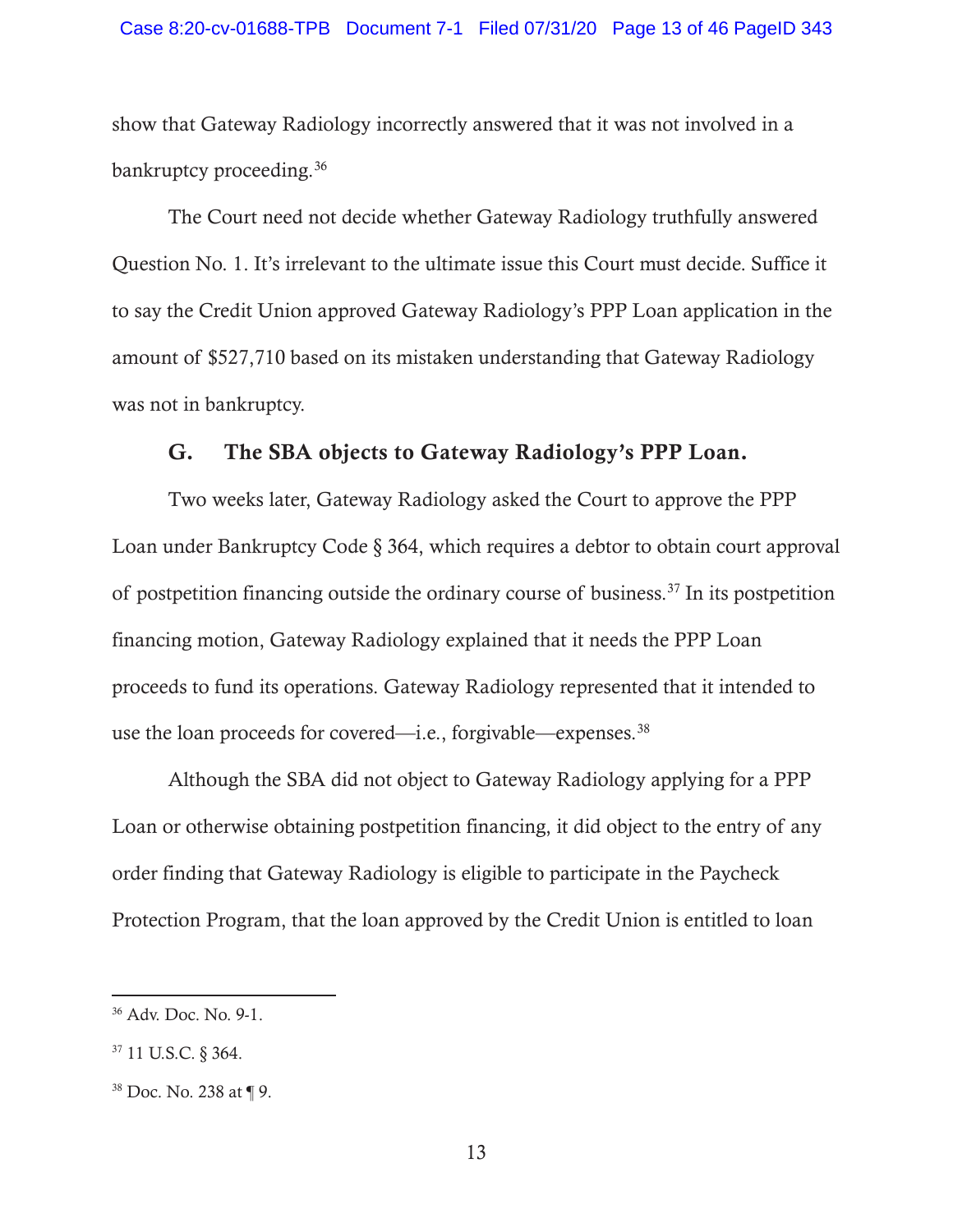forgiveness, or that the SBA is required to guarantee the loan.39 According to the SBA Administrator, the Supplemental Rule bars Gateway Radiology from obtaining a PPP Loan because Gateway Radiology is a debtor in bankruptcy.

## II. CONCLUSIONS OF LAW

Gateway Radiology filed this proceeding seeking a declaration that the Supplemental Rule is unenforceable for three reasons: First, Gateway Radiology contends that the SBA Administrator exceeded her authority in promulgating the Supplemental Rule.<sup>40</sup> Second, even if the SBA Administrator did not exceed her authority, Gateway Radiology contends that the Supplemental Rule is arbitrary and capricious.41 Third, Gateway Radiology contends that the Supplemental Rule violates Bankruptcy Code § 525, which generally forbids a governmental entity from discriminating against a person because the person is a debtor in bankruptcy.<sup>42</sup> Because it contends that the Supplemental Rule is unenforceable, Gateway Radiology asks the Court to enjoin the SBA Administrator from enforcing the Supplemental Rule to the extent that it disqualifies Gateway Radiology from obtaining PPP Loans.43

 $41$  *Id.* at  $\P\P$  13.

<sup>39</sup> Doc. No. 249.

<sup>40</sup> Adv. Doc. No. 3 at ¶¶ 13, 29.

<sup>&</sup>lt;sup>42</sup> *Id.* at  $\P\P$  19 – 21.

<sup>43</sup> *Id.* at ¶¶ 29.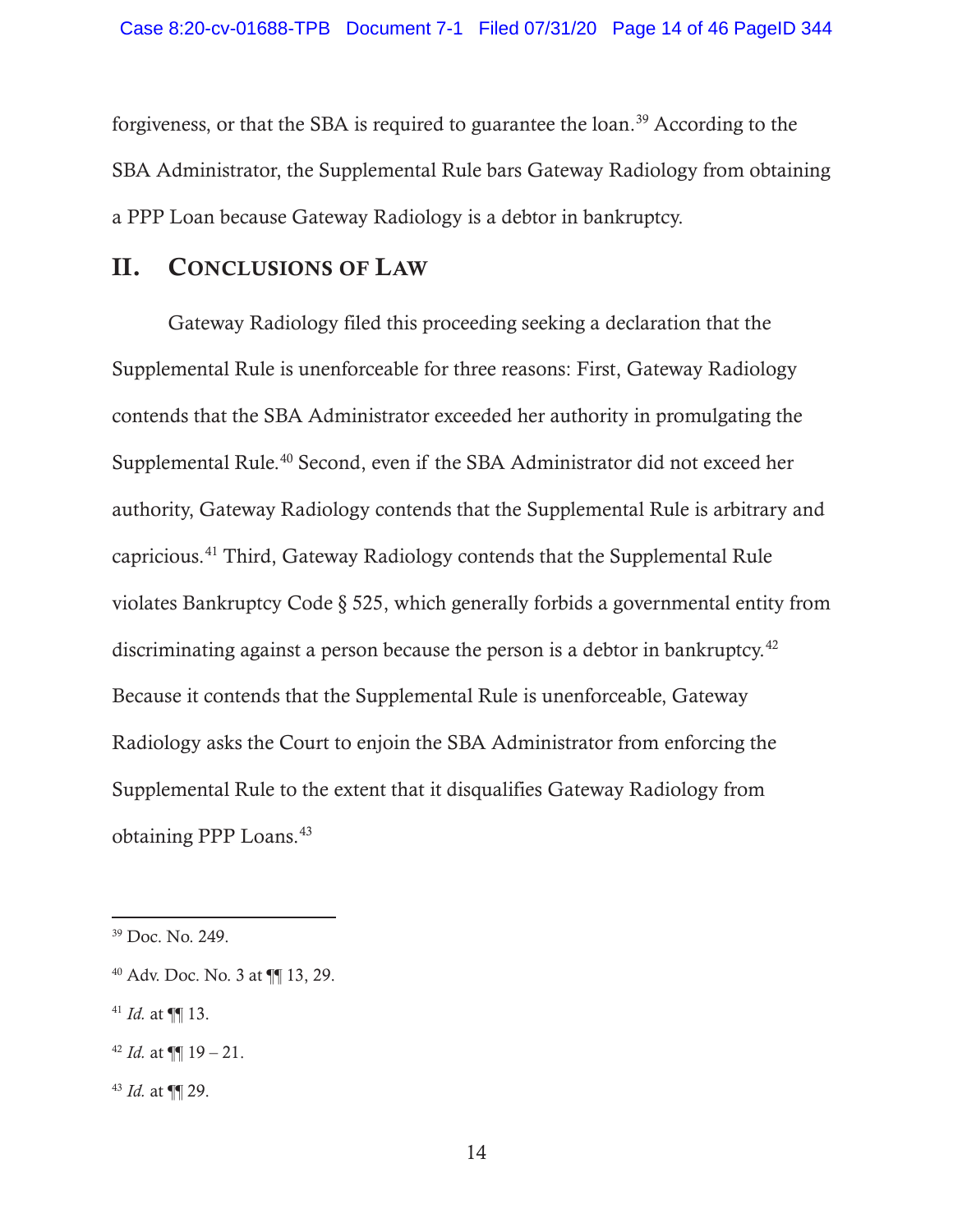The SBA Administrator maintains that injunctive relief is inappropriate for two reasons.<sup>44</sup> First, as a threshold matter, the SBA Administrator says sovereign immunity bars this Court from enjoining her from enforcing the Supplemental Rule. Second, the SBA Administrator says Gateway Radiology cannot show a substantial likelihood of success on the merits of its claims; that it will suffer irreparable harm if the Court does not enjoin the SBA Administrator from enforcing the Supplemental Rule; or that enjoining enforcement of the Supplemental Rule would promote the public interest. The Court disagrees.

# A. Sovereign immunity does not bar this Court from enjoining the SBA Administrator from enforcing the Supplemental Rule.

There is no question that when Congress created the SBA, it waived sovereign immunity so that the SBA "could sue and be sued."45 But there was a caveat: even though Congress provided that the SBA could sue or be sued, 15 U.S.C. § 634(b)(1)

<sup>44</sup> The SBA also raises a third reason—lack of standing. According to the SBA Administrator, Gateway Radiology merely seeks an order requiring her to find that Gateway Radiology cannot be excluded from the Paycheck Protection Program. Because the Credit Union has approved the loan, Gateway Radiology has not been excluded from the Paycheck Protection Program. Thus, the SBA Administrator reasons, Gateway Radiology has suffered no injury-in-fact. That argument borders on frivolous. The loan that was approved is eligible for loan forgiveness and is guaranteed by the SBA. Unless the SBA Administrator is willing to stipulate that Gateway Radiology's PPP Loan is guaranteed by the SBA and eligible for loan forgiveness, which so far she has been unwilling to do, then the Credit Union will not unfreeze the loan proceeds. It is self-evident, then, that Gateway Radiology has suffered an injury-in-fact. The SBA Administrator's standing argument deserves no further discussion.

 $45$  15 U.S.C. § 634(b)(1) (providing that "[i]n the performance of, and with respect to, the functions, powers, and duties vested in [her] by this chapter the Administrator may . . . sue and be sued in any court of record of a State having general jurisdiction, or in any United States district court, and jurisdiction is conferred upon such district court to determine such controversies without regard to the amount in controversy").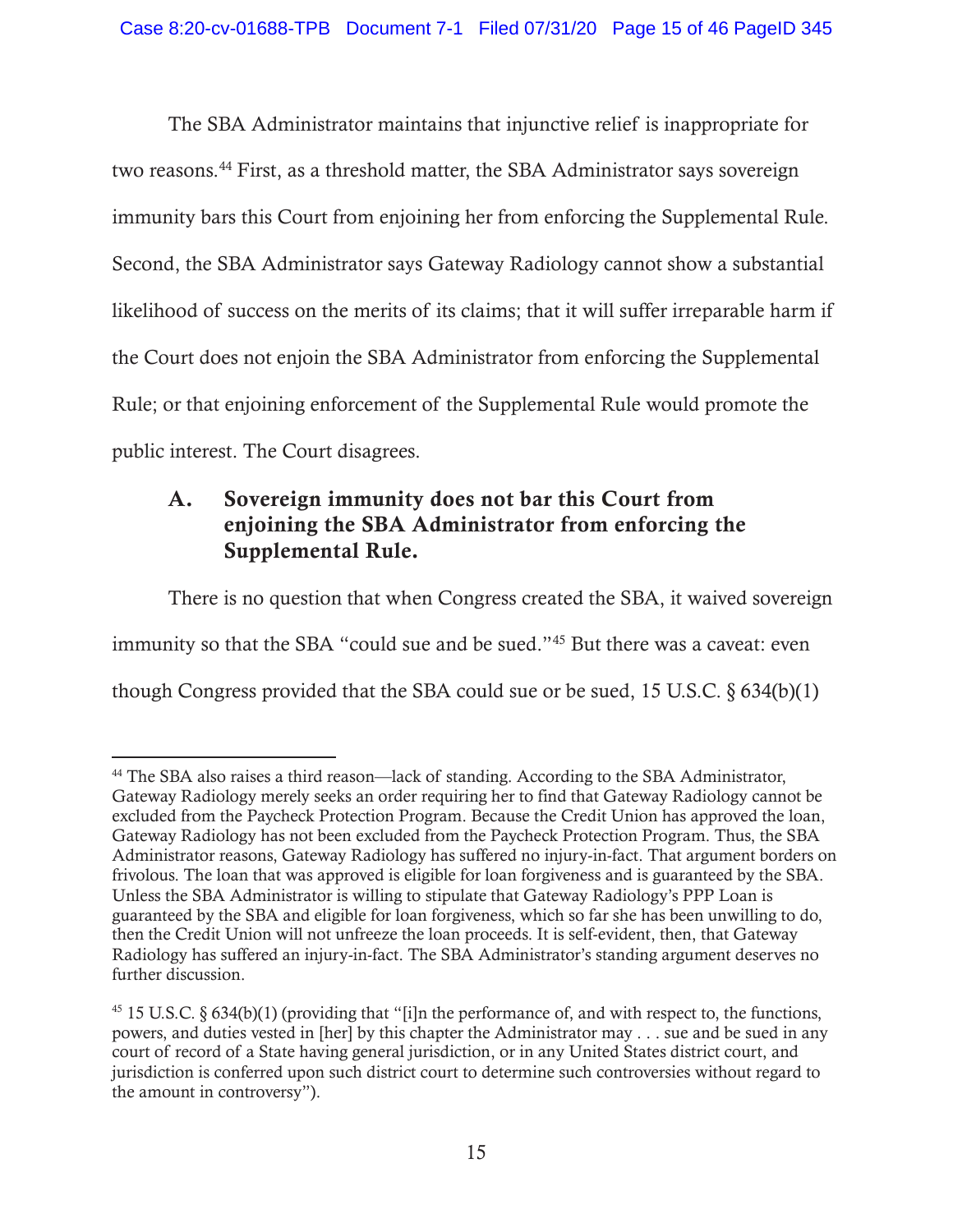provides that "no attachment, *injunction*, garnishment, or other similar process . . . shall be issued against the Administrator."46

At first glance, § 634(b)(1) appears plain and unambiguous. "No injunction" means no injunction. And many courts have read  $\S 634(b)(1)$  that way.<sup>47</sup> But that view is far from universal.48 Indeed, courts are split over whether the scope of the "no injunction" language in §  $634(b)(1)$ . Some courts hold that §  $634(b)(1)$  bars injunctions in all circumstances, while other courts hold that  $\delta$  634(b)(1) does not bar a court from enjoining an agency that has exceeded its statutory authority.<sup>49</sup>

So far, the Eleventh Circuit has not weighed in on the debate. But, according to the SBA, the Fifth Circuit has twice held—first in *Romeo v. U.S.*50 and later in

50 462 F.2d 1036, 1038 (5th Cir. 1972).

<sup>46</sup> *Id.* (emphasis added).

<sup>47</sup> *Ulstein Maritime, Ltd. v. U.S.*, 833 F.2d 1052, 1056 (1st Cir. 1987) ("Some courts have read the wording in this way, and concluded that all injunctive relief directed at the SBA is absolutely prohibited.") (citing *Valley Constr. Co. v. Marsh,* 714 F.2d 26, 29 (5th Cir. 1983); *Mar v. Kleppe,* 520 F.2d 867, 869 (10th Cir. 1975); *Romeo v. United States,* 462 F.2d 1036, 1038 (5th Cir. 1972), *cert. denied,* 410 U.S. 928 (1973); *Expedient Servs., Inc. v. Weaver,* 614 F.2d 56, 58 (5th Cir. 1980); *Jets Servs., Inc. v. Hoffman,* 420 F. Supp. 1300, 1308–09 (M.D. Fla. 1976)).

<sup>48</sup> *Ulstein Maritime*, 833 F.2d at 1056 ("However, other courts have found that § 634(b)(1) does not bar injunctions in all circumstances.") (citing *Cavalier Clothes v. United States,* 810 F.2d 1108, 1112 (Fed. Cir. 1987); *Okla. Aerotronics v. United States,* 661 F.2d 976, 977 (D.C. Cir. 1981); *Related Indus. v. United States,* 2 Cl. Ct. 517, 522 (1983); *Dubrow v. SBA,* 345 F. Supp. 4, 7 (C.D. Cal. 1972)).

<sup>49</sup> *DV Diamond Club of Flint, LLC v. U.S. SBA*, 2020 WL 2315880, at \*3 – 4 (E.D. Mich. May 11, 2020) (ruling that the "Court is persuaded that injunctive relief is available to Plaintiffs" because "Plaintiffs here seek only to 'set aside unlawful agency action'"); *Camelot Banquet Rooms, Inc. v. U.S. SBA*, 2020 WL 2088637, at \*3 – 4 (E.D. Wis. May 1, 2020); *see also Elks Assocs. Funding Corp. v. U.S. SBA*, 858 F. Supp. 2d 1, 20 (explaining that courts in the D.C. Circuit "have strongly intimated that injunctive relief is available, at a minimum, when the SBA exceeds its statutory authority").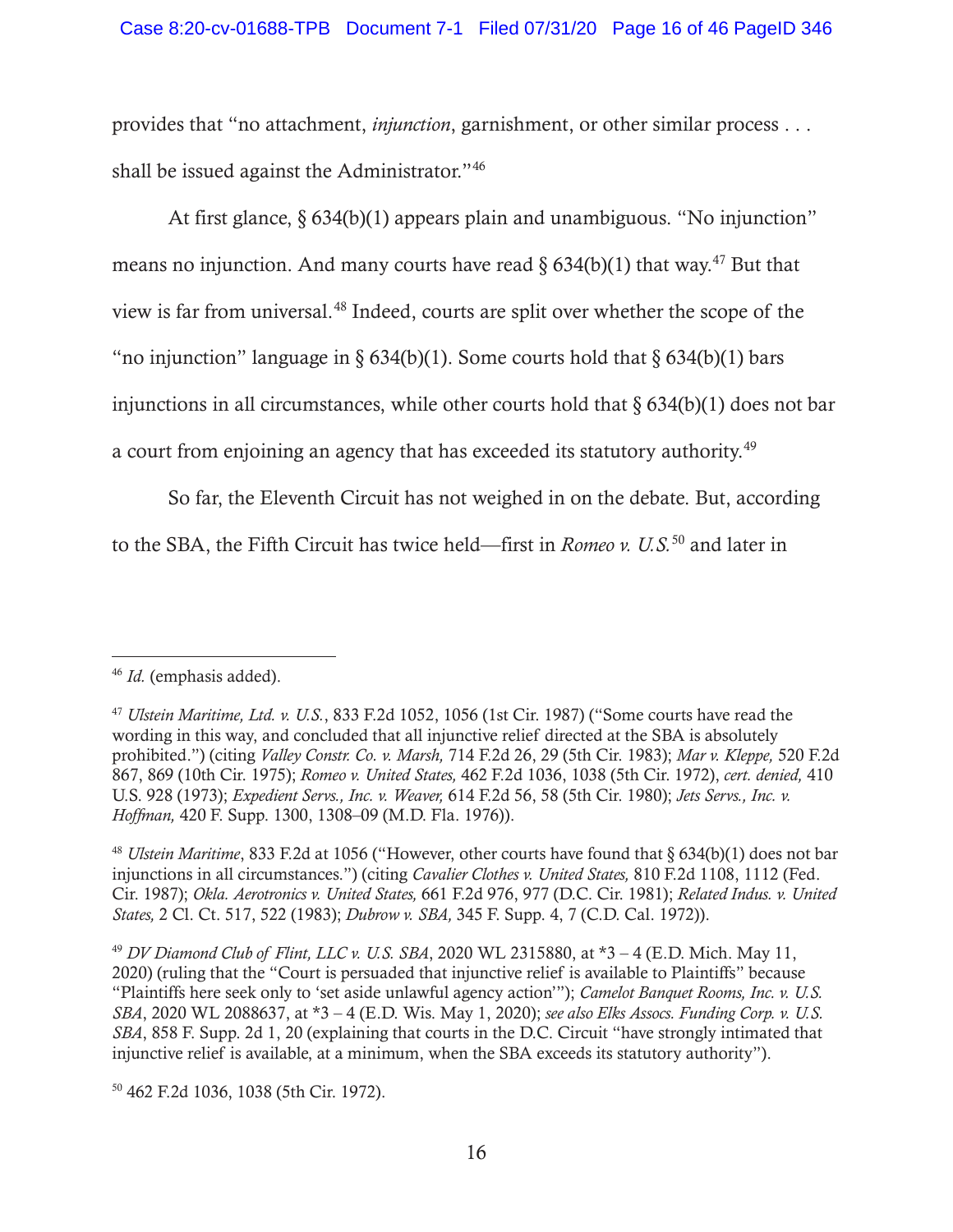*Expedient Services, Inc. v. Weaver*<sup>51</sup>—that § 634(b)(1) bars plaintiffs from suing the SBA

for injunctive relief. Because *Romeo* and *Expedient Services* were both decided before

October 1, 1981, those decisions would be binding on this Court under *Bonner v. City* 

*of Prichard, Alabama*, which held that Fifth Circuit cases decided before October 1,

1981 are binding on the Eleventh Circuit.<sup>52</sup>

While *Romeo* and *Expedient Services* are binding precedent, neither decided the

narrow issue here: does  $\S 634(b)(1)$  bar a court from enjoining an agency from

exceeding its statutory authority? In fact, the *Expedient Services* Court acknowledged it

sidestepped that issue:

As pointed out by the plaintiff, there are some decisions indicating that injunctive relief against the Administrator may be available when he exceeds his authority. *However, it is not necessary for us to decide this issue* because the Administrator clearly did not exceed his authority under 15 U.S.C.  $\frac{637}{a}$ .<sup>53</sup>

Thus, this Court is not bound by *Romeo* and *Expedient Services*.

<sup>51 614</sup> F.2d 56, 58 (5th Cir. 1980).

<sup>52 661</sup> F.2d 1206, 1209 (11th Cir. 1981) ("To decide this case, and later Eleventh Circuit cases, we must decide whether this court shall adopt some established body of law as its body of precedent, and if so, effective as of its coming into existence, what established body of law will be chosen. For several reasons we choose the decisions of the United States Court of Appeals for the Fifth Circuit, as that court existed on September 30, 1981, handed down by that court prior to close of business on that date. We consider that body of law worthy for governance of legal affairs within the jurisdiction of this new circuit.") (footnote omitted).

<sup>53</sup> *Expedient Servs.*, 614 F.2d at 58 n.2 (citations omitted) (emphasis added).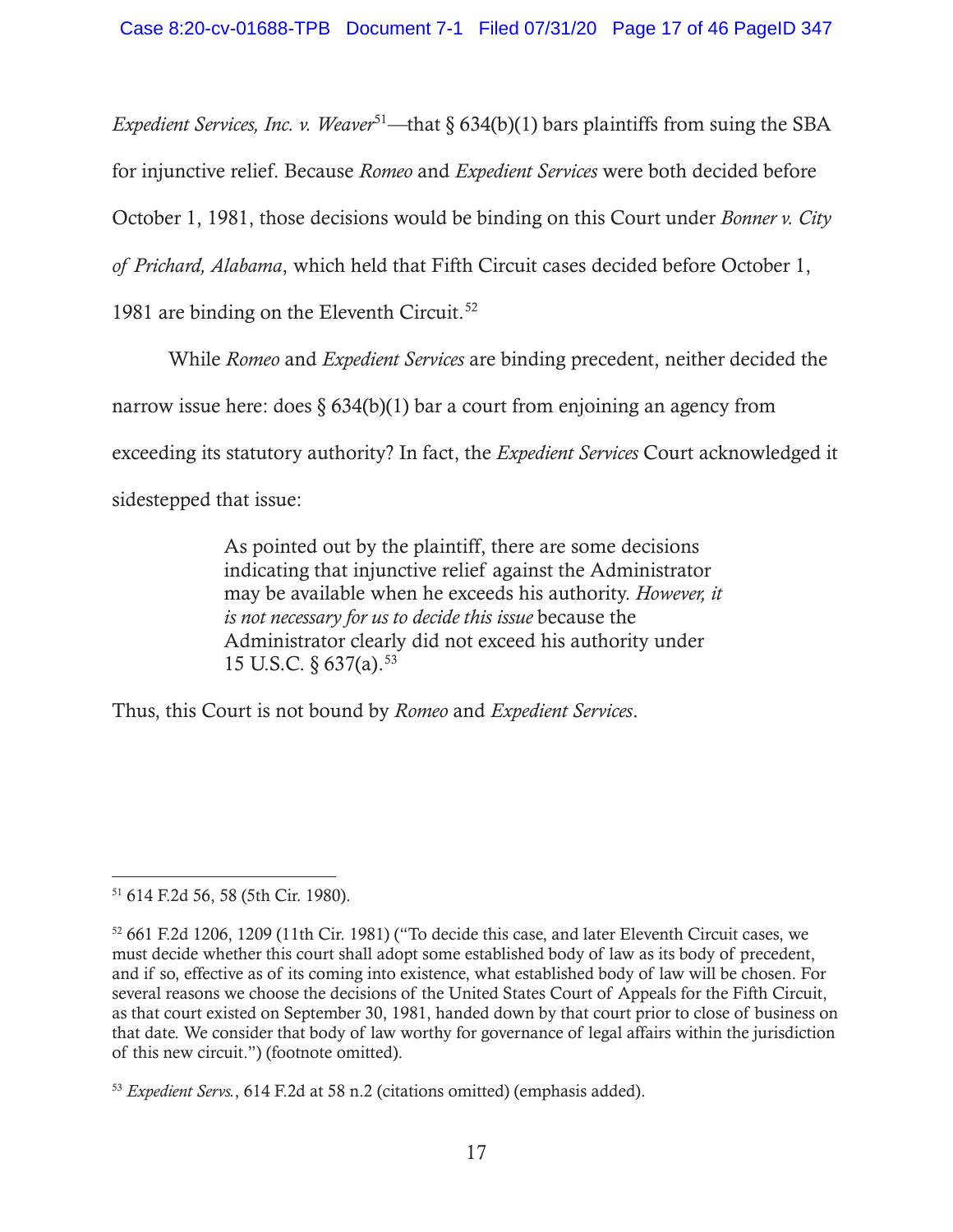Writing on a clean slate, this Court concludes that  $\S 634(b)(1)$  does not bar this Court from enjoining the SBA Administrator from exceeding her statutory authority for two reasons.

First, § 634's legislative history confirms that Congress did not intend the statute to have such a broad scope. The First Circuit, in *Ulstein Maritime, Ltd. v. United States*, did yeoman's work tracing the origin of § 634(b)(1)'s "no injunction" language back 80 years to the Supreme Court's decision in *Federal Housing Administration v. Burr.*54

There, the Supreme Court considered whether an employee could garnish the FHA to collect on a judgment for unpaid wages.<sup>55</sup> At the time, the National Housing Act provided that the FHA Administrator was authorized "to sue and be sued in any court of competent jurisdiction."56 "Sue and be sued," the Supreme Court said, must be given its ordinary meaning, which would "embrace all civil process," including garnishments.57 Because Congress had established an agency, authorized it to engage in commercial transactions, and permitted it to sue or be sued, the Supreme Court

<sup>54 833</sup> F.2d 1052, 1056 (1st Cir. 1987) (explaining that the "origin and purpose of the language in § 634(b)(1) goes back to the decision in *FHA v. Burr*").

<sup>55</sup> *FHA v. Burr*, 309 U.S. 242, 243 (1940) ("The question presented here is whether the Federal Housing Administration is subject to garnishment for moneys due to an employee.").

<sup>56</sup> *Id.* at 244 (explaining that Congress amended the National Housing Act in 1935 by "by adding thereto the provision that 'The Administrator shall, in carrying out the provisions of this title and titles II and III, be authorized, in his official capacity, to sue and be sued in any court of competent jurisdiction, State or Federal.'").

<sup>57</sup> *Id.* at 245.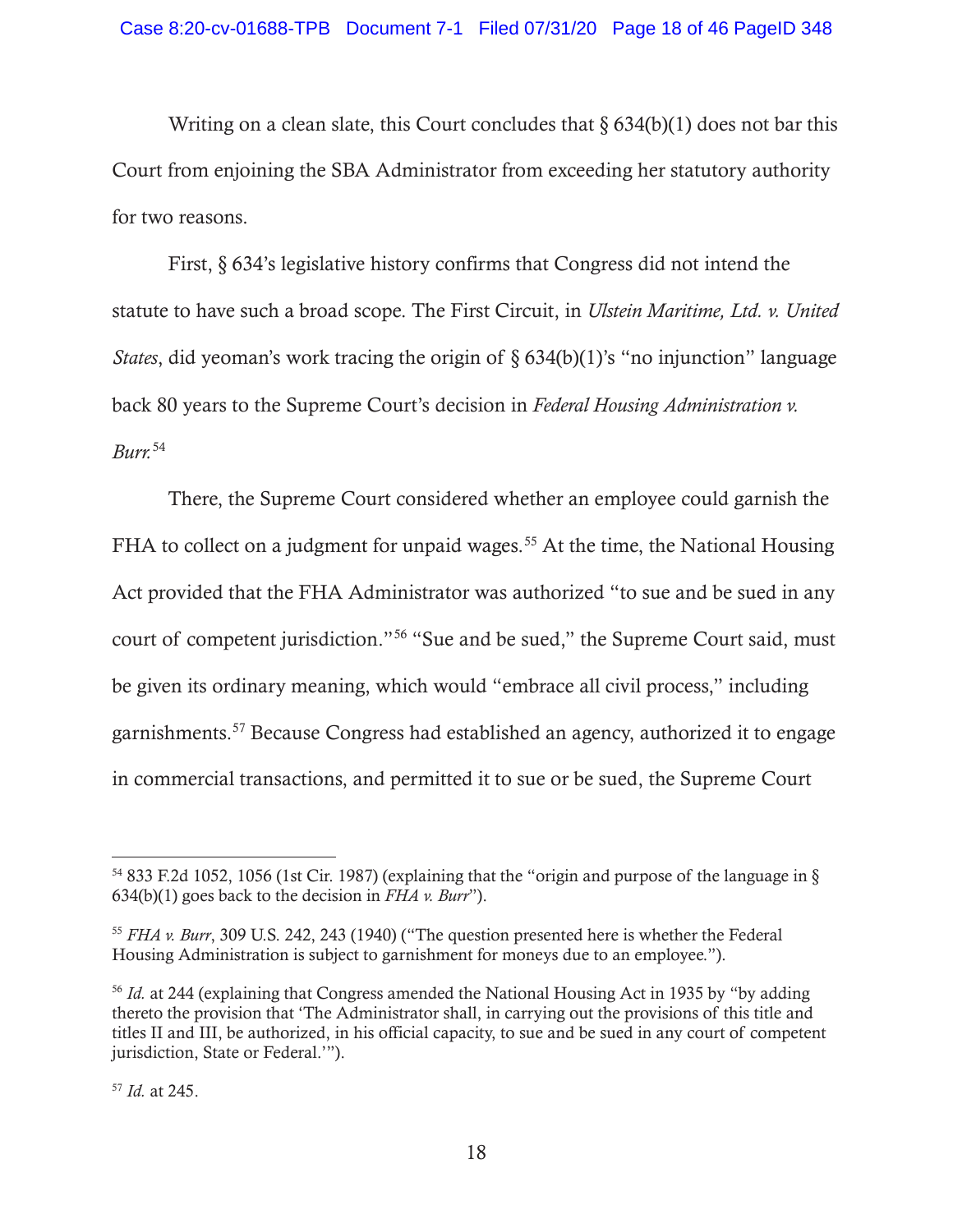was unwilling to assume Congress implicitly limited the meaning of "sue and be sued" to preclude garnishments.<sup>58</sup> Had Congress intended to prohibit the FHA from being garnished, the Supreme Court reasoned, Congress would have said so.

After *Burr*, Congress added language like that found in § 634(b)(1)—language barring attachment, injunctions, garnishments, and other similar process—to enabling statutes for other agencies.<sup>59</sup> The legislative history for these other statutes for example, ones creating the Federal Crop Insurance Corporation and Commodity Credit Corporation—clarifies that Congress added the language to prevent creditors and others from interfering with an agency's operations by suing the agency and then attaching its funds.60 As the First Circuit points out, there is no indication Congress intended to give the SBA any broader immunity than it did to other agencies.<sup>61</sup>

Second, it would have been absurd for Congress to have intended to bar courts from enjoining agencies that have exceeded their statutory authority. Were that the case, courts would be powerless to stop a constitutional violation:

> [Section  $634(b)(1)$ ] was not intended to render the agency immune from injunctive relief in situations where the agency has exceeded its statutory authority and where an

<sup>61</sup> *Id.* at 1057.

<sup>58</sup> *Id.*

<sup>59</sup> *Ulstein Maritime, Ltd. v. U.S.*, 833 F.2d 1052, 1056 (1st Cir. 1987) (explaining that "language such as that in  $\S 634(b)(1)$  was added to enabling statutes to bar the attachment of agency funds and other interference with agency functioning").

<sup>&</sup>lt;sup>60</sup> *Id.* ("While the specific legislative history of  $\S$  634(b)(1) is silent on the purpose of this language, the legislative history of earlier statutes containing the identical wording indicates that it was intended to keep creditors or others suing the government from hindering and obstructing agency operations through mechanisms such as attachment of funds.").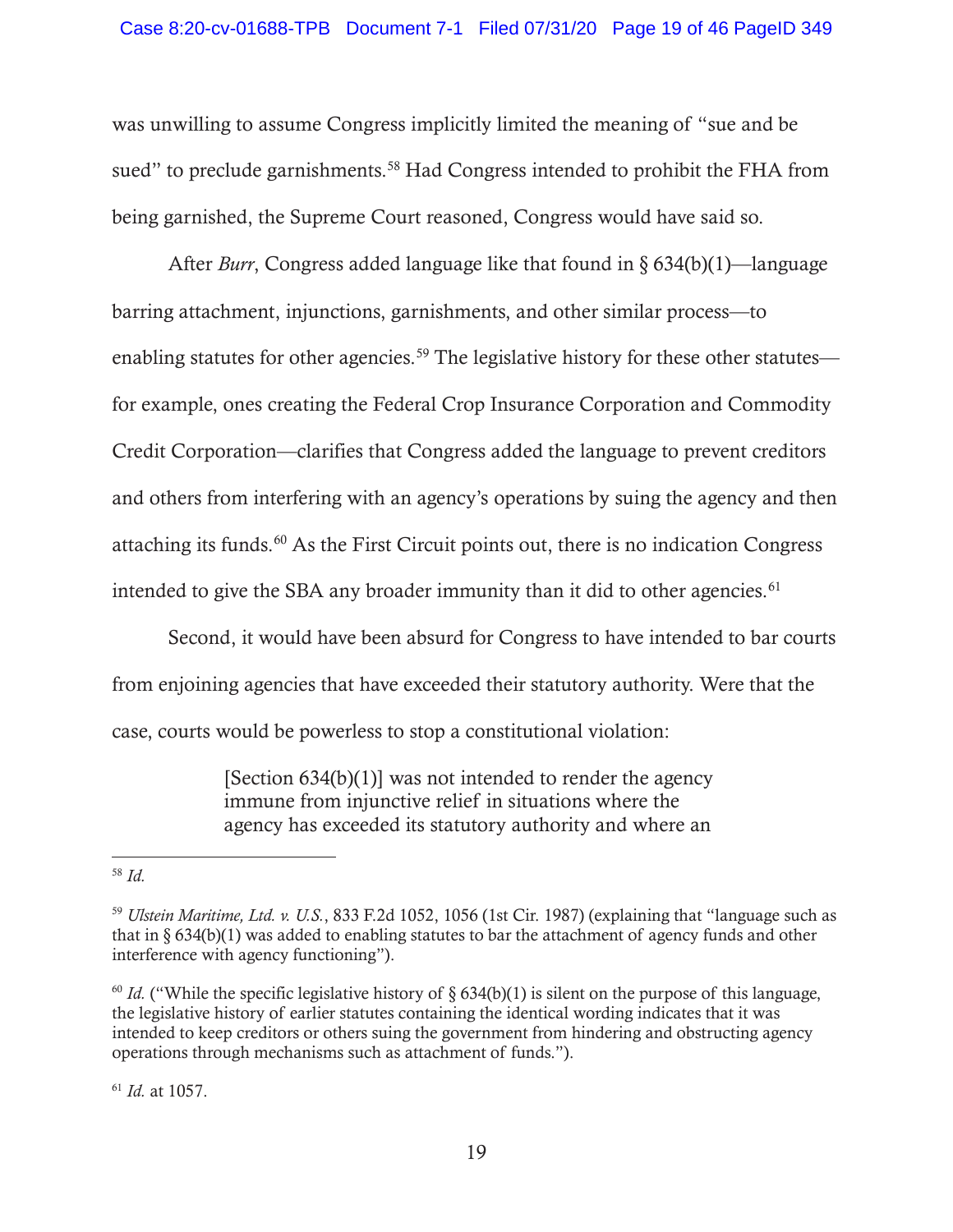injunction would not interfere with the agency's internal operations. Indeed, if provisions such as  $\S 634(b)(1)$  meant that the agency could never be enjoined, then an agency could adopt unconstitutional policies and continue to follow them even after a court declared them unconstitutional. For example, the SBA could adopt a policy stating that it will extend small business loans only to companies owned by white men. If  $\S 634(b)(1)$  means that the SBA may never be enjoined, then a court could not enjoin this policy, even though it would be blatantly unconstitutional.62

The Supreme Court has instructed courts to avoid interpreting statutes in a way that would produce absurd results if there is an alternative interpretation that is consistent with the legislative purpose.<sup>63</sup> Here, there is an interpretation of  $\S$ 634(b)(1) that is consistent with the legislative purpose (i.e., preventing creditors from interfering with an agency's internal workings) yet does not lead to an absurd result (rendering courts powerless to enjoin unlawful action):  $\S 634(b)(1)$  does not bar this Court from enjoining the SBA Administrator from exceeding her statutory authority.

# B. Gateway Radiology is entitled to enjoin the SBA Administrator from enforcing the Supplemental Rule.

To enjoin the SBA Administrator from enforcing the Supplemental Rule,

Gateway Radiology must show that (1) it has a substantial likelihood of success on the merits of its claims; (2) it will suffer irreparable harm if the Court does not enjoin

<sup>62</sup> *Camelot Banquet Rooms, Inc. v. SBA*, 2020 WL 2088637, at \*4 (E.D. Wis. May 1, 2020) (citations omitted).

<sup>63</sup> *Griffin v. Oceanic Contractors, Inc.*, 458 U.S. 564, 575 (1982) ("It is true that interpretations of a statute which would produce absurd results are to be avoided if alternative interpretations consistent with the legislative purpose are available").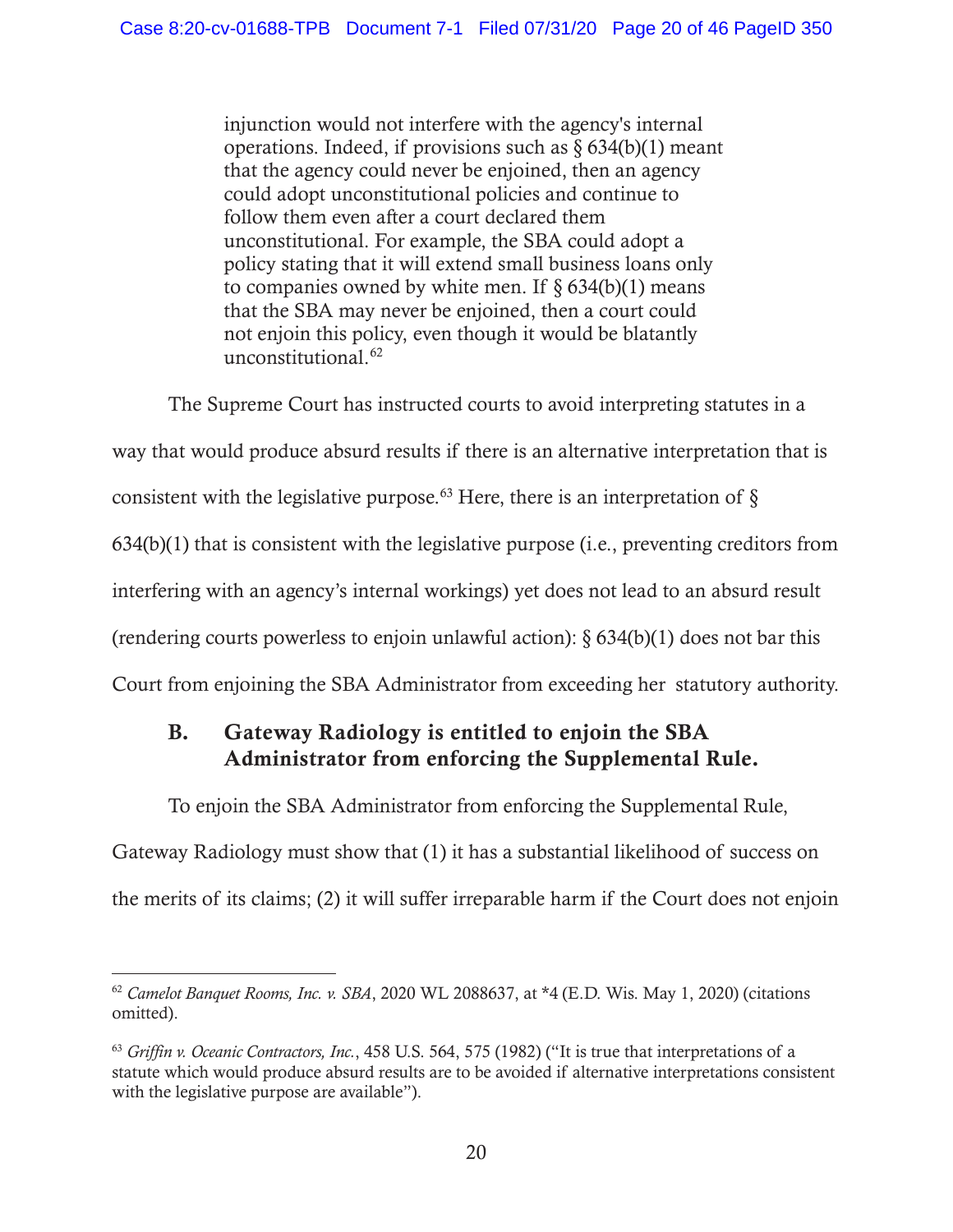the SBA Administrator from enforcing the Supplemental Rule; (3) the harm it will suffer if the Court does not grant injunctive relief outweighs the harm the SBA will suffer if the Court does; and (4) enjoining the SBA from enforcing the Supplemental Rule is not adverse to the public interest.<sup>64</sup> Gateway Radiology has carried its burden here.

# 1. Gateway Radiology has a substantial likelihood of success on the merits.<sup>65</sup>

The Administrative Procedure Act authorizes this Court to find that the SBA's Supplemental Rule is unlawful—and therefore may be set aside—on any one of six enumerated grounds.66 Grounds for setting aside the Supplemental Rule include where the SBA Administrator exceeded her authority in promulgating the Supplemental Rule and where the Supplemental Rule is arbitrary and capricious.<sup>67</sup> Both grounds are present here.

 $67$  *Id.* at § 706(2)(A), (C).

<sup>64</sup> *Harbourside Place, LLC v. Town of Jupiter, Florida*, 958 F.3d 1308, 1313 – 14 (11th Cir. 2020).

<sup>&</sup>lt;sup>65</sup> Gateway Radiology has challenged the Supplemental Rule on three grounds. First, Gateway Radiology says the SBA Administrator exceeded her authority in promulgating the Supplemental Rule. Second, Gateway Radiology says the Supplemental Rule is arbitrary and capricious. Third, Gateway Radiology says the Supplemental Rule violates Bankruptcy Code § 525. Because Gateway Radiology has substantial likelihood of success on the first two grounds, the Court declines to address the third ground—that the Supplemental Rule violates Bankruptcy Code  $\S 525$ —on a preliminary basis.

<sup>&</sup>lt;sup>66</sup> 5 U.S.C. § 706(2)(A) – (F) (providing that a reviewing court shall hold unlawful and set aside agency action, findings, and conclusions that are found to be arbitrary, capricious, and abuse of discretion, or otherwise not in accordance with law; contrary to constitutional right, power, privilege or immunity; in excess of statutory jurisdiction, authority or limitations, or short of statutory right; without observance of procedure required by law; unsupported by substantial evidence in a case subject to 5 U.S.C. §§ 556 and 557; or unwarranted by the facts to the extent the facts are subject to trial de novo by the reviewing court).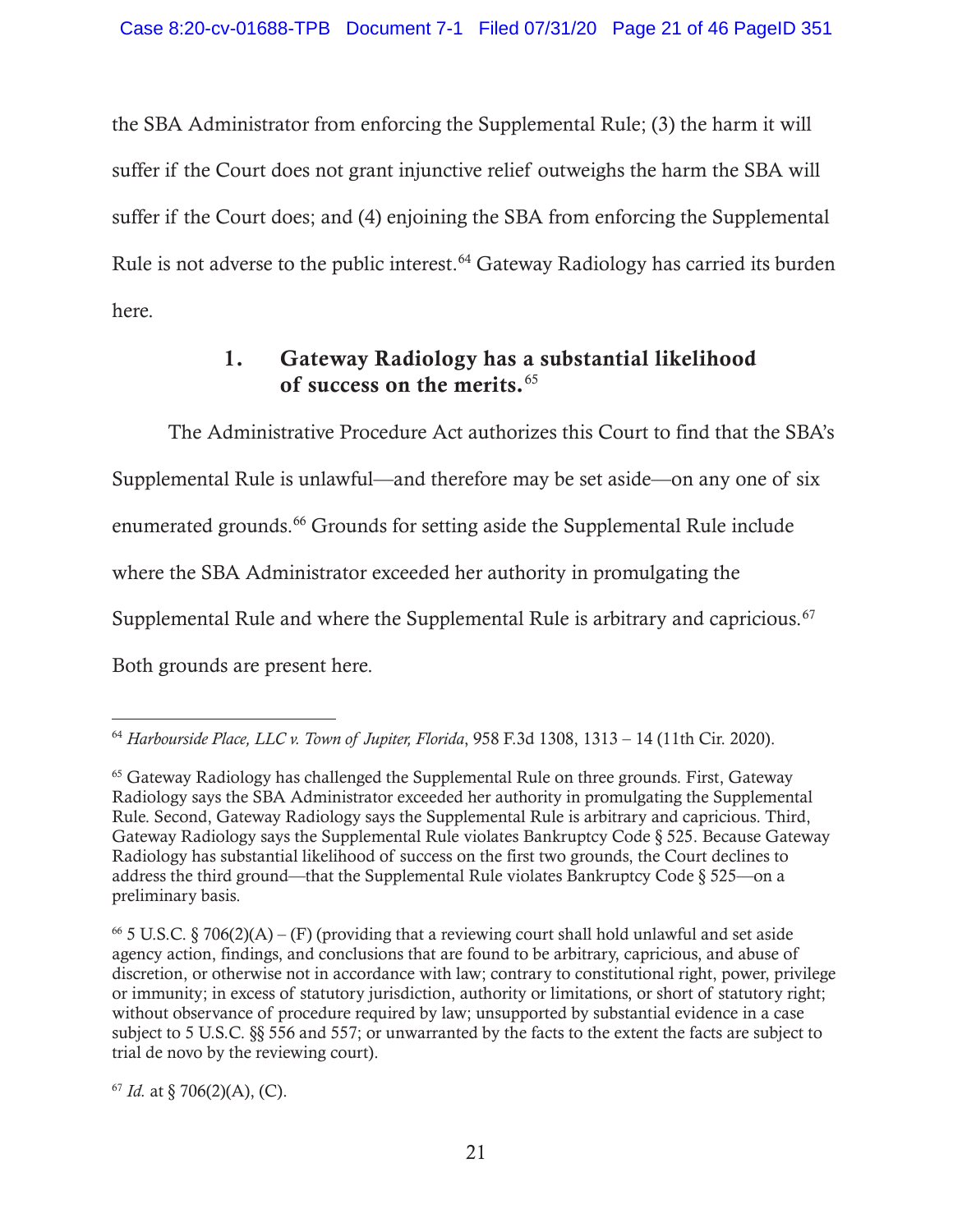# a. The SBA Administrator exceeded her authority when she promulgated the Supplemental Rule.

The SBA Administrator says that this Court, in determining whether she exceeded her statutory authority, must be guided by *Chevron*'s two-step framework.<sup>68</sup> Under the two-step *Chevron* framework, this Court would first ask whether the statute at issue is ambiguous; if it is, this Court would then ask whether the agency's interpretation of the statute is reasonable.<sup>69</sup> The *Chevron* framework presumes that when a statute is ambiguous, Congress must have implicitly delegated to the agency the authority to fill in the statutory gaps.<sup>70</sup>

The Supreme Court, however, has recognized that in extraordinary cases, courts should hesitate to find that Congress implicitly delegated authority to an agency to fill in statutory gaps.71 Take, for example, the Supreme Court's decision five years ago in *King v. Burwell*. 72

*King* involved a challenge to the Affordable Care Act. One of the Affordable Care Act's key reforms was the creation of "exchanges"—marketplaces that allowed

<sup>68</sup> Adv. Doc. No. 11 at 20.

<sup>69</sup> *Chevron, U.S.A., Inc. v. Natural Res. Def. Council, Inc.*, 467 U.S. 837, 842 – 43 (1984).

<sup>&</sup>lt;sup>70</sup> *Id.* at 843 ("If Congress has explicitly left a gap for the agency to fill, there is an express delegation of authority to the agency to elucidate a specific provision of the statute by regulation.").

<sup>71</sup> *King v. Burwell*, 135 S. Ct. 2480, 2488 – 89 (2015) ("'In extraordinary cases, however, there may be reason to hesitate before concluding that Congress has intended such an implicit delegation.' This is one of those cases.").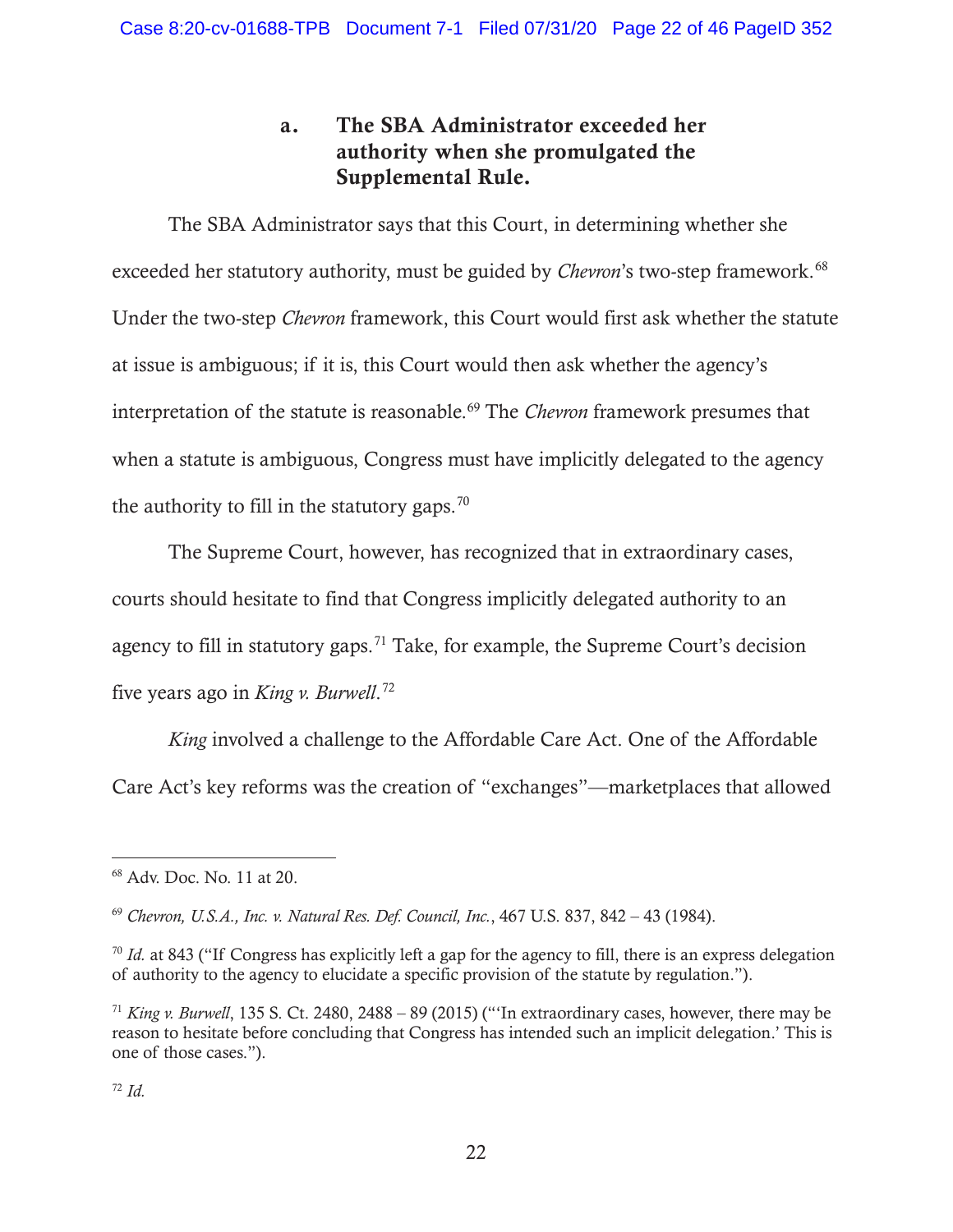people to compare and buy insurance plans. The Affordable Care Act required states to create their own exchanges. If a state refused to do so, the Affordable Care Act required the federal government to create one.

The Affordable Care Act then provided tax credits to taxpayers to buy insurance plans—but only for taxpayers who bought an insurance plan through "an Exchange established by the State." Even though the Affordable Care Act limited tax credits to insurance plans bought through an exchange "established by the state," the IRS interpreted "an exchange established by the state" to mean an exchange established by the state or federal government. The petitioners in *King* challenged the IRS's interpretation.

After acknowledging that it often applies the *Chevron* two-step framework when analyzing an agency's interpretation of a statute, the Supreme Court concluded *King* was one of those extraordinary cases when it should decline to do so.<sup>73</sup> According to the Supreme Court, the tax credits were one of the Affordable Care Act's key reforms. Because the availability of credits involved billions of dollars in spending each year and affected the price of health insurance for millions of people, whether credits were available on federal exchanges was a "question of deep 'economic and political significance' that [was] central to [the] statutory scheme."74

<sup>73</sup> *Id.*

<sup>74</sup> *Id.* at 2489.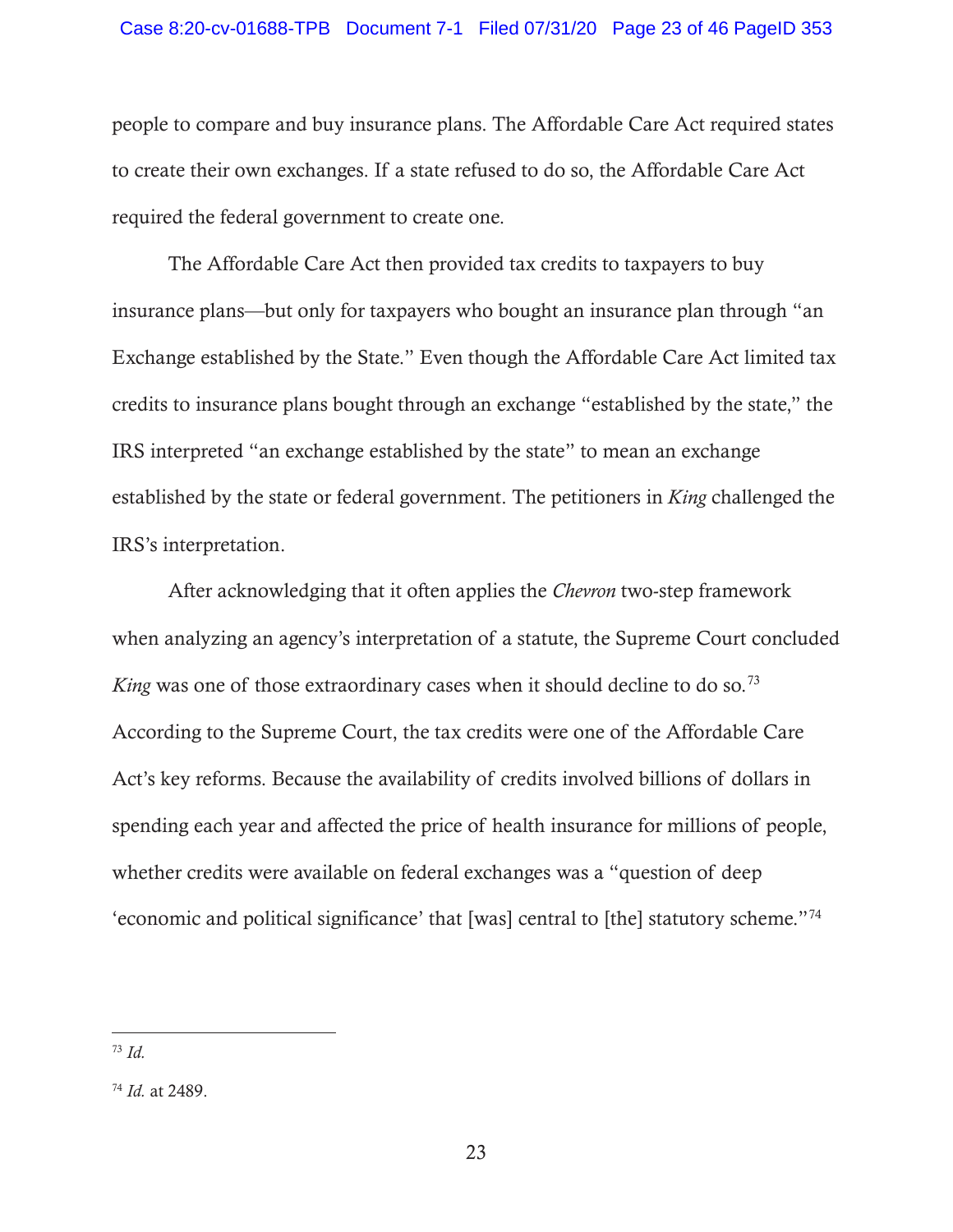The Supreme Court concluded that "had Congress wished to assign that question to an agency, it surely would have done so expressly."75

So too here. Like the Affordable Care Act, the Paycheck Protection Program involves billions of dollars of spending (\$349 billion to be precise). And, as with the interpretation of the eligibility for Affordable Care Act tax credits, how eligibility for PPP Loans is determined could affect millions of Americans. Here, like in *King*, it is unlikely that Congress intended to delegate a question of such "economic and political significance" to the SBA. Thus, it is for this Court to determine the correct reading of the CARES Act.

In determining the correct reading of the CARES Act, this Court must begin where the *King* Court did—with the language of the statute itself. If the statutory language is plain, courts must enforce it according to its terms.<sup>76</sup> To determine whether language is plain, courts must "read the words 'in their context and with a view to their place in the overall statutory scheme.'"77 Here, reading the words of the CARES Act in context and with a view to the Paycheck Protection Program's place in the overall statutory scheme, it is plain Congress did not intend to exclude chapter 11 debtors from the Paycheck Protection Program.

<sup>75</sup> *Id*.

<sup>&</sup>lt;sup>76</sup> *Id.* ("If the statutory language is plain, we must enforce it according to its terms.").

<sup>77</sup> *Id.* (quoting *FDA v. Brown & Williamson*, 529 U.S. 120, 133 (2000)).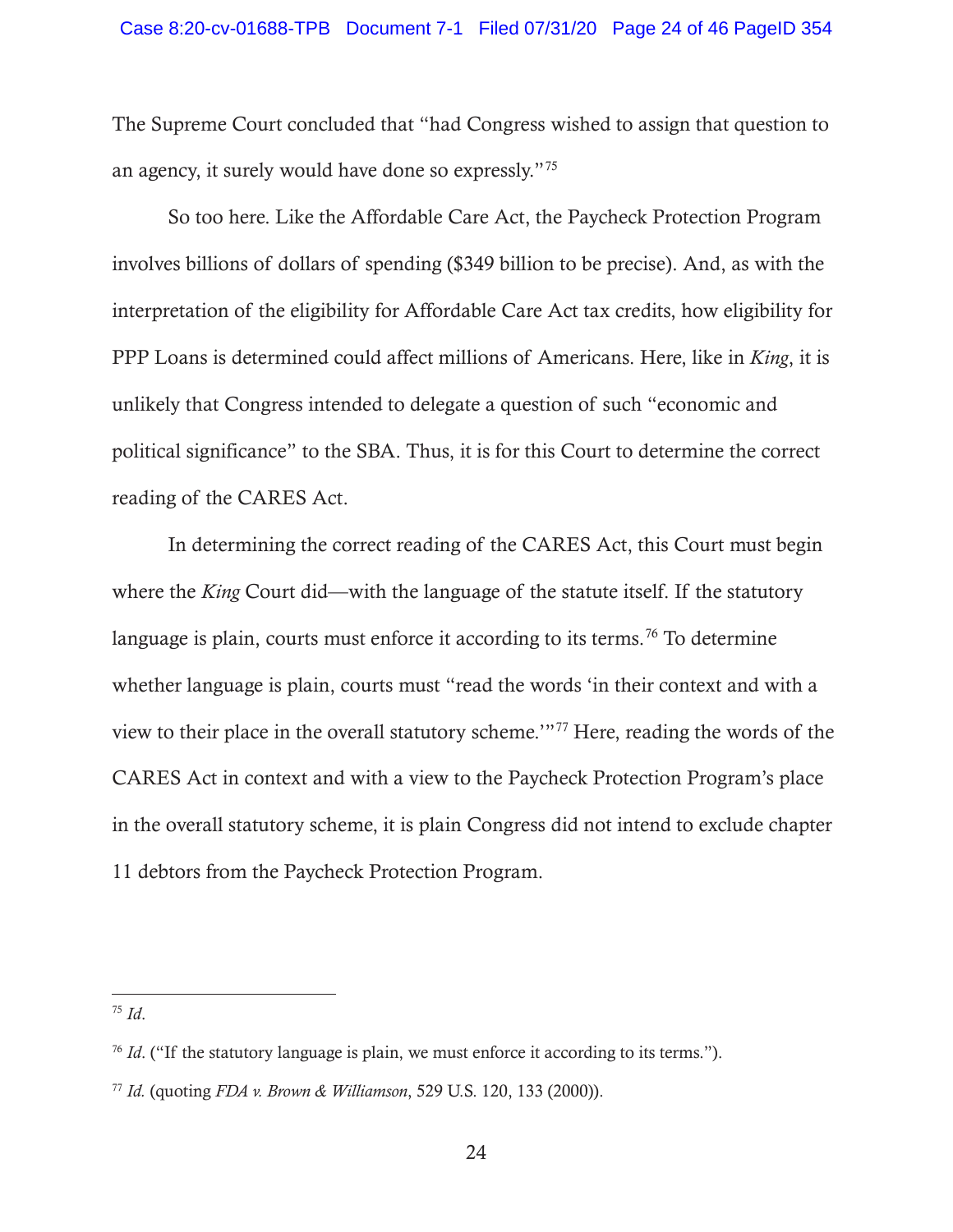Let's start with the context of the CARES Act. When Congress passed the CARES Act, the President had already declared a state of emergency because COVID-19 was threatening to strain the nation's healthcare systems; half the nation's states had implemented Stay-at-Home orders to "flatten the curve" in hopes of minimizing the strain on the nation's healthcare system; close to one million people had already lost their jobs; and millions more (more than 20 million, as it turns out) were about to lose theirs.

Now let's turn to the Paycheck Protection Program's place in the overall statutory scheme. In passing the CARES Act, Congress intended the Paycheck Protection Program to (among other things) help keep American workers employed and paid. Lest there be any doubt, Congress included the Paycheck Protection Program (as well as the mid-size loan program) in Title I of the CARES Act, which it named the "Keeping Workers Paid and Employed Act."78

Finally, let's consider the words of the CARES Act itself. In the CARES Act, Congress specified minimal—yet expansive—eligibility requirements for the Paycheck Protection Program. Under a subsection titled "*Increased Eligibility* for Certain Small Businesses and Organizations," Congress provided that any small business concern, other business concern, nonprofit organization, veterans

<sup>78</sup> Coronavirus Aid, Relief, and Economic Security Act, Pub. L. No. 116-136, 134 Stat. 281 (2020).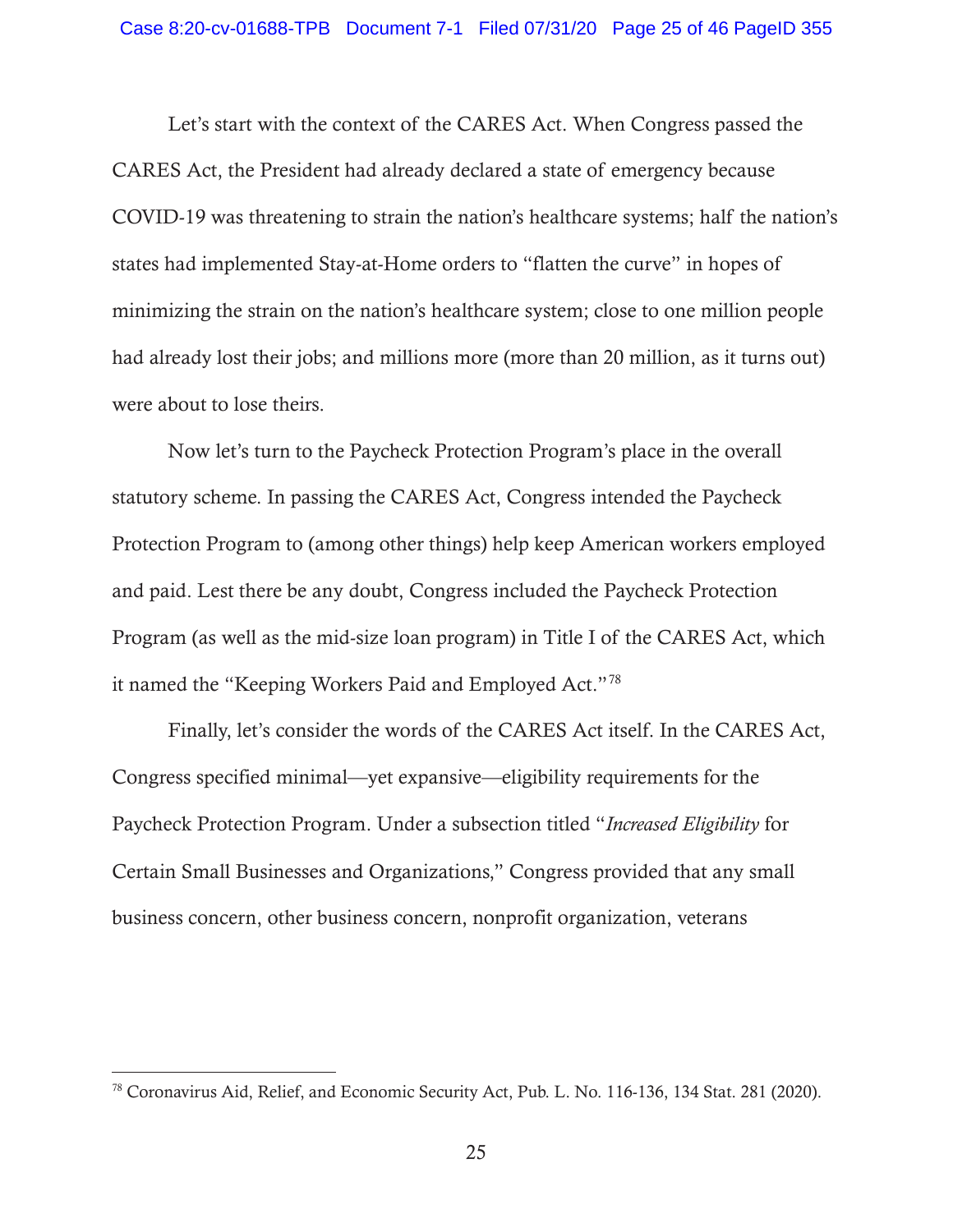#### Case 8:20-cv-01688-TPB Document 7-1 Filed 07/31/20 Page 26 of 46 PageID 356

organization, or Tribal business concern that has 500 employees or fewer "*shall be eligible*" for a PPP Loan.79

And Congress specified that all an eligible borrower needs to do to apply for a PPP Loan is to certify that the loan is necessary because of the economic uncertainty caused by COVID-19; the proceeds will be used to retain workers and make payroll or pay mortgage interest, lease, or utility payments; and the borrower has not or will not receive another PPP Loan.<sup>80</sup> Although it could have done so, Congress chose not to require borrowers to certify that they were not involved in a bankruptcy case when applying for a PPP Loan.<sup>81</sup>

It's also worth noting that Congress delegated the SBA Administrator's decision to make or approve PPP Loans to SBA lenders.<sup>82</sup> In delegating that authority to SBA lenders, Congress instructed lenders to consider only two factors when making or approving a PPP Loan: (1) Was the business operating on February 15, 2020? (2) Did the borrower have employees for whom it was paying salaries and payroll taxes?83 Congress did not instruct SBA lenders—who are exercising authority

 $79$  15 U.S.C. § 636(a)(36)(D)(i)(I) – (II).

<sup>&</sup>lt;sup>80</sup> *Id.*at § 636(a)(36)(G)(i)(I) – (IV).

<sup>81</sup> *Id.*

<sup>&</sup>lt;sup>82</sup> *Id.*at § 636(a)(36)(F)(ii)(I).

<sup>&</sup>lt;sup>83</sup> *Id.*at § 636(a)(36)(F)(ii)(I) – (II)(bb).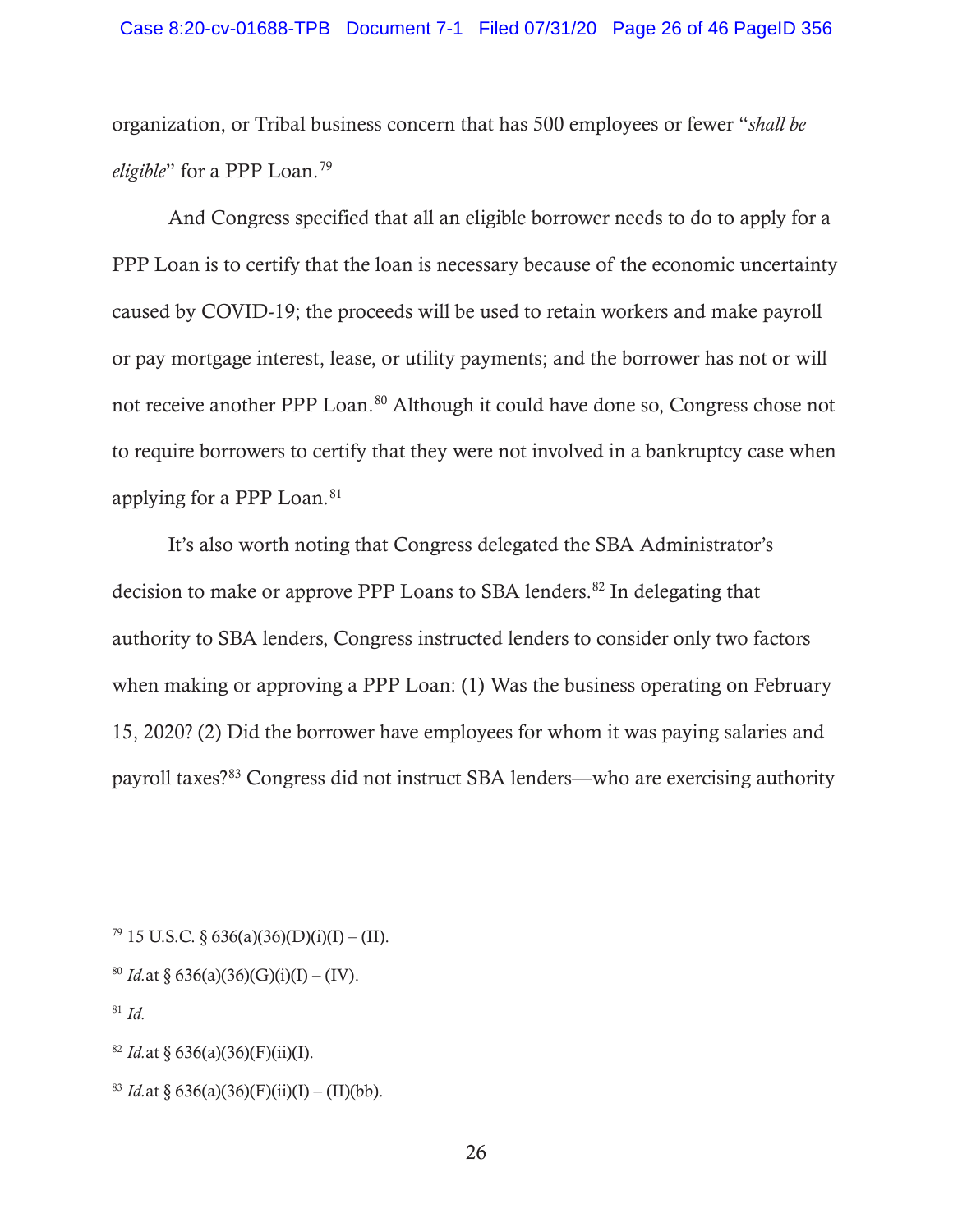delegated from the SBA Administrator—to consider whether a borrower is in bankruptcy. 84

To recap, even though Congress specified who is eligible for PPP Loans, the criteria lenders must consider when approving a PPP Loan, and the certifications a borrower must make to obtain one, Congress did not disqualify chapter 11 debtors from being eligible for PPP Loans, insist that lenders determine whether a borrower is in bankruptcy before approving a PPP Loan, or require a borrower to certify that it isn't involved in a bankruptcy proceeding to obtain a PPP Loan. Congress' silence ought to be conclusive that Congress did not intend to exclude an entire class of small businesses—chapter 11 debtors—from the Paycheck Protection Program.

The SBA Administrator, however, claims Congress' silence authorizes her to engraft an additional eligibility requirement onto the Paycheck Protection Program.85 Not so.

To see why that's not the case, consider the mid-size loan program. Unlike the Paycheck Protection Program, which functions like a grant, the mid-size loan program is a true loan program. Loans made under the mid-size program, unlike those made under the Paycheck Protection Program, cannot be forgiven. For the mid-size loan program, Congress required borrowers to certify that they are not a debtor in bankruptcy.

<sup>84</sup> *Id.*

 $85$  Adv. Doc. No. 11 at  $21 - 23$ .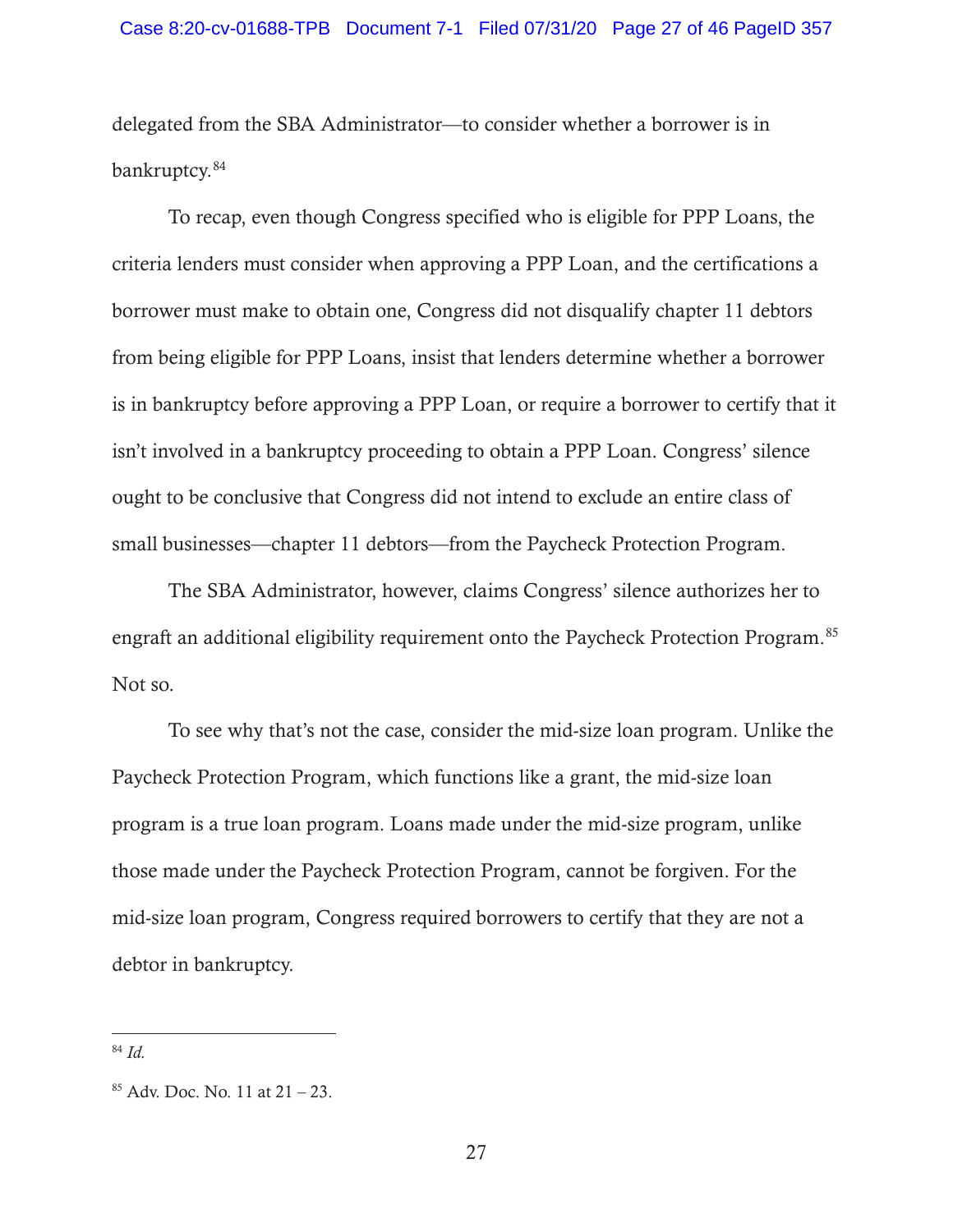So Congress knew how to disqualify debtors from eligibility if it wanted to. Yet it chose not to do so for PPP Loans. As the SBA Administrator concedes, when "Congress includes particular language in one section of a statute but omits it in another section of the same Act, it is generally presumed that Congress act [ed] intentionally and purposely in the disparate inclusion or exclusion."86 Because Congress chose not to require PPP Loan applicants to certify that they were not involved in a bankruptcy case, this Court concludes that Congress purposely chose not to disqualify chapter 11 debtors from the Paycheck Protection Program.87

That makes sense for (at least) two reasons. First, while a borrower's status as a debtor matters for the mid-size loan program, it does not for the Paycheck Protection Program because PPP Loans are designed to be forgiven. Second, the purpose of the Paycheck Protection Program was to keep American workers employed and paid. Chapter 11 debtors need PPP Loans as much, if not more than, other small businesses to retain workers and pay them.

<sup>86</sup> Adv. Doc. No. 11 at 20 (quoting *Russello v. United States*, 464 U.S. 16, 23 (1983)).

<sup>&</sup>lt;sup>87</sup> The SBA Administrator argues that this conclusion is undermined by Congress' recent passage of the HEROES Act, which (among other things) makes critical-access hospitals eligible for PPP Loans "regardless of the status of such a hospital as a debtor" in a chapter 11 case. Adv. Doc. No. 11 at 23 n.11 (citing The Heroes Act, H.R. 6800,  $116<sup>th</sup>$  Cong., § 9001(c) (2020)). The SBA says this language shows the House of Representatives believes additional legislation is required to make a specific subset of borrowers—chapter 11 debtors—eligible to apply for PPP Loans. *Id.* That's one way to read that language. It's equally, if not more, likely that the House of Representatives was clarifying its intent that—contrary to the Supplemental Rule—chapter 11 debtors are eligible for PPP Loans. In any event, the reference to debtors in the HEROES Act does not change the fact that in one section of the CARES Act (the mid-size loan program), Congress required borrowers to certify they were not involved in a bankruptcy proceeding, but in another section of the same Act (the Paycheck Protection Program), Congress chose not to require borrowers to certify that they were not involved in a bankruptcy proceeding.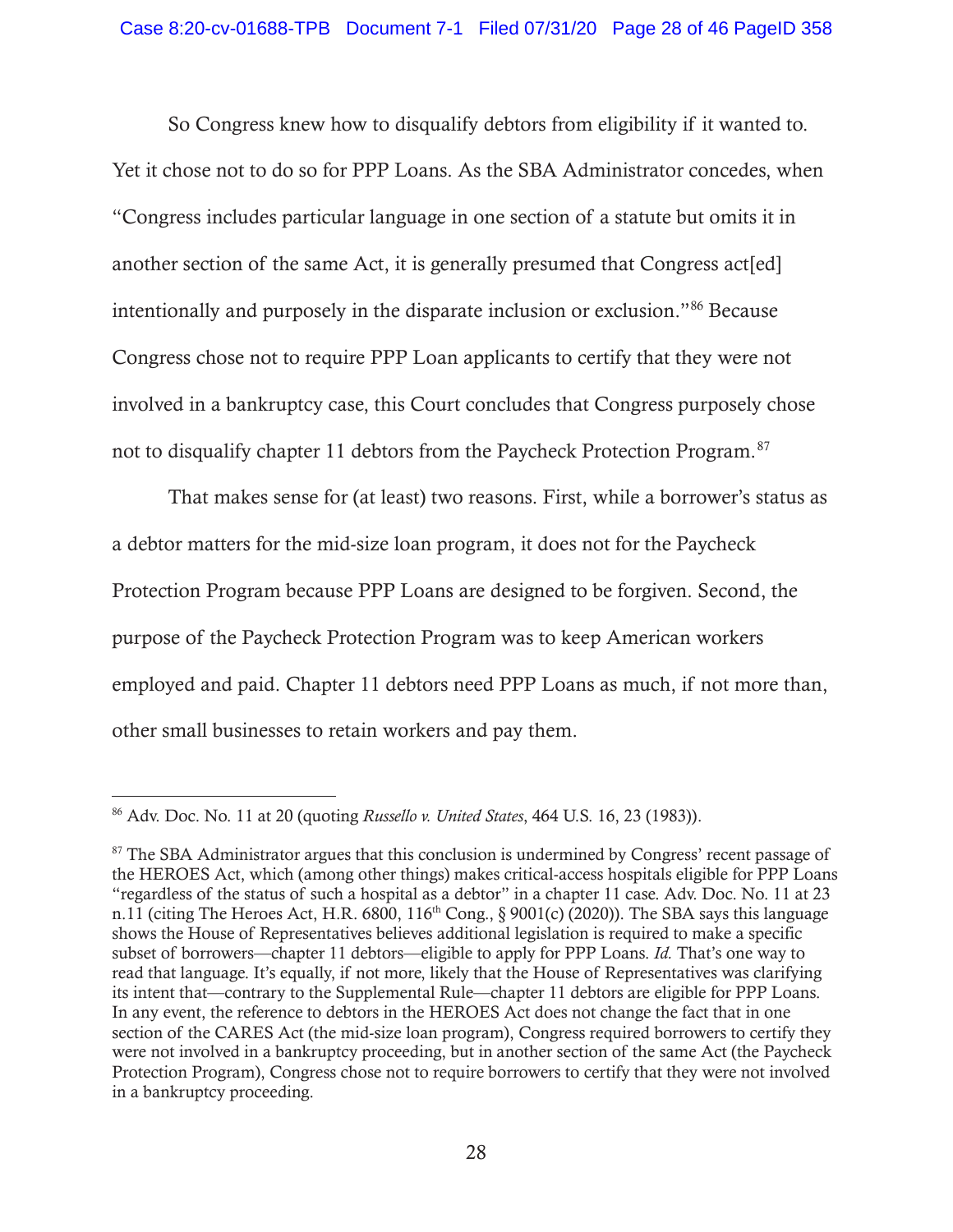By promulgating the Supplemental Rule, the SBA Administrator disqualified chapter 11 debtors from the Paycheck Protection Program, thereby denying an entire class of small businesses the very relief Congress intended to provide. Excluding chapter 11 debtors from the Paycheck Protection Program conflicts with Congress' intent in enacting the CARES Act. More important, doing so violates the CARES Act's plain language. The SBA Administrator therefore exceeded her authority when she promulgated the Supplemental Rule.

## b. The Supplemental Rule is arbitrary and capricious.

Even if the SBA Administrator hadn't exceeded her authority when she promulgated the Supplemental Rule, the Supplemental Rule is still arbitrary and capricious. To be sure, the scope of review under the "arbitrary and capricious" standard is narrow.88 This Court is mindful that it is not to substitute its own judgment for the SBA Administrator's judgment.<sup>89</sup>

Rather, in reviewing whether agency action is "arbitrary and capricious," this Court is limited to considering whether the SBA Administrator considered the relevant factors when promulgating the Supplemental Rule and whether her decision to exclude chapter 11 debtors from the Paycheck Protection Program was a clear

<sup>88</sup> *Motor Vehicle Mfrs. Ass'n of U.S., Inc. v. State Farm Mut. Auto. Ins. Co.*, 463 U.S. 29, 43 (1983).

<sup>89</sup> *Id.*; *see also Alabama-Tombigbee Rivers Coal. v. Kempthorne*, 477 F.3d 1250, 1254 (11th Cir. 2007) (citing *Motor Vehicle Mfrs. Ass'n of U.S.*, 463 U.S. at 43).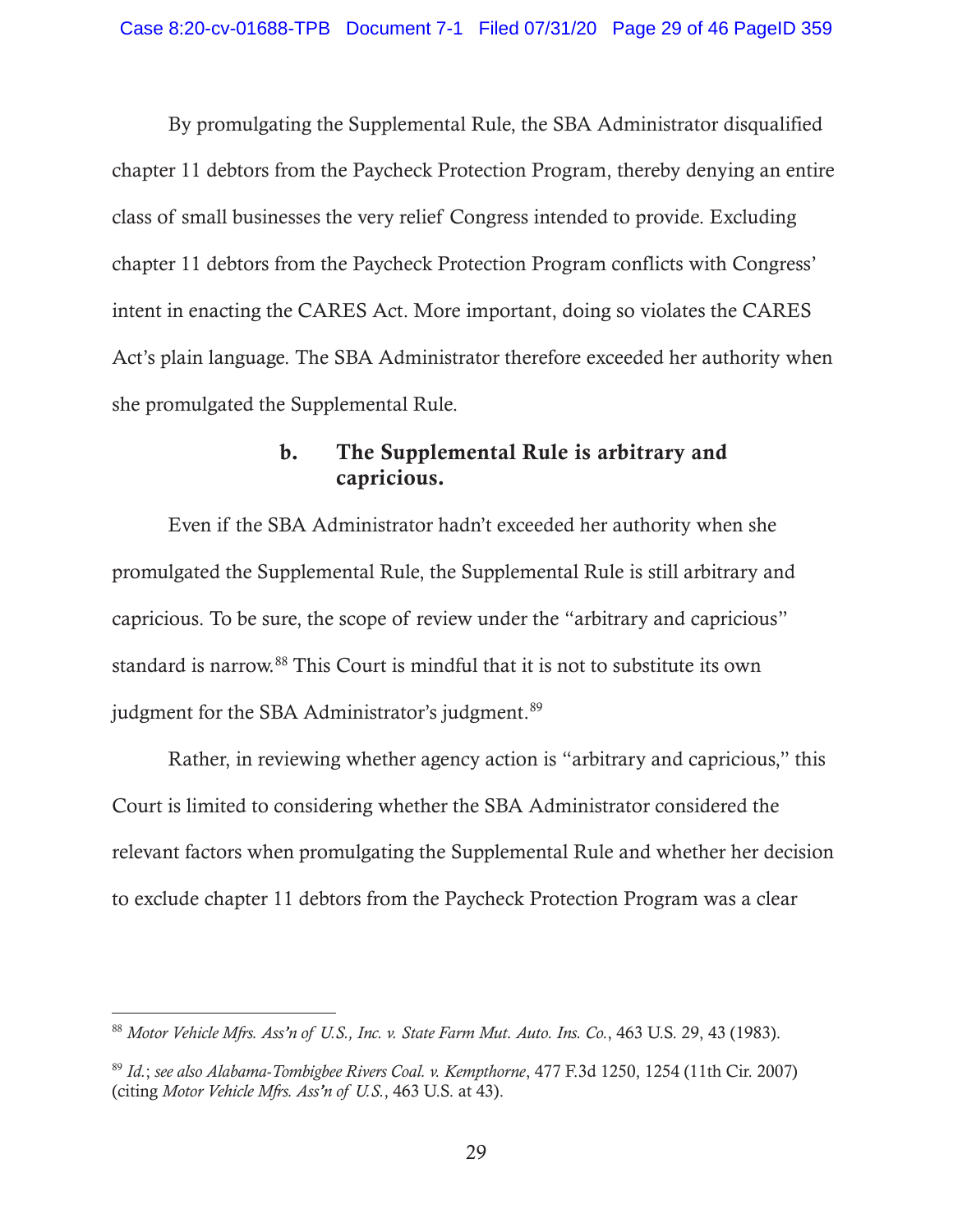error of judgment.<sup>90</sup> Under this standard of review, the Supplemental Rule is

"arbitrary and capricious" if:

- the SBA Administrator relied on factors that Congress did not intend her to consider;
- the SBA Administrator failed to consider an important aspect of the problem;
- the SBA Administrator's explanation for her decision runs counter to the evidence before the agency; or
- $\bullet$  the SBA Administrator's explanation is so implausible that it could not be ascribed to a difference in view or the product of agency expertise.

Here, the SBA Administrator's decision to exclude chapter 11 debtors from the

Paycheck Protection Program is based on her determination that "debtors in bankruptcy would present an unacceptably high risk of an unauthorized use of funds or non-repayment of unforgiven loans."91 Putting aside that the basis for the SBA Administrator's determination is unclear, the Court concludes that she relied on factors Congress had not intended her to consider and failed to consider important aspects of the problem—not to mention her decision is counter to the evidence before the SBA.

<sup>90</sup> *Motor Vehicle Mfrs. Ass'n*, 463 U.S. at 43 ("In reviewing [an agency's] explanation, we must 'consider whether the decision was based on a consideration of the relevant factors and whether there has been a clear error of judgment.'") (quoting *Bowman Transp. Inc. v. Arkansas-Best Freight Sys.*, 419 U.S. 281, 285 (1974)).

<sup>91</sup> Business Loan Program Temporary Changes; Paycheck Protection Program—Requirements— Promissory Notes, Authorization, Affiliation, and Eligibility, 85 Fed. Reg. 23450, 23,451 (Apr. 28, 2020) (to be codified at 13 C.F.R. pts. 120 and 121).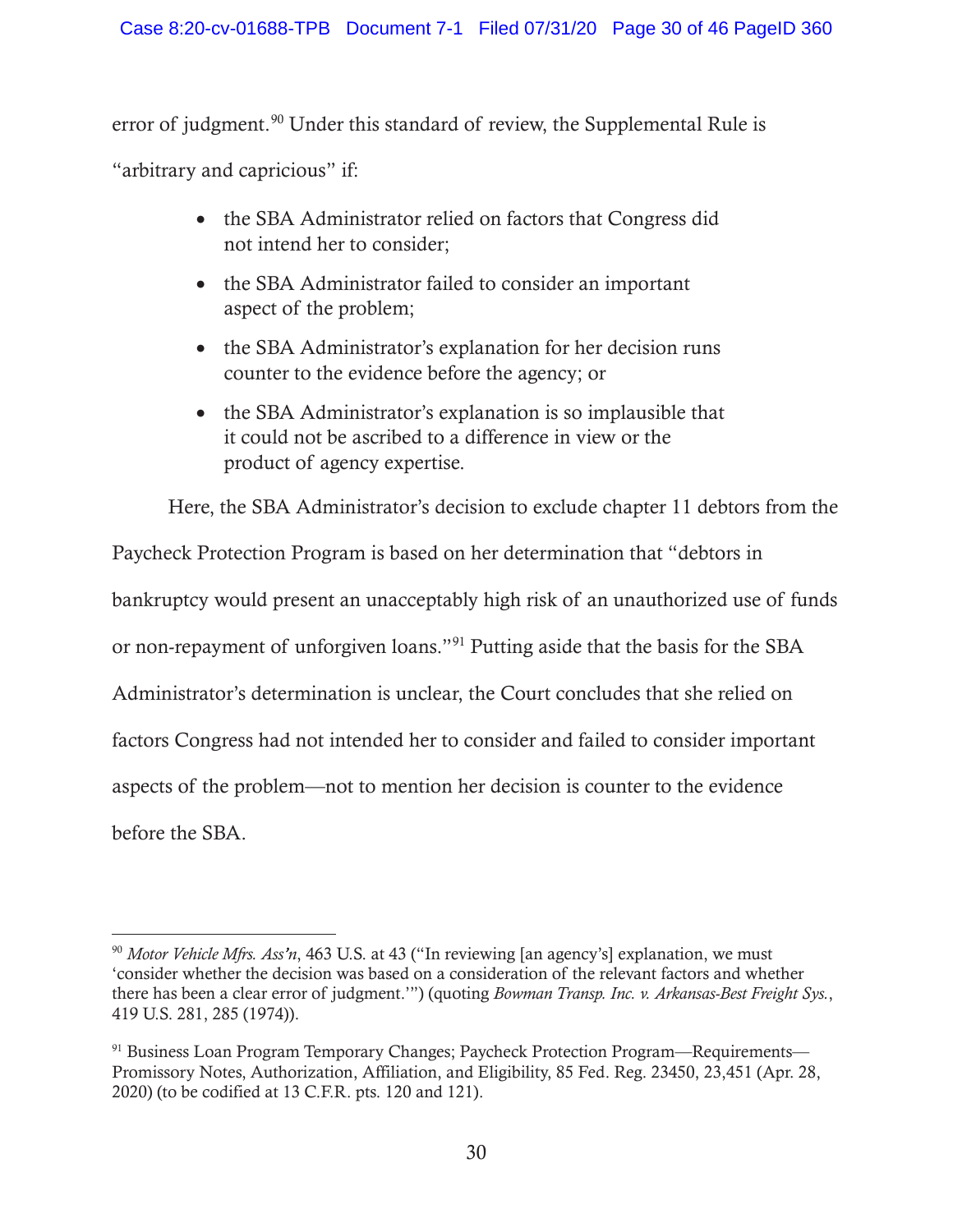## i. Congress did not intend for the SBA Administrator to focus on collectability.

The SBA Administrator relies on 15 U.S.C. § 636(a)(6) as a talisman to ward off any claim she exceeded her statutory authority. Section 636(a)(6) mandates that "[a]ll loans made under this subsection shall be of such sound value or so secured as to reasonably reassure repayment."<sup>92</sup> Because § 636(a)(6) requires loans to be of "sound value," the SBA Administrator insists she is authorized to disqualify chapter 11 debtors from the Paycheck Protection Program.<sup>93</sup>

But that argument ignores the very nature of the Paycheck Protection Program. Under the Paycheck Protection Program, PPP Loans are structured so that they don't have to be repaid. For a loan to be forgiven, all a borrower has to do is use the loan proceeds for payroll or mortgage interest, lease, or utility payments. Because PPP Loans are designed to be forgiven, Congress did not intend for the SBA Administrator to focus on collectability.

In fact, Congress delineated the two "underwriting" factors SBA lenders (who are exercising authority delegated from the SBA Administrator to make and approve loans) should consider when making PPP Loans. Neither factor has anything to do with collectability—much less whether a borrower is in bankruptcy. By taking into

 $92$  15 U.S.C. § 636(a)(6).

<sup>93</sup> Adv. Doc. No. 11 at 25.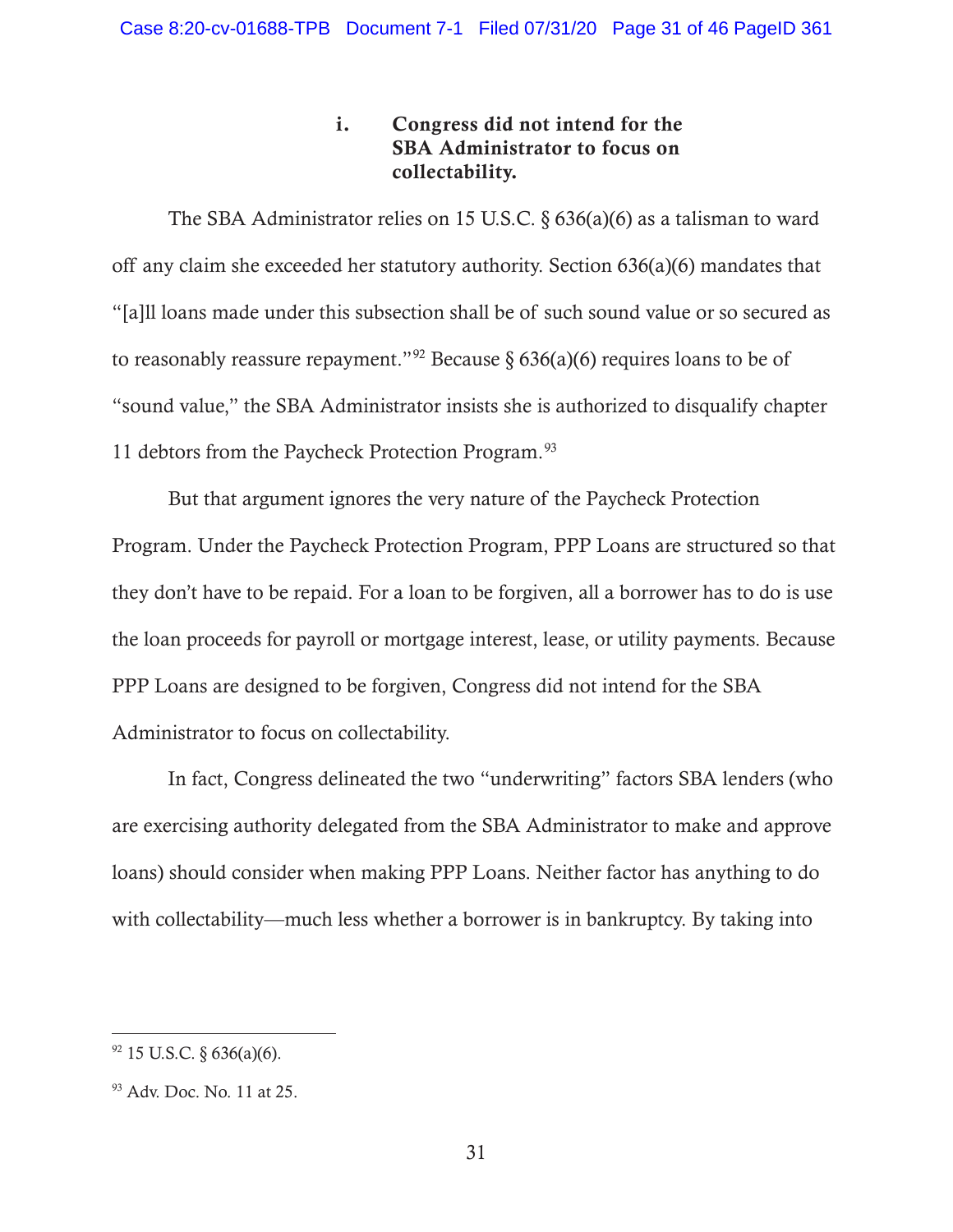account a borrower's status as a chapter 11 debtor, the SBA Administrator has considered a factor Congress did not intend her to consider.

One final note: it's hard not to notice the SBA talking out of both sides of its mouth when it comes to its obligations under  $\S 636(a)(6)$ . On the one hand, the SBA tries to convince the Court that the Paycheck Protection Program's generous loan forgiveness features has done nothing to displace  $\S 636(a)(6)$ 's general mandate to ensure loans made under  $\S$  7(a) of the Small Business Act, where the Paycheck Protection Program is housed, are of sound value. On the other hand, the SBA Administrator has excused SBA lenders from complying with 13 C.F.R. § 120.150, which enumerates the factors the SBA considers to ensure that any loan made under § 7(a) is of "sound value."94 In reality, the SBA Administrator's reliance on § 636(a)(6) is an after-the-fact justification for an arbitrary and capricious rule.

### ii. The SBA Administrator failed to consider protections afforded by the chapter 11 bankruptcy process.

Not only did the SBA Administrator consider factors she shouldn't have, she also failed to consider factors she should have. Recall that the Supplemental Rule is premised entirely on the SBA Administrator's determination that debtors pose an unacceptably high risk of using PPP Loan proceeds for noncovered expenses, as well as an unacceptably high risk of nonpayment if the PPP Loan is not forgiven. Yet, in

<sup>&</sup>lt;sup>94</sup> Business Loan Program Temporary Changes; Paycheck Protection Program, 85 C.F.R. 20,811, 20,812 (Apr. 15, 2020) (to be codified at 13 C.F.R. pt. 120).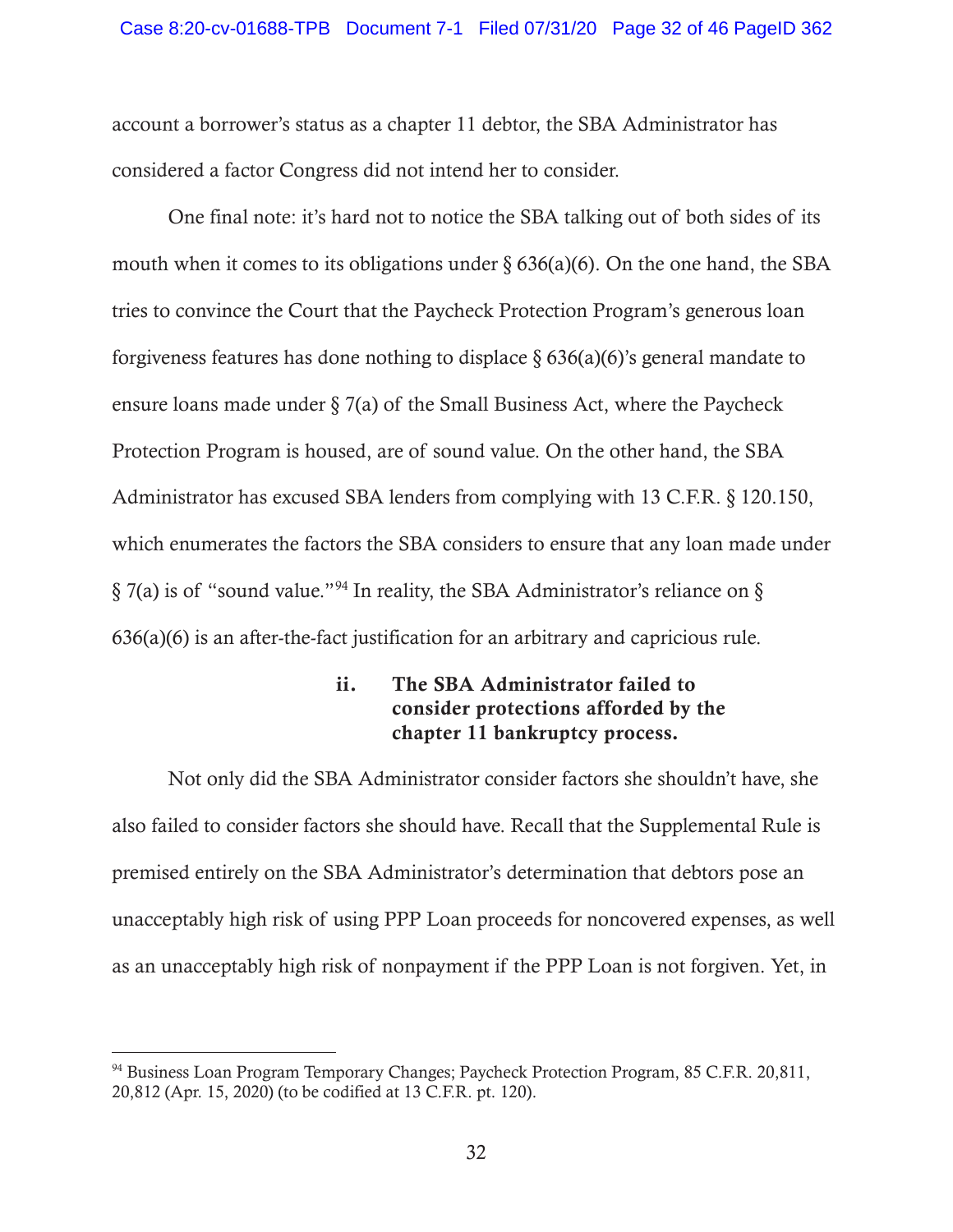making that determination, the SBA Administrator failed to consider an important aspect of the problem: how chapter 11 bankruptcy functions.

Begin with the policy behind chapter 11 bankruptcy. The policy of chapter 11 is to provide a forum where troubled businesses can rehabilitate.<sup>95</sup> "Chapter 11 embodies a policy that it is generally preferable to enable a debtor to continue to operate and to reorganize or sell its business as a going concern rather than simply to liquidate a troubled business."96 Continued operation of a business is preferable to liquidation not only because it preserves going-concern value, but because it "can save the jobs of employees and the tax base of communities, and generally reduce the upheaval that can result from termination of a business."97 The SBA Administrator failed to consider that chapter 11 bankruptcy and the Paycheck Protection Program share the same policy goal: keeping American workers employed and paid.

Now let's turn to specific Bankruptcy Code provisions that would eliminate the "unacceptably high risk" that a chapter 11 debtor would use PPP Loan proceeds for noncovered expenses. As a starting point, Bankruptcy Code § 364 bars a debtor

<sup>95</sup> *NLRB v. Bildisco & Bildisco*, 465 U.S. 513, 527 (1984); *see also In re Paris Indus. Corp.*, 106 B.R. 339, 341 (Bankr. D. Maine 1989) ("The Bankruptcy Code embodies a governmental policy favoring reorganization and a fresh start.").

<sup>&</sup>lt;sup>96</sup> 7 Collier on Bankruptcy ¶ 1100.01 (Matthew Bender & Co. 16th ed.).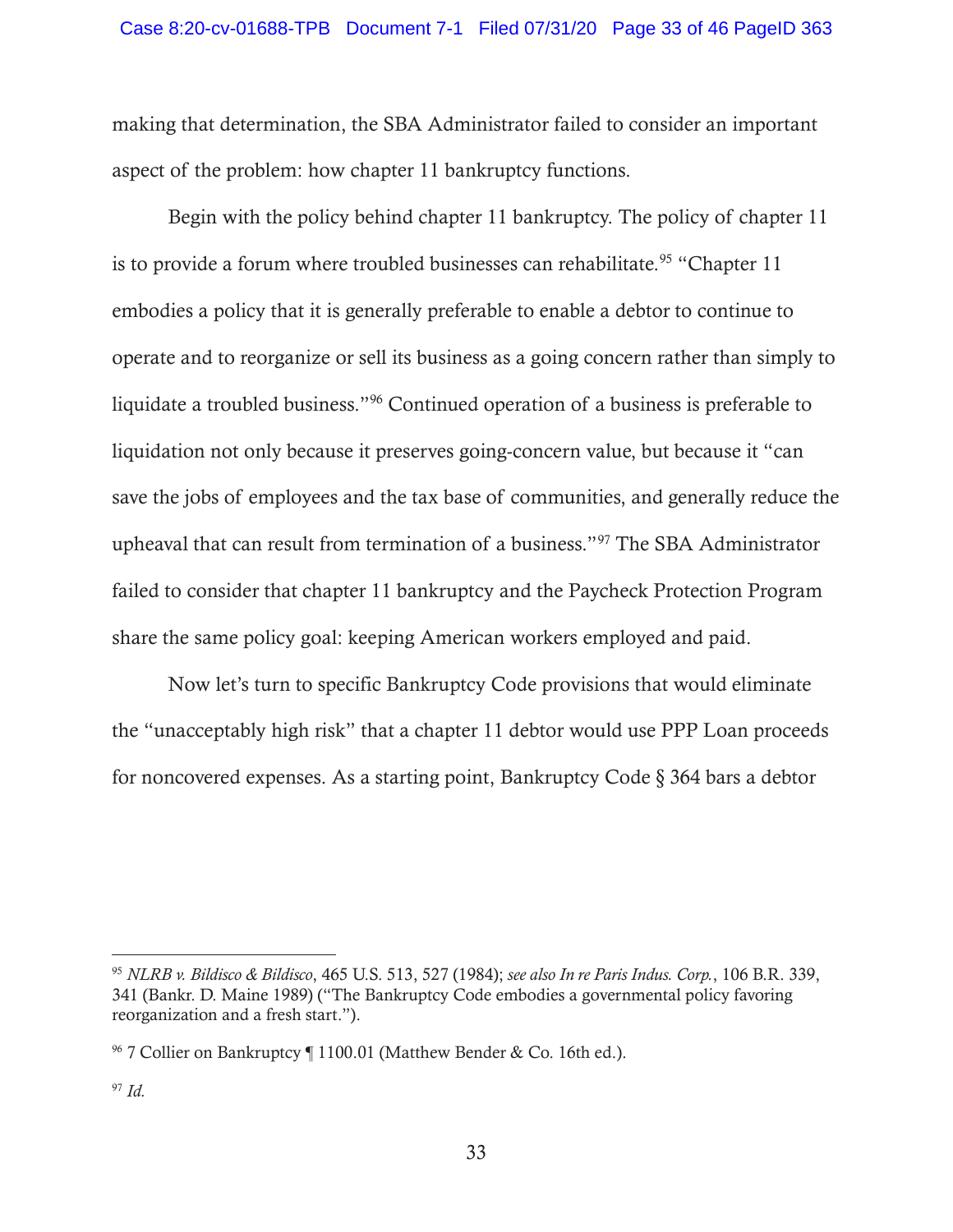from borrowing money outside the ordinary course of business—such as obtaining a PPP Loan—without court approval.<sup>98</sup>

Before a bankruptcy court can allow a debtor to borrow money outside the ordinary course of business, the debtor must give notice to interested parties in the case, who have a right to object to the proposed financing.<sup>99</sup> If the bankruptcy court is inclined to allow the debtor to borrow money, it can impose conditions on the debtor doing so. In addition to restricting the debtor's use of the loan proceeds to paying expenses set forth in an approved budget, those conditions can also include requiring the chapter 11 debtor to disclose to the Court and creditors what the loan proceeds were used for.

What's more, on top of any narrowly tailored reporting requirements the court may impose when approving a postpetition loan, chapter 11 debtors in general are required to file monthly operating reports.100 Those reports, which detail a debtor's receipts and disbursements, are scrubbed by skilled professionals at the U.S. Trustee's

<sup>98 11</sup> U.S.C. § 364(b).

<sup>&</sup>lt;sup>99</sup> *Id.* (providing that court may authorize postpetition financing "after notice and a hearing").

<sup>100 11</sup> U.S.C. § 1106(a)(1); *see also* Fed. R. Bankr. P. 2015. Bankruptcy Code § 1106(a)(1) incorporates Bankruptcy Code  $\S 704(a)(8)$ , which requires a debtor in possession operating a business to file periodic reports and summaries of the business' operations, including a statement of receipts and disbursements. The monthly operating reports allow a bankruptcy court and parties in interest to ascertain (among other things) whether a debtor in possession is grossly mismanaging the bankruptcy estate, violating cash collateral or other court order, or engaging in unauthorized disposition of estate assets. Procedures for Completing Uniform Periodic Reports in Non-Small Business Cases Filed Under Chapter 11 of Title 11, 79 Fed. Reg. 66,659, 66,660 (Nov. 10, 2014) (to be codified at 28 C.F.R. pt. 58).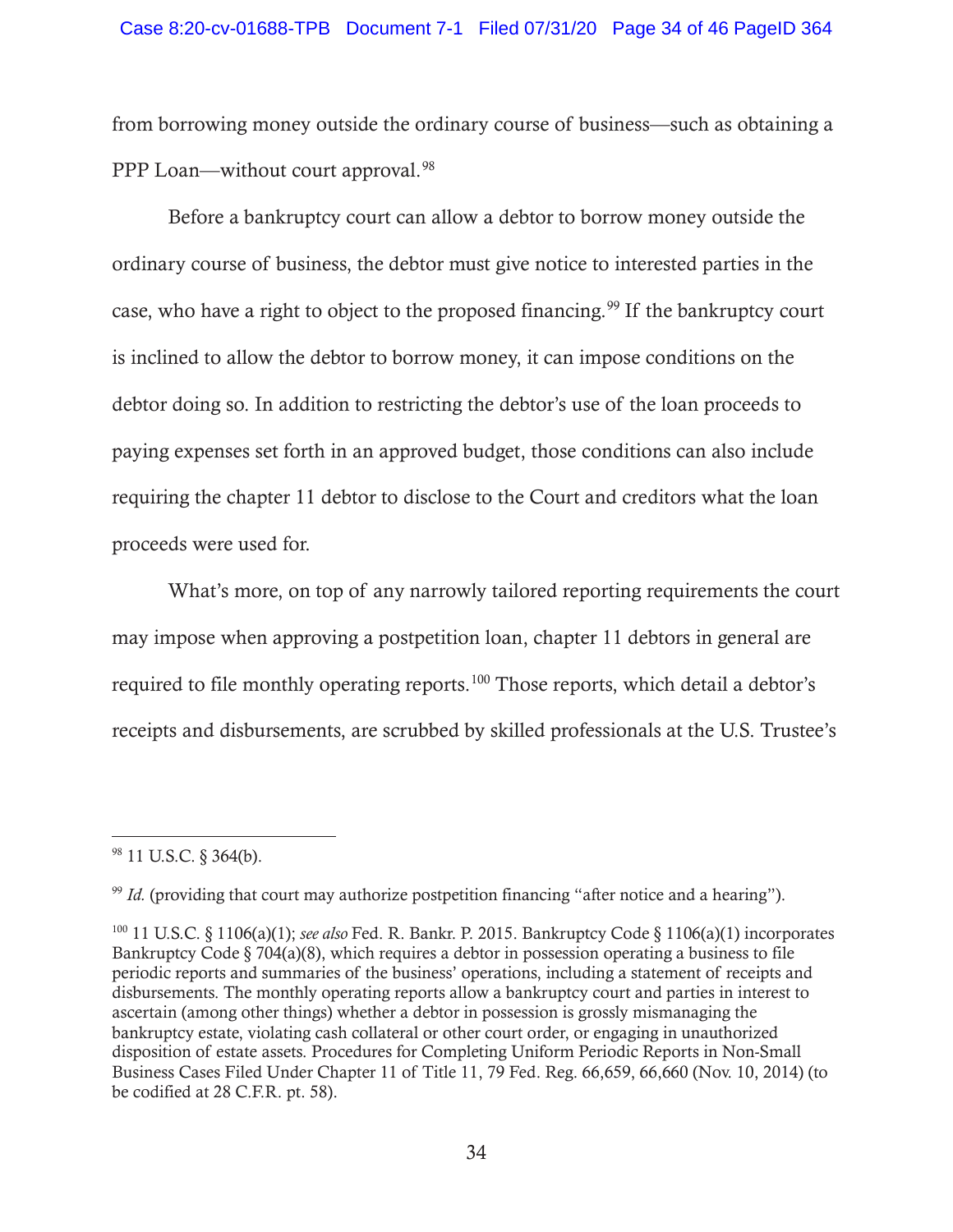Office. And because they are filed electronically, the monthly operating reports can be scrutinized by creditors in the case.

So the SBA Administrator has failed to consider that by restricting a debtor's use of PPP Loan proceeds to covered expenses and subjecting the debtor's use of the funds to scrutiny by creditors and the U.S. Trustee, bankruptcy courts can reduce the risk that a chapter 11 debtor will use PPP Loan proceeds for noncovered expenses.

Last, consider the extra protections afforded to lenders who loan money to debtors postpetition, which greatly reduce the risk of nonpayment. If a bankruptcy court approves a debtor's postpetition financing motion, the lender is entitled to an administrative expense claim under Bankruptcy Code § 503(b)(1).<sup>101</sup> Administrative expense claims—such as one for a PPP Loan—must be paid in full by the effective date of confirmation. The SBA Administrator therefore failed to consider that the Bankruptcy Code would give priority to repayment of PPP Loans made to chapter 11 debtors (to the extend funds were used for noncovered expenses).

### iii. The SBA's explanation runs counter to the evidence before the agency.

Imagine Gateway Radiology was not in chapter 11 bankruptcy. In that hypothetical world, Hypothetical Gateway Radiology would apply to the Credit Union for a PPP Loan by filling out a two-page application in which it would answer

<sup>&</sup>lt;sup>101</sup> 11 U.S.C. § 364(b) ("The court, after notice and a hearing, may authorize the trustee to obtain unsecured credit or to incur unsecured debt other than under subsection (a) of this section, allowable under section 503(b)(1) of this title as an administrative expense").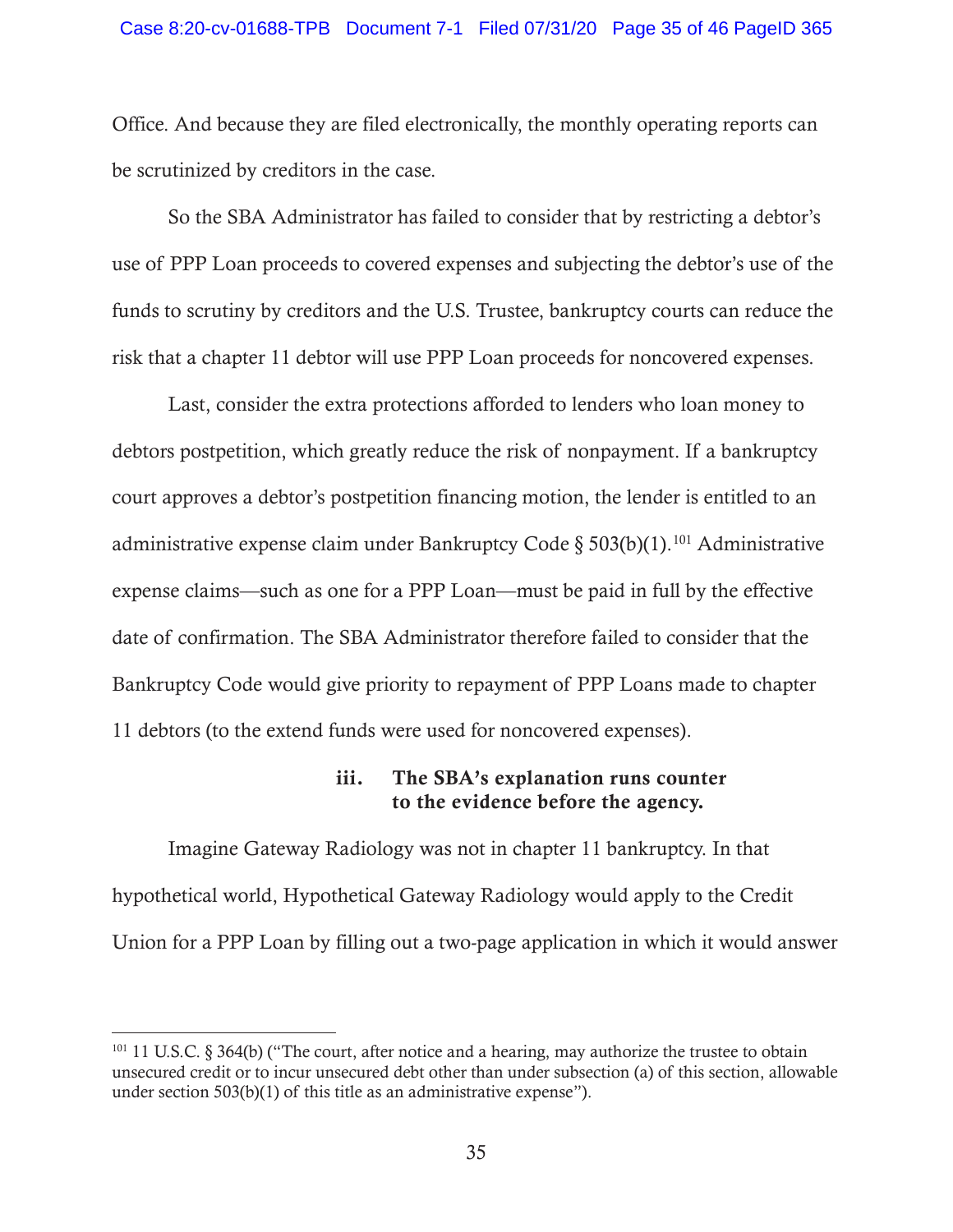#### Case 8:20-cv-01688-TPB Document 7-1 Filed 07/31/20 Page 36 of 46 PageID 366

eight questions (none of which have to do with creditworthiness); disclose the number of employees it has, its average monthly payroll, and its loan request; and check a box indicating how it intends to use the funds (payroll, lease or mortgage interest, utilities, or other).

Hypothetical Gateway Radiology would have also had to certify that it was operating on February 15, 2020; it had employees for whom it was paying salaries and payroll taxes; it needs the loan because of the economic uncertainty caused by COVID-19; it will use the loan proceeds for covered expenses; it will provide documentation showing it used the loan for covered expenses; it understands the loan will be forgiven if it is used for covered expenses (though nonpayroll expenses can only account for 25% of the forgiven amount); and it has not and will not seek another PPP Loan.

After confirming receipt of the certifications, the information demonstrating Hypothetical Gateway Radiology had employees, and the dollar amount of Hypothetical Gateway Radiology's payroll, the Credit Union would have then approved the loan. In the hypothetical world, the Credit Union would have done no investigation of Hypothetical Gateway Radiology's creditworthiness, its ability to repay the loan, or what it intended to use the PPP Loan for.

And once the PPP Loan was approved, the Credit Union would not truly monitor how Hypothetical Gateway Radiology used the money. Instead, the Credit Union would rely on the carrot-and-stick approach Congress provided to ensure repayment: the carrot, of course, is that the loan will be forgiven if it is used for

36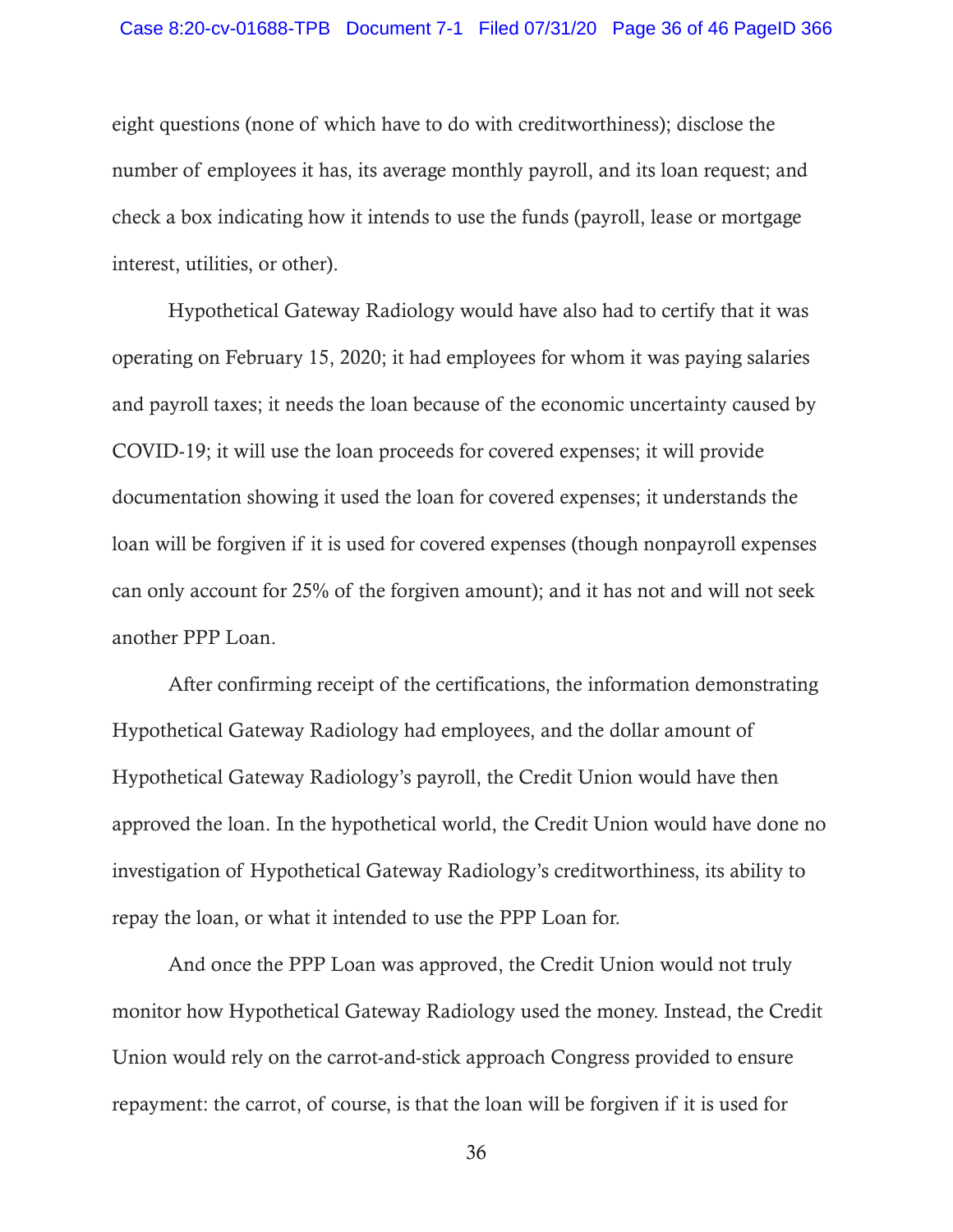covered expenses; the "stick" is that Hypothetical Gateway Radiology would have to repay the loan if it was not used for covered expenses.

Sure, Hypothetical Gateway Radiology would be required to provide the Credit Union documentation showing it used the loan proceeds for covered expenses. But the Credit Union would not need to verify the documentation so long as Hypothetical Gateway Radiology attested that it verified the payments it made were for eligible costs.102

Now let's see how that story is playing out in the real world, where Gateway Radiology is in chapter 11 bankruptcy. Unlike a non-debtor, who can take out a PPP Loan with little to no oversight, Gateway Radiology had to first ask for this Court's approval, even though the PPP Loan had already been approved.

In seeking this Court's approval, Gateway Radiology (like a typical debtor seeking a PPP Loan) had to attach a copy of its loan application, along with a proposed budget detailing how it intends to use the loan proceeds.103 According to its budget, Gateway Radiology proposes to use \$445,000 of the \$527,710 in loan proceeds for payroll, while the remaining \$82,710 will be used for rent, health insurance premiums, and utilities—all of which are covered expenses. Unlike

<sup>&</sup>lt;sup>102</sup> Business Loan Program Temporary Changes; Paycheck Protection Program, 85 Fed. Reg. 20,811, 20,815 (Apr. 15, 2020) (to be codified at 13 C.F.R. pt. 120) ("The lender does not need to conduct any verification if the borrower submits documentation supporting its request for loan forgiveness and attests that it has accurately verified the payments for eligible costs. The Administrator will hold harmless any lender that relies on such borrower documents and attestation from a borrower.").

<sup>103</sup> Doc. No. 238; Adv. Doc. No. 3.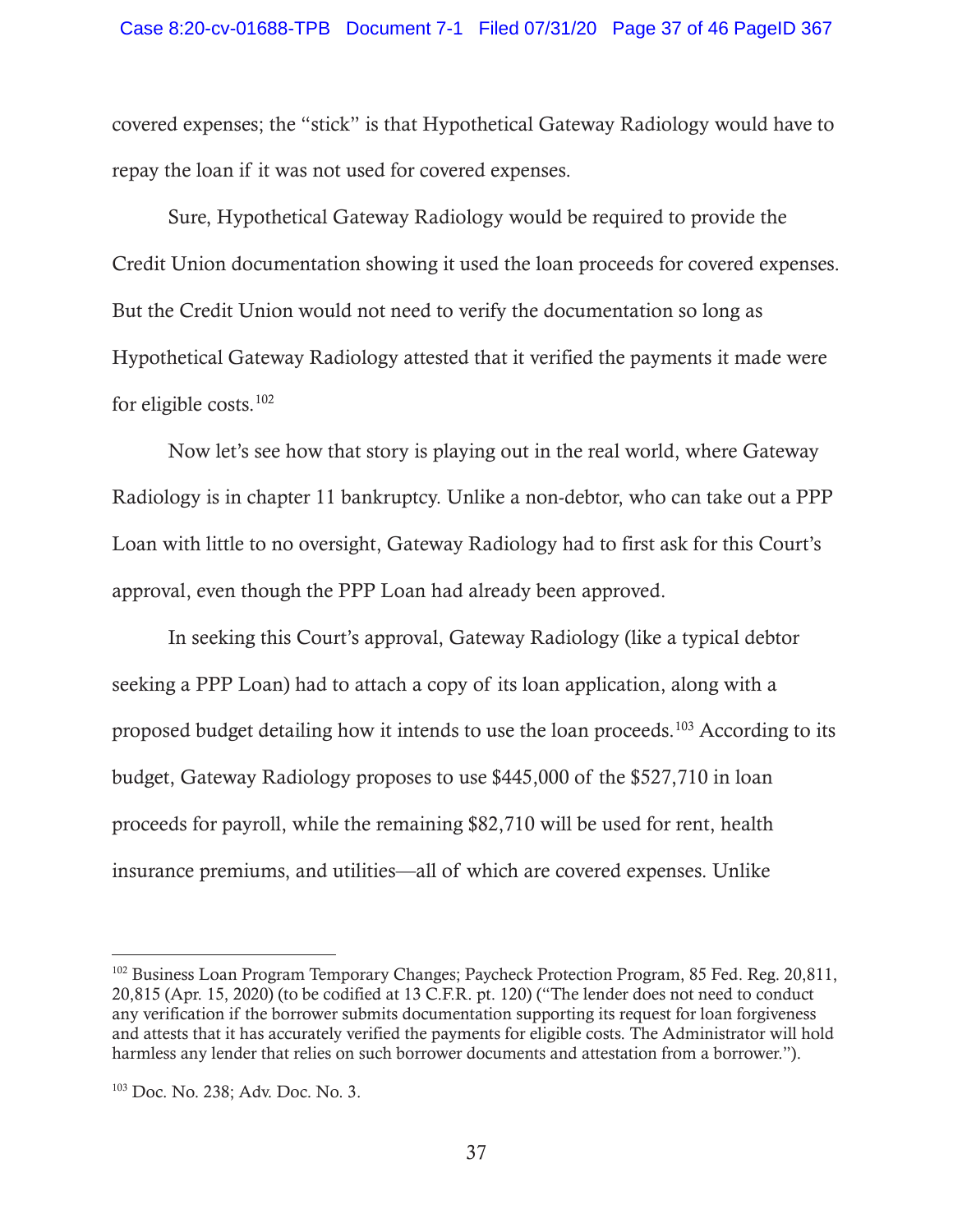Hypothetical Gateway Radiology, whose certification that it would use the loan for covered expenses was given only a perfunctory review by the Credit Union, the real Gateway Radiology's intention to use the PPP Loan for covered expenses is scrutinized by creditors, the U.S. Trustee, and (most important) the Court.

If any creditor doubts that the loan will be used for covered expenses, it has the right to object to the proposed PPP Loan. Indeed, one creditor has already done so. Philips Healthcare, one of the major creditors in this case, contends that unless this Court determines that the proposed PPP Loan is eligible for loan forgiveness and will be used for covered expenses, the Court should deny the motion because Gateway Radiology hasn't showed why the funds are necessary or how they will be repaid.

In effect, Philips Healthcare has raised the same concerns the SBA Administrator raised in her Supplemental Rule. Philips Healthcare wants to make sure that the loan proceeds are used for covered expenses and, if not, that Gateway Radiology can repay the loan. Outside bankruptcy there would be no one to raise those issues. Because Gateway Radiology is in bankruptcy, however, this Court can consider and address both those concerns.

To ensure that the loan proceeds are used for covered expenses, the Court can (if it approves the loan) order Gateway Radiology to use the proceeds only for payroll, health insurance, rent, and utilities. The Court can also require Gateway Radiology to file reports with supporting documentation so the Court and interested parties can verify that Gateway Radiology is using the loan proceeds for covered

38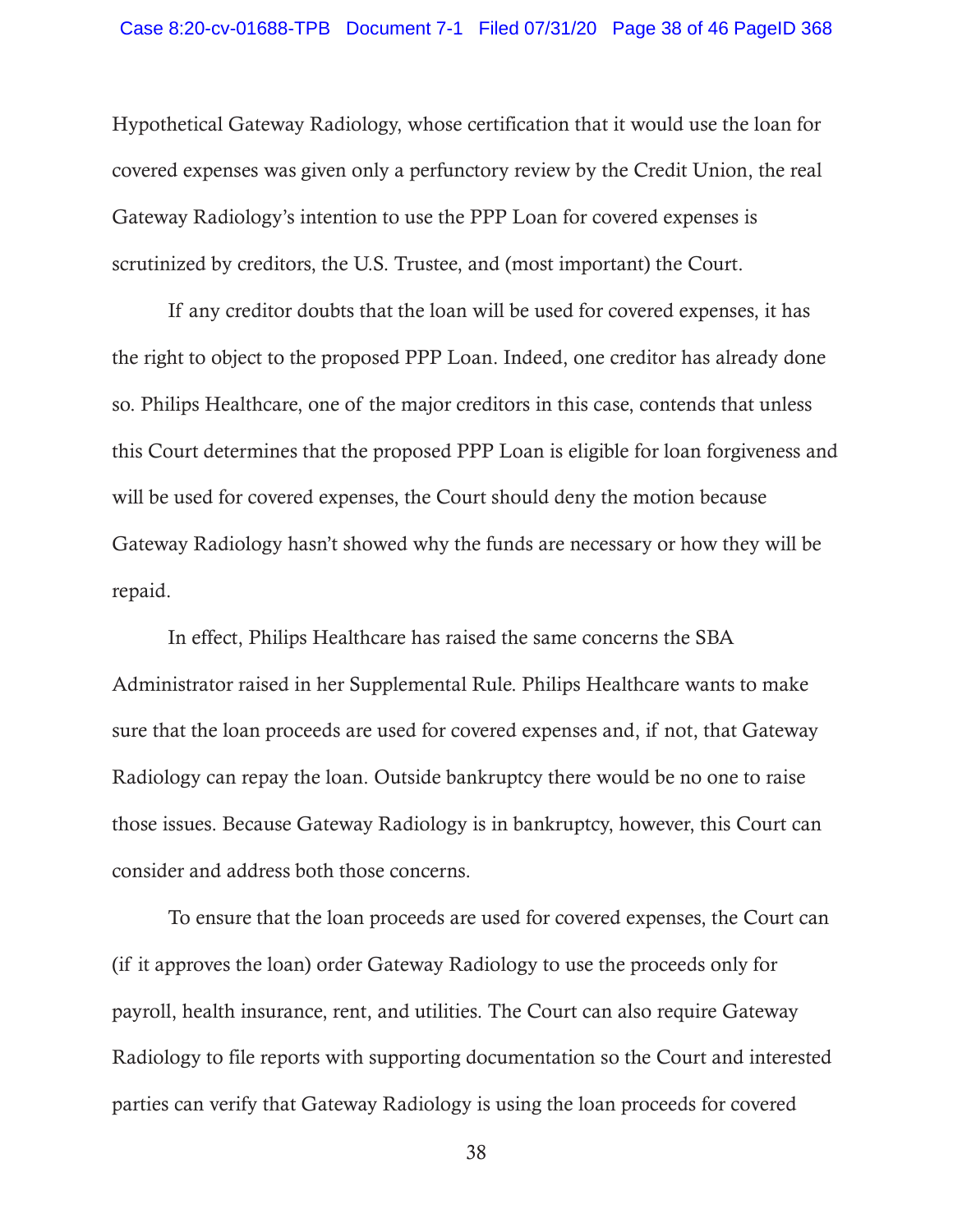expenses. This would be in addition to the Debtor's monthly operating reports, which would also show what the loan proceeds were being used for.

Outside bankruptcy, the Credit Union could rely on Hypothetical Gateway Radiology's attestation that it used the proceeds for covered expenses. Because Gateway Radiology is in bankruptcy, however, there will be, as one court aptly put it, a hundred-eyed Argus watching how Gateway Radiology uses the money.104

What happens if the hundred-eyed Argus spots Gateway Radiology using the loan proceeds for noncovered expenses? Outside bankruptcy, there would be nothing anyone could do about it. The loan would simply be subject to repayment. Of course, there would be no way to know if Hypothetical Gateway Radiology could repay the loan since there was no underwriting. Because the real Gateway Radiology is in bankruptcy, the Court can take steps to minimize the amount that will not be forgiven and increase the chances that the unforgiven amounts are repaid.

The Court can minimize the amount that has to be repaid by turning off the spigot as soon as the proceeds start flowing out for noncovered expenses. Whereas outside bankruptcy, the "stick" to prevent a non-debtor from using a PPP Loan for noncovered expenses is that the money has to be repaid. Inside bankruptcy, the "stick" is not just that the loan has to be paid—the "stick" also includes possible contempt or other sanctions for violating a court order barring a debtor from using

<sup>&</sup>lt;sup>104</sup> In re Roman Catholic Church of Archdiocese of Santa Fe, \_\_\_ B.R. \_\_\_, 2020 WL 2096113, at \*6 (Bankr. D. N.M. May 1, 2020) ("In short, the chapter 11 bankruptcy system is a hundred-eyed Argus.").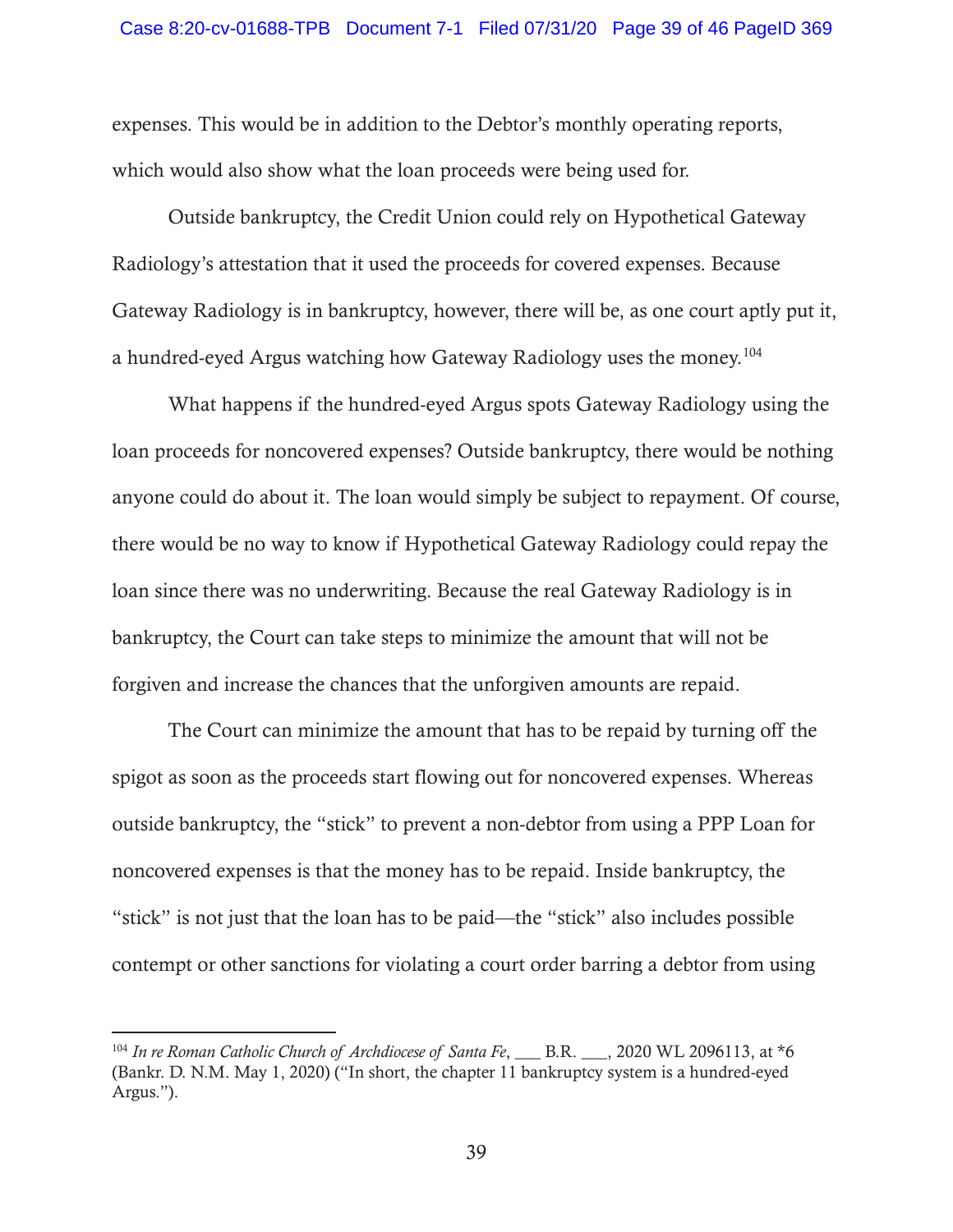PPP Loan proceeds for noncovered expenses. Putting that aside, once the amount that must be repaid has been minimized, the Court can increase the chances it will be repaid by according the amount owed administrative expense status, which means it gets paid before other unsecured claims.

Having compared the safeguards in place for PPP Loans made to a chapter 11 debtor with the lack of any similar safeguards for PPP Loans to non-debtors, the Court cannot find any rational connection between the evidence before the SBA and the SBA's Supplemental Rule. Quite the opposite: to the extent that the SBA Administrator was concerned about PPP Loans being used for noncovered expenses or not being repaid, her Supplemental Rule is "illogical on its own terms." When agency action is "illogical on its own terms," as is the case here, the agency action is arbitrary and capricious.105

# 2. Unless an injunction is issued, Gateway Radiology will suffer irreparable harm.

In its motion for temporary injunction, Gateway Radiology alleges that it has seen a 55 – 60% decrease in patient volume at its outpatient imaging, diagnostic, and interventional radiology center since the start of the COVID-19 pandemic; that it needs the PPP Loan to shore up its finances so that it can continue serving the

<sup>105</sup> *Am. Fed'n. of Gov't Emps. v. Fed. Labor Relations Auth.*, 470 F.3d 375, 381 (D.C. 2006).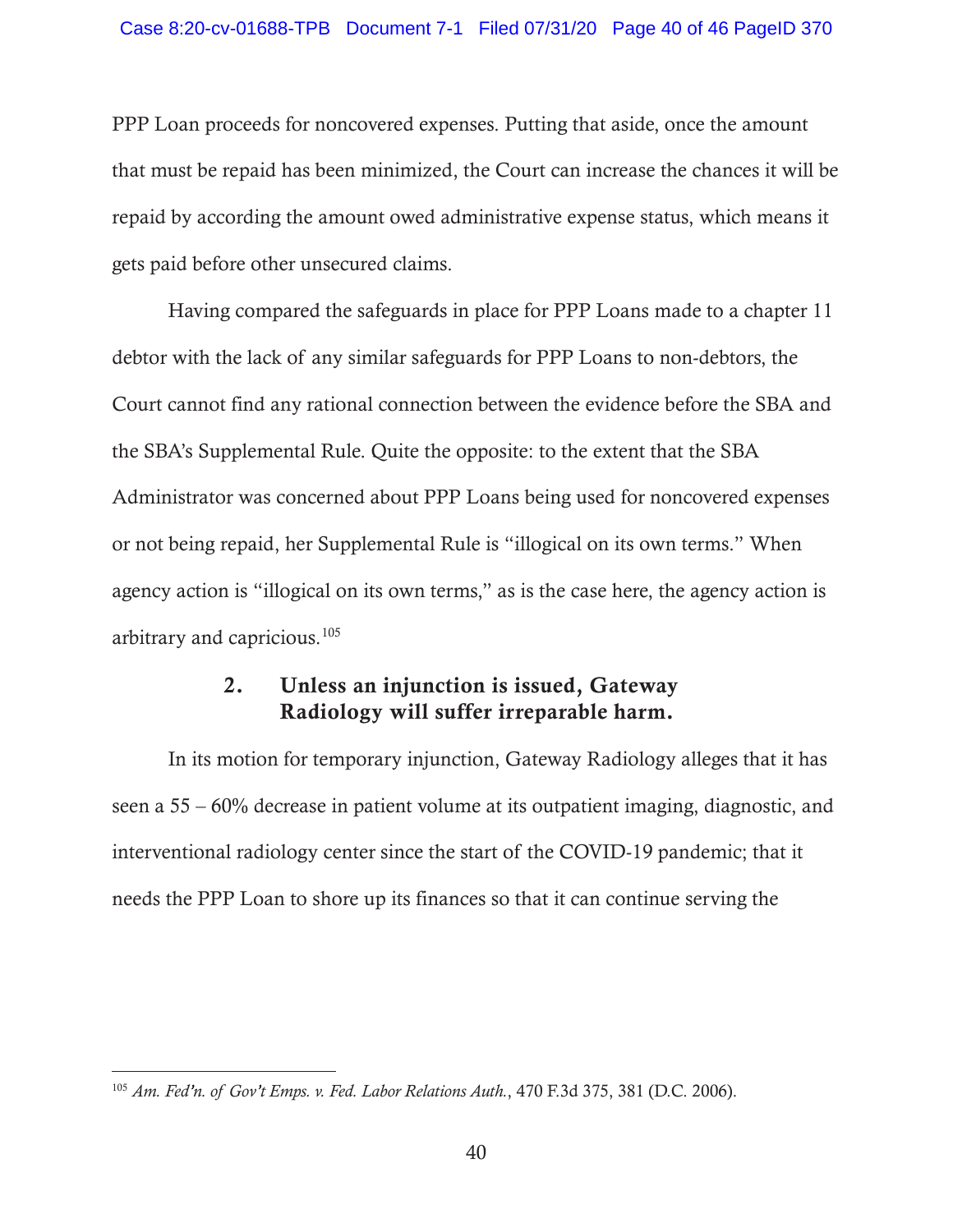community as a front-line medical services provider during the pandemic; and without the PPP Loan, it may not survive as a going concern.<sup>106</sup>

The SBA suggests that such a "meager showing is purely speculative, and in no way imminent."107 The Court is unpersuaded that the harm is as speculative and remote as the SBA cavalierly suggests. In any event, the SBA's argument is misplaced: to prove irreparable harm, Gateway Radiology need not prove that it will go out of business if it doesn't get the PPP Loan. To establish irreparable harm, Gateway Radiology must show that remedies at law—such as money damages—are inadequate.108

Here, Gateway Radiology cannot be compensated by money damages. Under the Paycheck Protection Program, Gateway Radiology is eligible for more than \$500,000 in financing that is designed to—and almost certainly will be—forgiven. But funding under the Paycheck Protection Program, as the SBA has acknowledged, is "first-come, first-served."109 If the Court does not enjoin the Supplemental Rule, the funding allocated to Gateway Radiology will be used for a PPP Loan to another borrower.

<sup>106</sup> Adv. Doc. No. 3 at ¶ 29(b).

<sup>107</sup> Adv. Doc. No. 11 at 28.

<sup>108</sup> *Council v. Dep't of Veterans Affairs*, 2010 WL 98984, at \*3 (M.D. Fla. Jan. 6, 2010) (citing *Ebay, Inc. v. MercExchange, LLC*, 547 U.S. 388, 391 (2006)).

<sup>&</sup>lt;sup>109</sup> Business Loan Program Temporary Changes; Paycheck Protection Program, 85 Fed. Reg. 20,811, 20,813 (Apr. 15, 2020) (to be codified at 13 C.F.R. pt. 120).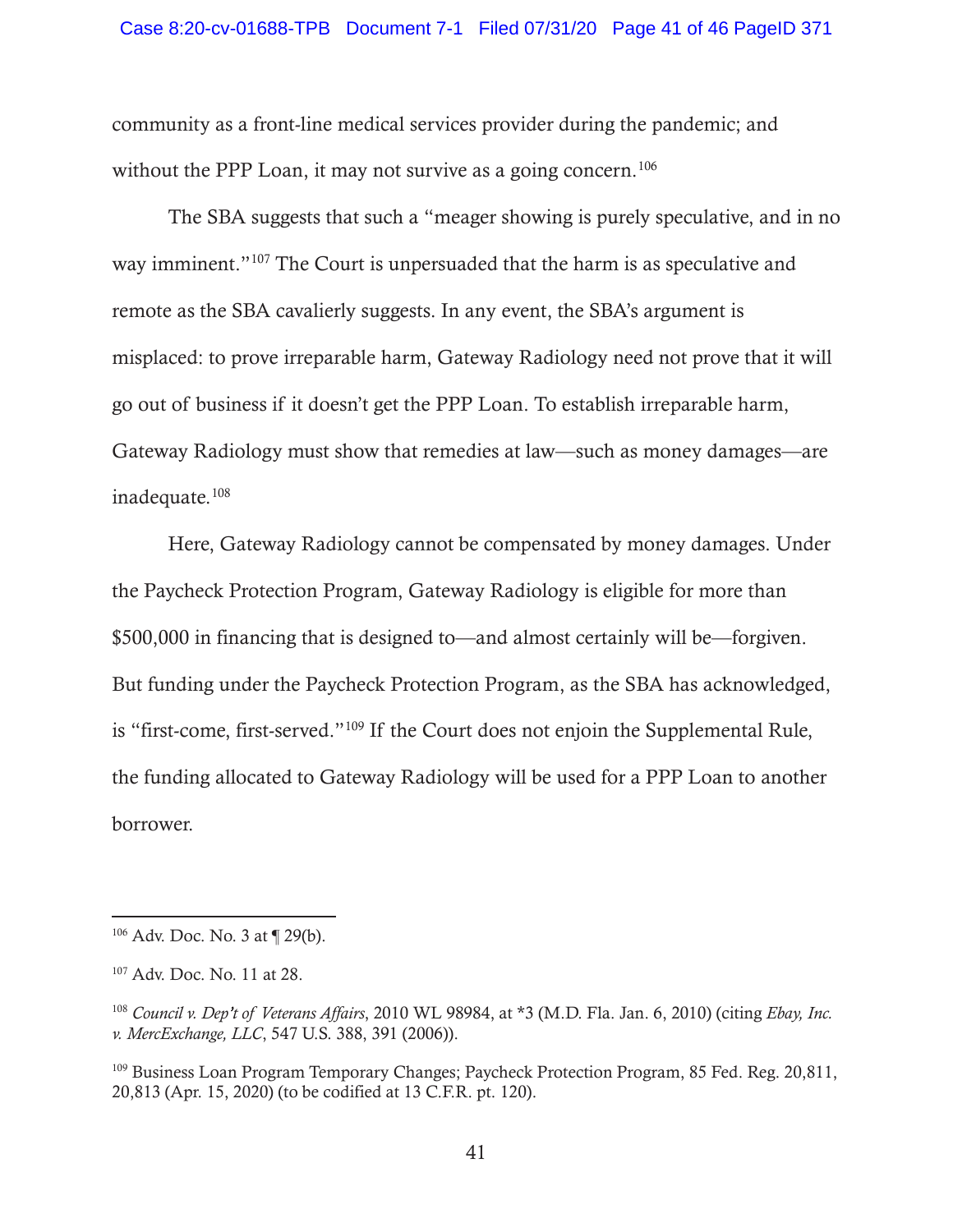By the time it is determined that debtors are eligible for PPP Loans, all the Paycheck Protection Program funding will be gone. And Gateway Radiology will not have access to another \$500,000 in funding that basically functions like a grant. That is classic irreparable harm.

# 3. The harm Gateway Radiology will suffer if no injunction is issued far outweighs any harm the SBA will suffer if an injunction is issued.

In its opposition, the SBA Administrator does not bother arguing that the SBA will suffer any harm if the Court enjoins her from enforcing the Supplemental Rule—much less that any harm it will suffer will outweigh the harm Gateway Radiology will suffer if the Court does not enjoin her from enforcing the Supplemental Rule. Presumably that's because it's unlikely the SBA will suffer any harm.

Admittedly, the SBA has a theoretical risk of harm. If Gateway Radiology does not use the PPP Loan for covered expenses, the PPP Loan will not be forgiven, which means what is essentially a grant will convert to a loan. If Gateway Radiology is unable to repay any unforgiven amounts, the SBA will be on the hook for the unpaid balance (which, theoretically, could be the entire \$527,710). That risk, however, can be mitigated—basically to zero.

As the Court has already pointed out, it must first approve the PPP Loan. As part of the approval process, creditors and the U.S. Trustee have an opportunity to object if there is reason to believe Gateway Radiology will not use the PPP Loan

42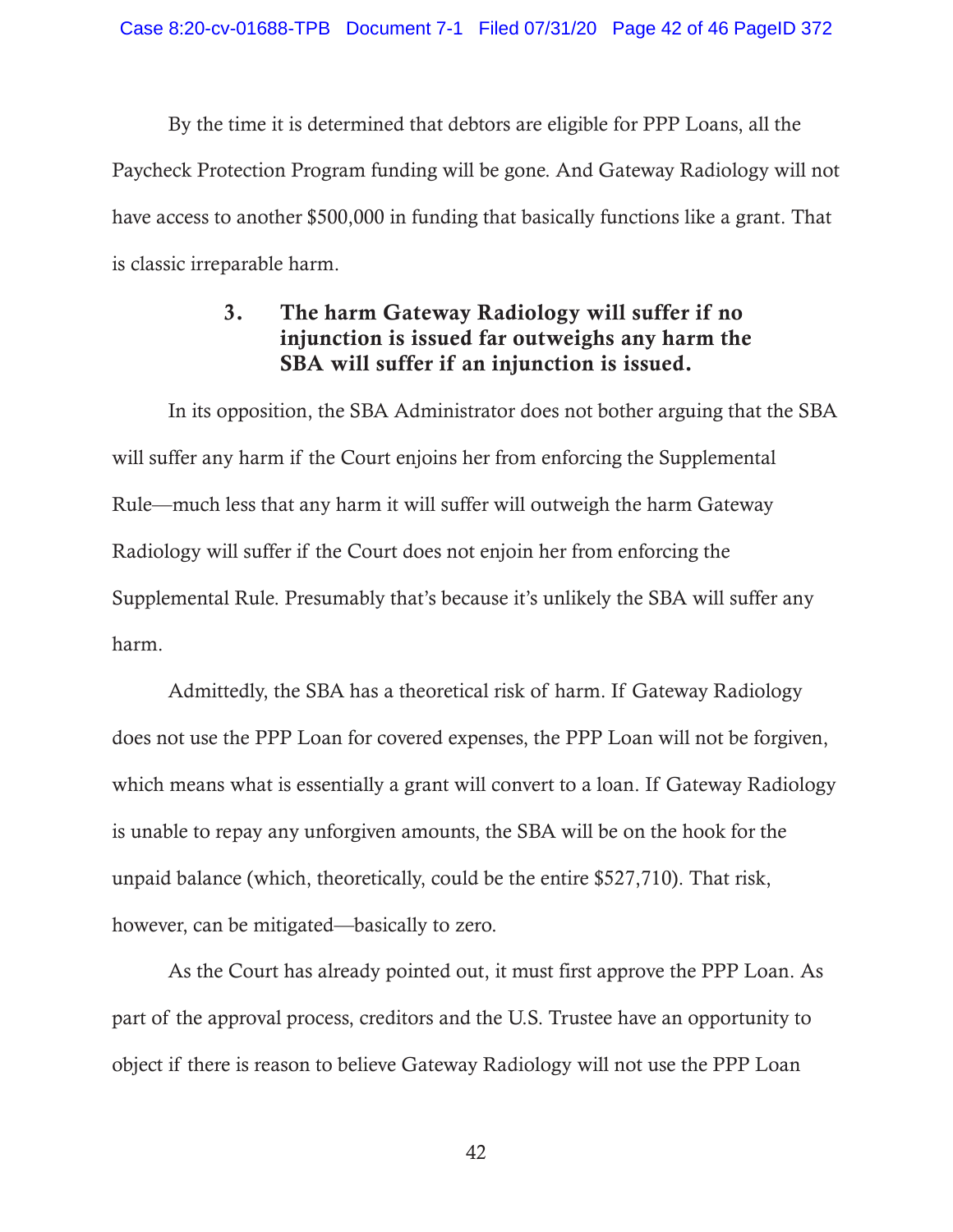proceeds for covered expenses or if Gateway Radiology does not have the ability to repay the loan in the unlikely event it is not forgiven. To ensure that Gateway Radiology uses the PPP Loan for covered expenses, the Court can order Gateway Radiology to restrict its use of funds to covered expenses. And to increase the likelihood that any unforgiven amount will be repaid, the Court can award the Credit Union an administrative expense for any noncovered expenses. All of this will be overseen by the hundred-eyed Argus.

Thus, it's unlikely the SBA will suffer any harm. To the extent it does, that harm would be far outweighed by the harm Gateway Radiology will suffer if the Court does not enjoin the SBA from enforcing the Supplemental Rule (at least to the extent it disqualifies Gateway Radiology from the Paycheck Protection Program).

> 4. Enjoining the SBA Administrator from disqualifying debtors from the Paycheck Protection Program will further Congress' objective in passing the CARES Act.

The SBA contends that enjoining the Supplemental Rule would disserve the public interest because the proposed injunction would: (1) short-circuit the rapidly evolving political and administrative landscape in response to COVID-19; (2) substitute Gateway Radiology's preferred policy for the SBA's stated policy; and (3) "throw a wrench into policymakers' evolving responses to COVID-19."110

 $110$  Doc. No. 11 at  $29 - 30$ .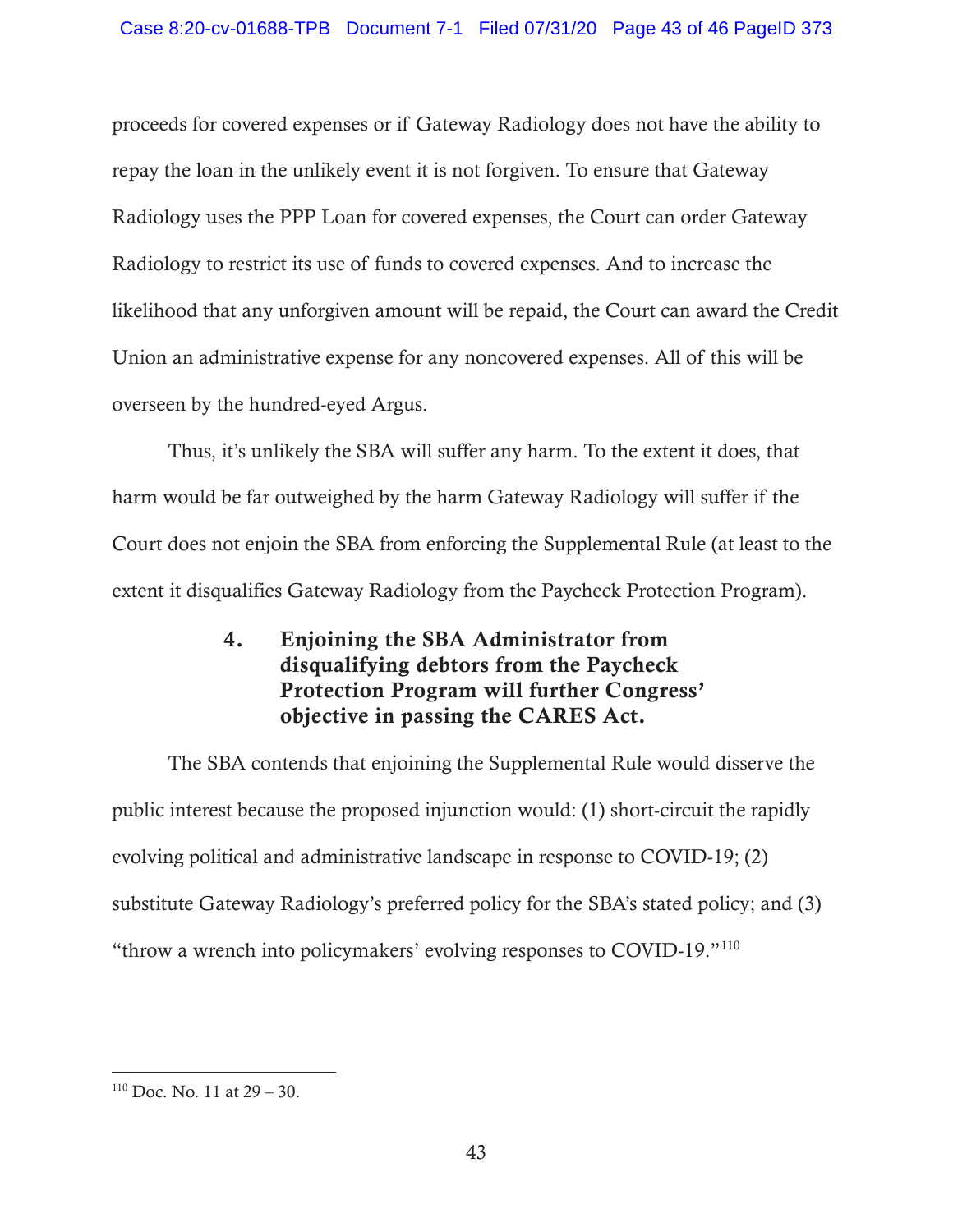Throw a wrench into policymakers' evolving responses? It's hard not to be flabbergasted by the SBA Administrator's (pardon the banal expression) "through the looking glass" approach to promoting the public interest: in what world does disqualifying an entire class of troubled small businesses—perhaps those who need it the most—from obtaining grants to pay employees so their workers don't lose their jobs somehow promote the public interest, but ensuring that the \$349 billion in relief flows to those who need it the most constitute "throwing a wrench" into Congress' response to COVID-19?

Congress passed the CARES Act "[t]o provide emergency assistance . . . for individuals, families, and businesses affected by the 2020 coronavirus pandemic."111 In doing so, Congress created the Paycheck Protection Program, which basically provides \$349 billion in grants so small businesses can pay their employees, and made sure as many small businesses were eligible for the grants as possible. By enjoining the Supplemental Rule, at least to the extent it disqualifies Gateway Radiology from the Paycheck Protection Program, the injunction would be promoting the public interest by giving effect to Congress' intent. Far from throwing a wrench into Congress' response to COVID-19, the Court would be preventing the SBA from inexplicably doing so.

<sup>111</sup> Coronavirus Aid, Relief, and Economic Security Act, S. 3548, 116th Cong. (2020).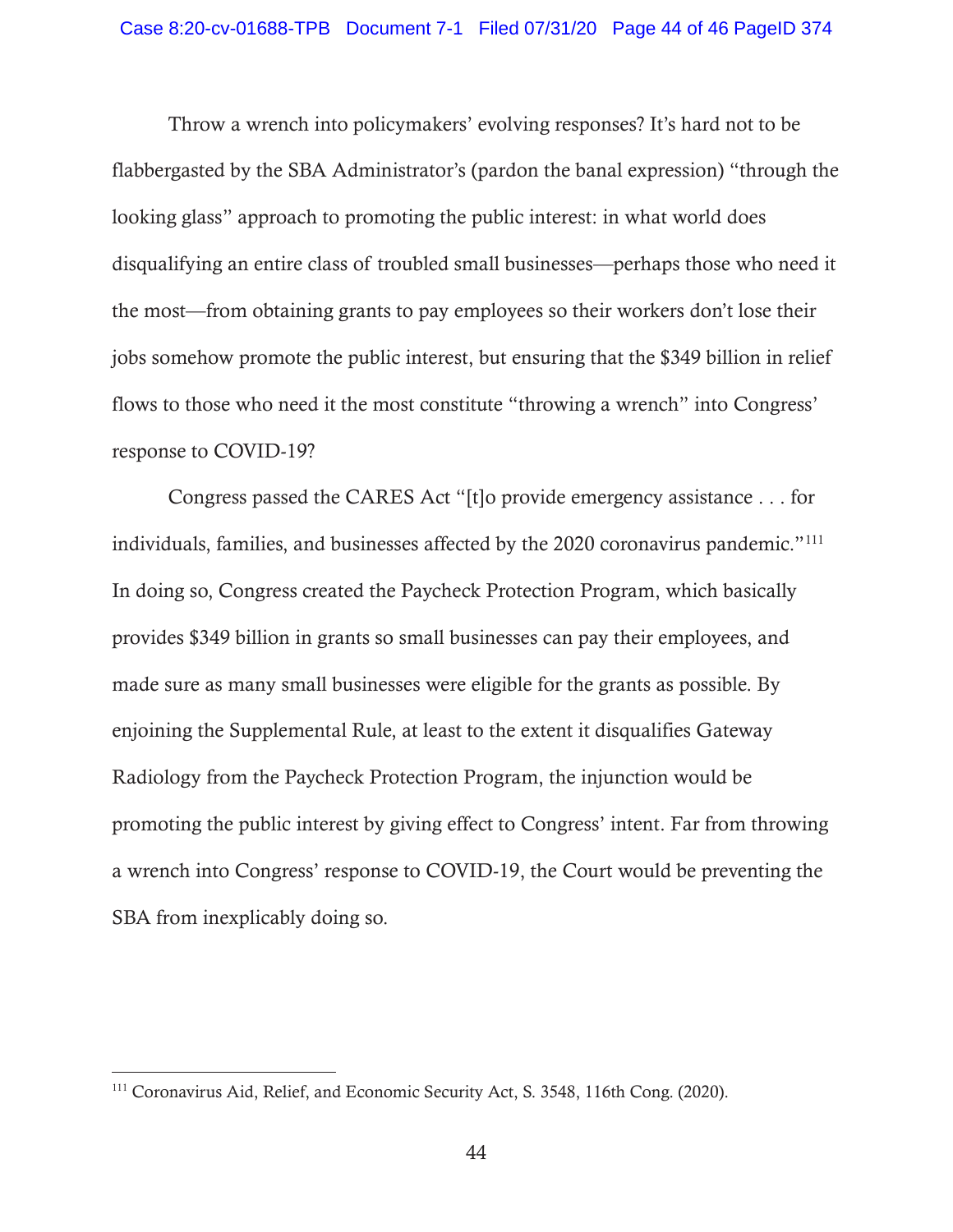# III. CONCLUSION

"When an administrative agency sets policy, it must provide a reasoned explanation for its action. That is not a high bar, but it is an unwavering one."<sup>112</sup> It is up to this Court to ensure that the SBA Administrator has cleared that bar by engaging in reasoned decision-making."113

The SBA Administrator's decision-making here was anything but reasoned. Although Congress chose to require mid-size businesses to certify they were not in bankruptcy to participate in the mid-size loan program, it chose not to impose a similar requirement on small businesses wanting to participate in the Paycheck Protection Program.

The SBA Administrator concedes that when Congress knows how to say something but chooses not to, its silence is controlling."<sup>114</sup> But rather than treating Congress' silence as controlling, the SBA treats it as a dog whistle to exclude chapter 11 debtors from the Paycheck Protection Program because of the supposed unacceptably high risk that PPP Loans will be not be forgiven or collectable.

Any reasonable person would see that Congress was not concerned about collectability. PPP Loans are designed to be forgiven, which is why Congress and the

<sup>112</sup> *Judulang v. Holder*, 565 U.S. 42, 45 (2011).

<sup>&</sup>lt;sup>113</sup> *Id.* at 53 ("[C]ourts retain a role, and an important one, in ensuring that agencies have engaged in reasoned decisionmaking.")

<sup>114</sup> *CBS Inc. v. PrimteTime24 Joint Venture*, 245 F.3d 1217, 1226 (11th Cir. 2001) (internal quotations omitted) (quoting *Griffith v. United States (In re Griffith)*, 206 F.3d 1389, 1394 (11th Cir. 2000)).